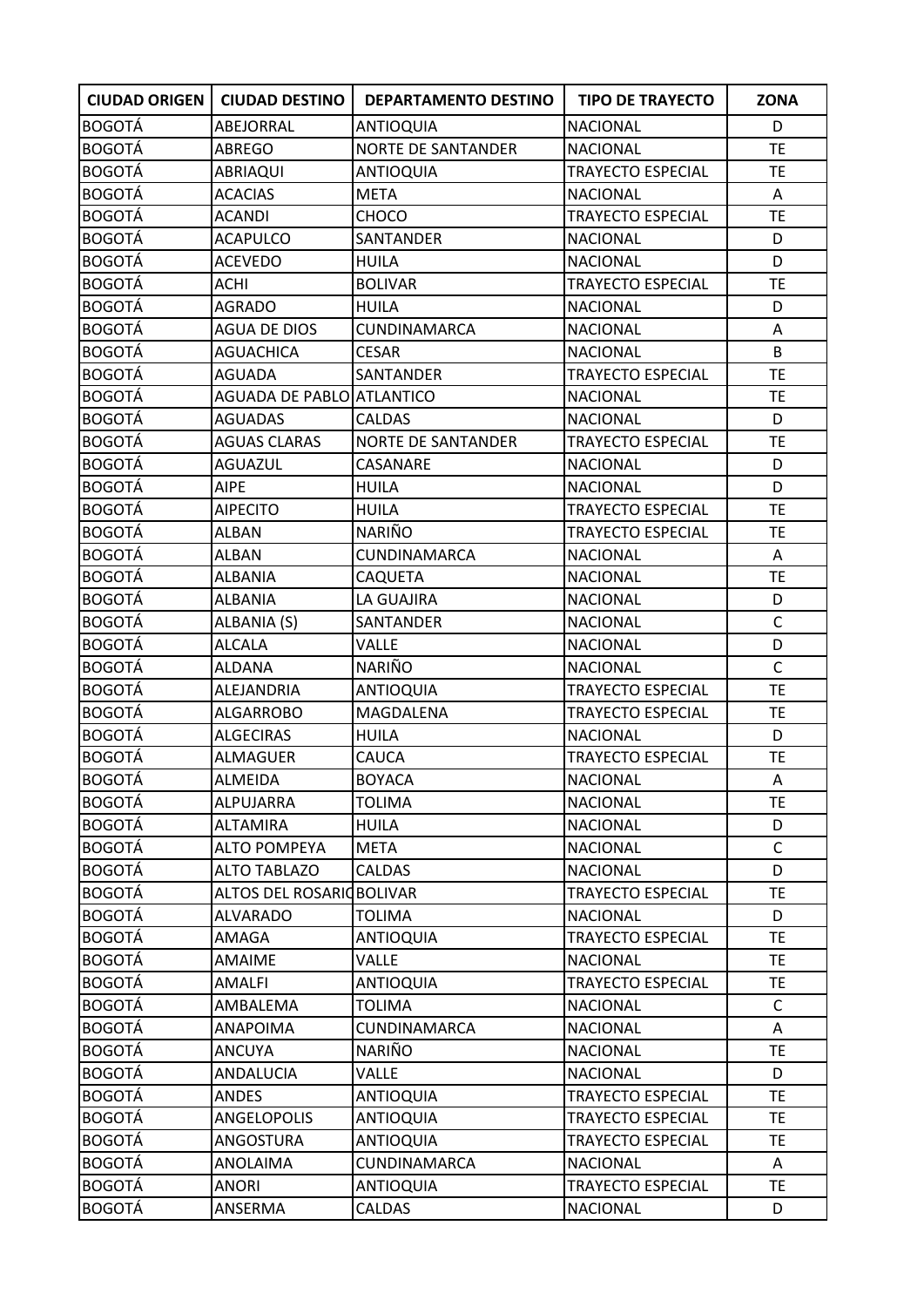| <b>BOGOTÁ</b> | ANSERMA NUEVO            | <b>VALLE</b>              | <b>NACIONAL</b>          | D            |
|---------------|--------------------------|---------------------------|--------------------------|--------------|
| <b>BOGOTÁ</b> | ANZA                     | <b>ANTIOQUIA</b>          | <b>NACIONAL</b>          | D            |
| <b>BOGOTÁ</b> | ANZOATEGUI               | TOLIMA                    | <b>NACIONAL</b>          | <b>TE</b>    |
| <b>BOGOTÁ</b> | <b>APARTADO</b>          | <b>ANTIOQUIA</b>          | <b>NACIONAL</b>          | D            |
| <b>BOGOTÁ</b> | <b>APIA</b>              | RISARALDA                 | <b>NACIONAL</b>          | D            |
| <b>BOGOTÁ</b> | APIAY                    | <b>META</b>               | <b>NACIONAL</b>          | D            |
| <b>BOGOTÁ</b> | <b>APULO</b>             | CUNDINAMARCA              | <b>NACIONAL</b>          | Α            |
| <b>BOGOTÁ</b> | <b>AQUITANIA</b>         | <b>BOYACA</b>             | <b>NACIONAL</b>          | $\mathsf{C}$ |
| <b>BOGOTÁ</b> | ARACATACA                | MAGDALENA                 | <b>NACIONAL</b>          | D            |
| <b>BOGOTÁ</b> | ARANZAZU                 | CALDAS                    | <b>NACIONAL</b>          | D            |
| <b>BOGOTÁ</b> | ARANZAZU                 | CALDAS                    | <b>NACIONAL</b>          | $\mathsf{C}$ |
| <b>BOGOTÁ</b> | <b>ARATOCA</b>           | SANTANDER                 | <b>NACIONAL</b>          | D            |
| <b>BOGOTÁ</b> | <b>ARAUCA</b>            | <b>ARAUCA</b>             | <b>TRAYECTO ESPECIAL</b> | TE           |
| <b>BOGOTÁ</b> | <b>ARAUCA</b>            | <b>CALDAS</b>             | TRAYECTO ESPECIAL        | <b>TE</b>    |
| <b>BOGOTÁ</b> | ARAUQUITA                | <b>ARAUCA</b>             | <b>TRAYECTO ESPECIAL</b> | TE           |
| <b>BOGOTÁ</b> | ARBELAEZ                 | CUNDINAMARCA              | <b>NACIONAL</b>          | D            |
| <b>BOGOTÁ</b> | ARBOLEDAS                | <b>NORTE DE SANTANDER</b> | <b>NACIONAL</b>          | TE           |
| <b>BOGOTÁ</b> | <b>ARBOLETES</b>         | <b>ANTIOQUIA</b>          | <b>NACIONAL</b>          | D            |
| <b>BOGOTÁ</b> | <b>ARCABUCO</b>          | <b>BOYACA</b>             | <b>NACIONAL</b>          | B            |
| <b>BOGOTÁ</b> | ARENAL                   | <b>BOLIVAR</b>            | <b>TRAYECTO ESPECIAL</b> | TE           |
| <b>BOGOTÁ</b> | ARGELIA (A)              | <b>ANTIOQUIA</b>          | TRAYECTO ESPECIAL        | TE           |
| <b>BOGOTÁ</b> | ARGELIA (C)              | CAUCA                     | <b>NACIONAL</b>          | $\mathsf C$  |
| <b>BOGOTÁ</b> | ARGELIA (V)              | <b>VALLE</b>              | <b>NACIONAL</b>          | D            |
| <b>BOGOTÁ</b> | <b>ARJONA</b>            | <b>CESAR</b>              | TRAYECTO ESPECIAL        | <b>TE</b>    |
| <b>BOGOTÁ</b> | <b>ARJONA B</b>          | <b>BOLIVAR</b>            | <b>NACIONAL</b>          | B            |
| <b>BOGOTÁ</b> | ARMENIA                  | <b>ANTIOQUIA</b>          | TRAYECTO ESPECIAL        | <b>TE</b>    |
| <b>BOGOTÁ</b> | ARMENIA (Q)              | <b>QUINDIO</b>            | <b>NACIONAL</b>          | B            |
| <b>BOGOTÁ</b> | ARMERO                   | <b>TOLIMA</b>             | <b>NACIONAL</b>          | D            |
| <b>BOGOTÁ</b> | <b>ASTREA</b>            | <b>CESAR</b>              | <b>NACIONAL</b>          | C            |
| <b>BOGOTÁ</b> | <b>ATACO</b>             | <b>TOLIMA</b>             | <b>NACIONAL</b>          | D            |
| <b>BOGOTÁ</b> | AYAPEL                   | <b>CORDOBA</b>            | <b>NACIONAL</b>          | D            |
| <b>BOGOTÁ</b> | <b>BAHÍA MÁLAGA</b>      | <b>VALLE</b>              | <b>TRAYECTO ESPECIAL</b> | <b>TE</b>    |
| <b>BOGOTÁ</b> | <b>BAHIA SOLANO MU</b>   | <b>CHOCO</b>              | <b>TRAYECTO ESPECIAL</b> | <b>TE</b>    |
| <b>BOGOTÁ</b> | <b>BAJO CALIMA</b>       | VALLE                     | TRAYECTO ESPECIAL        | TE.          |
| <b>BOGOTÁ</b> | <b>BAJO TABLAZO</b>      | <b>CALDAS</b>             | <b>NACIONAL</b>          | D            |
| <b>BOGOTÁ</b> | <b>BALBOA</b>            | RISARALDA                 | <b>NACIONAL</b>          | D            |
| <b>BOGOTÁ</b> | BALBOA (C)               | CAUCA                     | <b>TRAYECTO ESPECIAL</b> | <b>TE</b>    |
| <b>BOGOTÁ</b> | <b>BARANOA</b>           | <b>ATLANTICO</b>          | <b>NACIONAL</b>          | D            |
| <b>BOGOTÁ</b> | <b>BARAYA</b>            | <b>HUILA</b>              | <b>NACIONAL</b>          | D            |
| <b>BOGOTÁ</b> | <b>BARBACOAS</b>         | <b>NARIÑO</b>             | <b>TRAYECTO ESPECIAL</b> | ТE           |
| <b>BOGOTÁ</b> | <b>BARBOSA</b>           | SANTANDER                 | <b>NACIONAL</b>          | B            |
| <b>BOGOTÁ</b> | <b>BARBOSA</b>           | <b>ANTIOQUIA</b>          | <b>NACIONAL</b>          | $\mathsf{C}$ |
| <b>BOGOTÁ</b> | <b>BARCELONA</b>         | QUINDIO                   | <b>NACIONAL</b>          | D            |
| <b>BOGOTÁ</b> | <b>BARICHARA</b>         | SANTANDER                 | <b>NACIONAL</b>          | D            |
| <b>BOGOTÁ</b> | BARRANCA DE UPIA META    |                           | <b>NACIONAL</b>          | TE           |
| <b>BOGOTÁ</b> | BARRANCABERMEJASANTANDER |                           | <b>NACIONAL</b>          | B            |
| <b>BOGOTÁ</b> | <b>BARRANCAS</b>         | LA GUAJIRA                | <b>NACIONAL</b>          | D            |
| <b>BOGOTÁ</b> | BARRANCO DE LOBABOLIVAR  |                           | TRAYECTO ESPECIAL        | TE.          |
| <b>BOGOTÁ</b> | BARRANQUILLA             | <b>ATLANTICO</b>          | <b>NACIONAL</b>          | B            |
| <b>BOGOTÁ</b> | <b>BAYUNCA</b>           | <b>BOLIVAR</b>            | <b>NACIONAL</b>          | B            |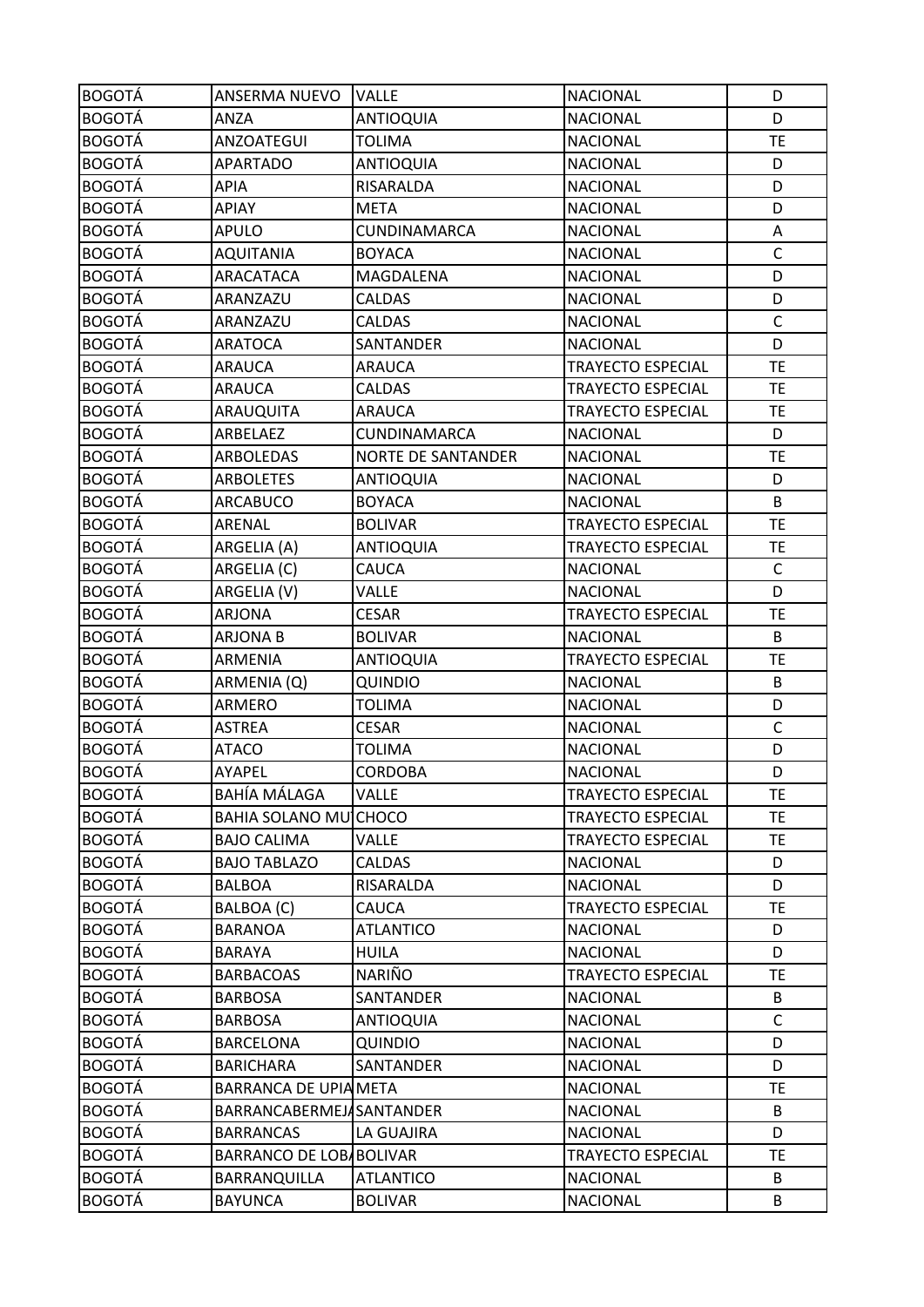| <b>BOGOTÁ</b> | <b>BECERRIL</b>                 | <b>CESAR</b>              | <b>NACIONAL</b>          | D             |
|---------------|---------------------------------|---------------------------|--------------------------|---------------|
| <b>BOGOTÁ</b> | BELALCAZAR (CA)                 | CAUCA                     | <b>TRAYECTO ESPECIAL</b> | <b>TE</b>     |
| <b>BOGOTÁ</b> | BELALCAZAR (CL)                 | <b>CALDAS</b>             | <b>NACIONAL</b>          | D             |
| <b>BOGOTÁ</b> | <b>BELEN</b>                    | <b>BOYACA</b>             | <b>NACIONAL</b>          | $\mathsf{C}$  |
| <b>BOGOTÁ</b> | <b>BELEN</b>                    | NARIÑO                    | <b>NACIONAL</b>          | D             |
| <b>BOGOTÁ</b> | BELEN (H)                       | <b>HUILA</b>              | <b>NACIONAL</b>          | $\mathsf C$   |
| <b>BOGOTÁ</b> | <b>BELEN DE BAJIRA</b>          | <b>CHOCO</b>              | <b>TRAYECTO ESPECIAL</b> | <b>TE</b>     |
| <b>BOGOTÁ</b> | BELEN DE LOS ANDACAQUETA        |                           | <b>NACIONAL</b>          | <b>TE</b>     |
| <b>BOGOTÁ</b> | BELEN DE UMBRIA RISARALDA       |                           | <b>NACIONAL</b>          | D             |
| <b>BOGOTÁ</b> | <b>BELENCITO</b>                | <b>BOYACA</b>             | <b>NACIONAL</b>          | C             |
| <b>BOGOTÁ</b> | <b>BELLO</b>                    | <b>ANTIOQUIA</b>          | <b>NACIONAL</b>          | A             |
| <b>BOGOTÁ</b> | <b>BELMIRA</b>                  | <b>ANTIOQUIA</b>          | TRAYECTO ESPECIAL        | <b>TE</b>     |
| <b>BOGOTÁ</b> | <b>BERBEO</b>                   | <b>BOYACA</b>             | <b>NACIONAL</b>          | A             |
| <b>BOGOTÁ</b> | <b>BERRUECOS</b>                | NARIÑO                    | <b>TRAYECTO ESPECIAL</b> | <b>TE</b>     |
| <b>BOGOTÁ</b> | <b>BETANIA</b>                  | ANTIOQUIA                 | <b>TRAYECTO ESPECIAL</b> | <b>TE</b>     |
| <b>BOGOTÁ</b> | <b>BETEITIVA</b>                | <b>BOYACA</b>             | <b>NACIONAL</b>          | $\mathsf{C}$  |
| <b>BOGOTÁ</b> | <b>BETULIA</b>                  | <b>SANTANDER</b>          | <b>NACIONAL</b>          | <b>TE</b>     |
| <b>BOGOTÁ</b> | <b>BETULIA (ANT)</b>            | <b>ANTIOQUIA</b>          | <b>TRAYECTO ESPECIAL</b> | <b>TE</b>     |
| <b>BOGOTÁ</b> | <b>BITUIMA</b>                  | CUNDINAMARCA              | <b>NACIONAL</b>          | Α             |
| <b>BOGOTÁ</b> | <b>BOAVITA</b>                  | <b>BOYACA</b>             | <b>NACIONAL</b>          | <b>TE</b>     |
| <b>BOGOTÁ</b> | <b>BOCAS DE SATINGA NARIÑO</b>  |                           | <b>TRAYECTO ESPECIAL</b> | <b>TE</b>     |
| <b>BOGOTÁ</b> | <b>BOCHALEMA</b>                | <b>NORTE DE SANTANDER</b> | <b>NACIONAL</b>          | <b>TE</b>     |
| <b>BOGOTÁ</b> | <b>BOGOTA</b>                   | CUNDINAMARCA              | <b>URBANO</b>            | <b>URBANO</b> |
| <b>BOGOTÁ</b> | <b>BOJACA</b>                   | CUNDINAMARCA              | <b>NACIONAL</b>          | A             |
| <b>BOGOTÁ</b> | <b>BOLIVAR</b>                  | SANTANDER                 | <b>NACIONAL</b>          | <b>TE</b>     |
| <b>BOGOTÁ</b> | <b>BOLIVAR (C)</b>              | CAUCA                     | <b>TRAYECTO ESPECIAL</b> | <b>TE</b>     |
| <b>BOGOTÁ</b> | <b>BOLIVAR (V)</b>              | <b>VALLE</b>              | <b>NACIONAL</b>          | D             |
| <b>BOGOTÁ</b> | <b>BOLIVIA</b>                  | <b>CALDAS</b>             | <b>NACIONAL</b>          | B             |
| <b>BOGOTÁ</b> | <b>BOLOMBOLO</b>                | <b>ANTIOQUIA</b>          | <b>TRAYECTO ESPECIAL</b> | TE            |
| <b>BOGOTÁ</b> | <b>BORRERO AYERBE</b>           | VALLE                     | <b>NACIONAL</b>          | $\mathsf{C}$  |
| <b>BOGOTÁ</b> | <b>BOSCONIA</b>                 | <b>CESAR</b>              | <b>NACIONAL</b>          | D             |
| <b>BOGOTÁ</b> | <b>BOYACA</b>                   | <b>BOYACA</b>             | <b>NACIONAL</b>          | Α             |
| <b>BOGOTÁ</b> | <b>BRICEÑO</b>                  | CUNDINAMARCA              | <b>URBANO</b>            | Α             |
| <b>BOGOTÁ</b> | <b>BRICEÑO</b>                  | <b>ANTIOQUIA</b>          | <b>TRAYECTO ESPECIAL</b> | <b>TE</b>     |
| <b>BOGOTÁ</b> | <b>BRICEÑO (B)</b>              | <b>BOYACA</b>             | <b>NACIONAL</b>          | A             |
| <b>BOGOTÁ</b> | <b>BRUSELAS</b>                 | <b>HUILA</b>              | <b>NACIONAL</b>          | <b>TE</b>     |
| <b>BOGOTÁ</b> | <b>BUCARAMANGA</b>              | SANTANDER                 | <b>NACIONAL</b>          | A             |
| <b>BOGOTÁ</b> | <b>BUCARASICA</b>               | <b>NORTE DE SANTANDER</b> | <b>NACIONAL</b>          | <b>TE</b>     |
| <b>BOGOTÁ</b> | <b>BUENAVENTURA</b>             | <b>VALLE</b>              | <b>NACIONAL</b>          | $\mathsf C$   |
| <b>BOGOTÁ</b> | <b>BUENAVISTA</b>               | <b>BOYACA</b>             | <b>NACIONAL</b>          | Α             |
| <b>BOGOTÁ</b> | <b>BUENAVISTA</b>               | <b>QUINDIO</b>            | <b>NACIONAL</b>          | C             |
| <b>BOGOTÁ</b> | <b>BUENAVISTA</b>               | <b>SUCRE</b>              | <b>NACIONAL</b>          | D             |
| <b>BOGOTÁ</b> | <b>BUENAVISTA</b>               | LA GUAJIRA                | <b>NACIONAL</b>          | D             |
| <b>BOGOTÁ</b> | <b>BUENAVISTA (COR) CORDOBA</b> |                           | <b>NACIONAL</b>          | D             |
| <b>BOGOTÁ</b> | <b>BUENOS AIRES</b>             | CAUCA                     | <b>NACIONAL</b>          | D             |
| <b>BOGOTÁ</b> | <b>BUENOS AIRES</b>             | <b>TOLIMA</b>             | <b>NACIONAL</b>          | B             |
| <b>BOGOTÁ</b> | <b>BUESACO</b>                  | NARIÑO                    | <b>NACIONAL</b>          | D             |
| <b>BOGOTÁ</b> | <b>BUGA</b>                     | VALLE                     | <b>NACIONAL</b>          | C             |
| <b>BOGOTÁ</b> | BUGALAGRANDE                    | <b>VALLE</b>              | <b>NACIONAL</b>          | B             |
| <b>BOGOTÁ</b> | <b>BURITACA</b>                 | MAGDALENA                 | <b>NACIONAL</b>          | <b>TE</b>     |
|               |                                 |                           |                          |               |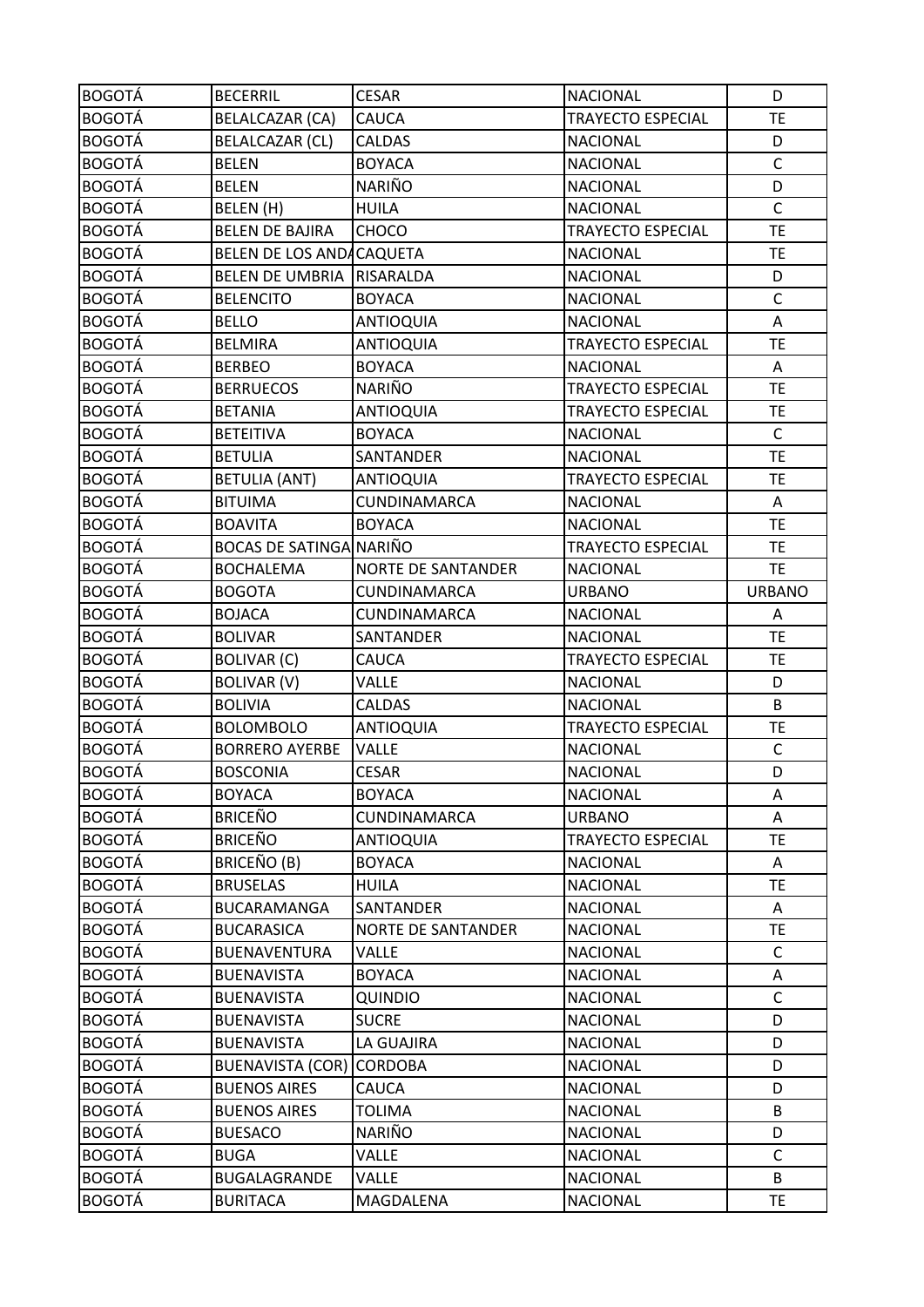| <b>BOGOTÁ</b> | <b>BURITICA</b>           | ANTIOQUIA                 | <b>TRAYECTO ESPECIAL</b> | TE.          |
|---------------|---------------------------|---------------------------|--------------------------|--------------|
| <b>BOGOTÁ</b> | <b>BUSBANZA</b>           | <b>BOYACA</b>             | <b>NACIONAL</b>          | $\mathsf{C}$ |
| <b>BOGOTÁ</b> | <b>CABRERA</b>            | CUNDINAMARCA              | <b>NACIONAL</b>          | D            |
| <b>BOGOTÁ</b> | CABUYARO                  | <b>META</b>               | <b>NACIONAL</b>          | <b>TE</b>    |
| <b>BOGOTÁ</b> | CACAOTAL                  | <b>CORDOBA</b>            | TRAYECTO ESPECIAL        | <b>TE</b>    |
| <b>BOGOTÁ</b> | <b>CACERES</b>            | <b>ANTIOQUIA</b>          | <b>TRAYECTO ESPECIAL</b> | <b>TE</b>    |
| <b>BOGOTÁ</b> | CACHIPAY                  | CUNDINAMARCA              | <b>NACIONAL</b>          | Α            |
| <b>BOGOTÁ</b> | <b>CACHIRA</b>            | <b>NORTE DE SANTANDER</b> | <b>NACIONAL</b>          | <b>TE</b>    |
| <b>BOGOTÁ</b> | CACOTA                    | <b>NORTE DE SANTANDER</b> | <b>NACIONAL</b>          | D            |
| <b>BOGOTÁ</b> | CAGUAN                    | HUILA                     | <b>NACIONAL</b>          | D            |
| <b>BOGOTÁ</b> | CAICEDO                   | <b>ANTIOQUIA</b>          | <b>TRAYECTO ESPECIAL</b> | <b>TE</b>    |
| <b>BOGOTÁ</b> | CAICEDONIA                | VALLE                     | <b>NACIONAL</b>          | $\mathsf{C}$ |
| <b>BOGOTÁ</b> | CAIMALITO                 | RISARALDA                 | <b>NACIONAL</b>          | D            |
| <b>BOGOTÁ</b> | <b>CAIMITO</b>            | <b>SUCRE</b>              | TRAYECTO ESPECIAL        | <b>TE</b>    |
| <b>BOGOTÁ</b> | CAJAMARCA                 | <b>TOLIMA</b>             | <b>NACIONAL</b>          | B            |
| <b>BOGOTÁ</b> | <b>CAJIBIO</b>            | CAUCA                     | <b>NACIONAL</b>          | $\mathsf{C}$ |
| <b>BOGOTÁ</b> | CAJICA                    | CUNDINAMARCA              | <b>NACIONAL</b>          | Α            |
| <b>BOGOTÁ</b> | CALAMAR                   | <b>GUAVIARE</b>           | <b>NACIONAL</b>          | <b>TE</b>    |
| <b>BOGOTÁ</b> | CALAMAR                   | <b>BOLIVAR</b>            | <b>NACIONAL</b>          | D            |
| <b>BOGOTÁ</b> | CALARCA                   | <b>QUINDIO</b>            | <b>NACIONAL</b>          | B            |
| <b>BOGOTÁ</b> | <b>CALDAS</b>             | <b>ANTIOQUIA</b>          | <b>NACIONAL</b>          | Α            |
| <b>BOGOTÁ</b> | <b>CALDAS</b>             | <b>BOYACA</b>             | <b>NACIONAL</b>          | Α            |
| <b>BOGOTÁ</b> | CALDONO                   | CAUCA                     | <b>NACIONAL</b>          | TE           |
| <b>BOGOTÁ</b> | CALI                      | VALLE                     | <b>NACIONAL</b>          | Α            |
| <b>BOGOTÁ</b> | CALIFORNIA (S)            | SANTANDER                 | <b>NACIONAL</b>          | <b>TE</b>    |
| <b>BOGOTÁ</b> | <b>CALIMA</b>             | VALLE                     | <b>TRAYECTO ESPECIAL</b> | <b>TE</b>    |
| <b>BOGOTÁ</b> | CALOTO                    | CAUCA                     | <b>NACIONAL</b>          | D            |
| <b>BOGOTÁ</b> | CAMPAMENTO                | <b>ANTIOQUIA</b>          | <b>TRAYECTO ESPECIAL</b> | TE           |
| <b>BOGOTÁ</b> | <b>CAMPECHE</b>           | <b>ATLANTICO</b>          | <b>NACIONAL</b>          | D            |
| <b>BOGOTÁ</b> | CAMPO DE LA CRUZATLANTICO |                           | <b>NACIONAL</b>          | D            |
| <b>BOGOTÁ</b> | CAMPO DOS                 | <b>NORTE DE SANTANDER</b> | <b>TRAYECTO ESPECIAL</b> | <b>TE</b>    |
| <b>BOGOTÁ</b> | CAMPO HERMOSO             | <b>CAQUETA</b>            | <b>TRAYECTO ESPECIAL</b> | <b>TE</b>    |
| <b>BOGOTÁ</b> | CAMPOALEGRE               | <b>HUILA</b>              | <b>NACIONAL</b>          | D            |
| <b>BOGOTÁ</b> | <b>CAMPOHERMOSO</b>       | <b>BOYACA</b>             | <b>NACIONAL</b>          | $\mathsf C$  |
| <b>BOGOTÁ</b> | CANALETE                  | <b>CORDOBA</b>            | <b>NACIONAL</b>          | D            |
| <b>BOGOTÁ</b> | CANDELARIA                | VALLE                     | <b>NACIONAL</b>          | B            |
| <b>BOGOTÁ</b> | CANDELARIA                | <b>ATLANTICO</b>          | <b>NACIONAL</b>          | <b>TE</b>    |
| <b>BOGOTÁ</b> | CANTAGALLO                | <b>BOLIVAR</b>            | TRAYECTO ESPECIAL        | <b>TE</b>    |
| <b>BOGOTÁ</b> | CAÑASGORDAS               | <b>ANTIOQUIA</b>          | <b>TRAYECTO ESPECIAL</b> | <b>TE</b>    |
| <b>BOGOTÁ</b> | CAPARRAPI                 | CUNDINAMARCA              | <b>NACIONAL</b>          | D            |
| <b>BOGOTÁ</b> | CAPELLANIA                | CUNDINAMARCA              | <b>NACIONAL</b>          | Α            |
| <b>BOGOTÁ</b> | CAPITANEJO                | SANTANDER                 | <b>NACIONAL</b>          | D            |
| <b>BOGOTÁ</b> | CAQUEZA                   | CUNDINAMARCA              | <b>NACIONAL</b>          | A            |
| <b>BOGOTÁ</b> | CARACOLI                  | <b>ATLANTICO</b>          | <b>NACIONAL</b>          | <b>TE</b>    |
| <b>BOGOTÁ</b> | CARACOLI                  | <b>ANTIOQUIA</b>          | <b>NACIONAL</b>          | <b>TE</b>    |
| <b>BOGOTÁ</b> | CARAMANTA                 | <b>ANTIOQUIA</b>          | <b>TRAYECTO ESPECIAL</b> | <b>TE</b>    |
| <b>BOGOTÁ</b> | CARCASI                   | <b>NORTE DE SANTANDER</b> | <b>NACIONAL</b>          | <b>TE</b>    |
| <b>BOGOTÁ</b> | CAREPA                    | <b>ANTIOQUIA</b>          | <b>NACIONAL</b>          | C            |
| <b>BOGOTÁ</b> | CARLOSAMA                 | NARIÑO                    | <b>NACIONAL</b>          | D            |
| <b>BOGOTÁ</b> | CARMEN DE APICAL TOLIMA   |                           | <b>NACIONAL</b>          | $\mathsf C$  |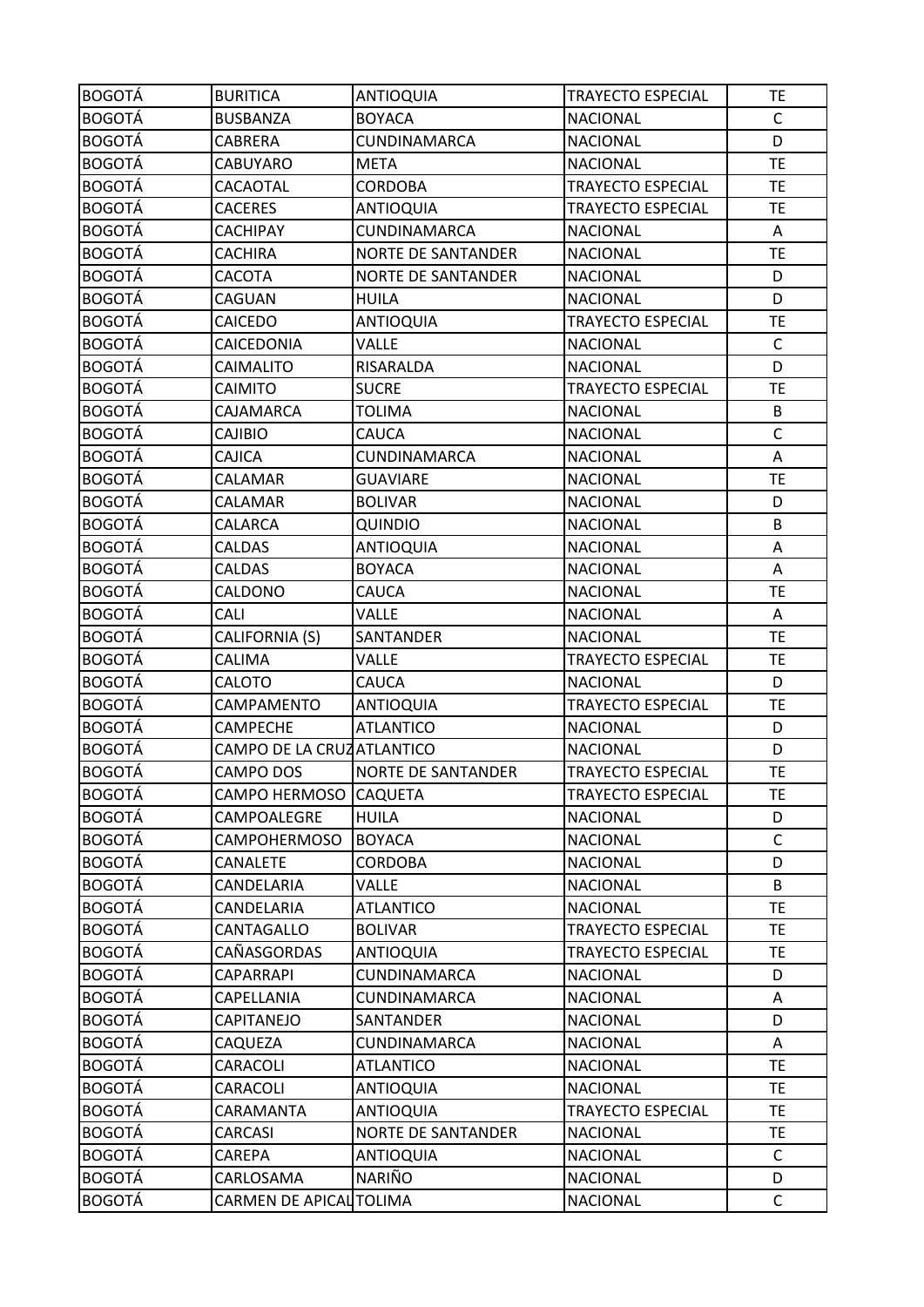| <b>BOGOTÁ</b> | CARMEN DE CARUP CUNDINAMARCA |                           | <b>TRAYECTO ESPECIAL</b> | <b>TE</b>    |
|---------------|------------------------------|---------------------------|--------------------------|--------------|
| BOGOTÁ        | CAROLINA                     | <b>ANTIOQUIA</b>          | TRAYECTO ESPECIAL        | <b>TE</b>    |
| <b>BOGOTÁ</b> | CARRETO                      | MAGDALENA                 | <b>NACIONAL</b>          | <b>TE</b>    |
| <b>BOGOTÁ</b> | CARRILLO                     | <b>CORDOBA</b>            | <b>NACIONAL</b>          | D            |
| <b>BOGOTÁ</b> | CARTAGENA                    | <b>BOLIVAR</b>            | <b>NACIONAL</b>          | $\mathsf C$  |
| <b>BOGOTÁ</b> | CARTAGENA DEL CHCAQUETA      |                           | <b>TRAYECTO ESPECIAL</b> | <b>TE</b>    |
| <b>BOGOTÁ</b> | CARTAGO                      | <b>VALLE</b>              | <b>NACIONAL</b>          | B            |
| <b>BOGOTÁ</b> | CARURU                       | <b>VAUPES</b>             | <b>TRAYECTO ESPECIAL</b> | <b>TE</b>    |
| <b>BOGOTÁ</b> | <b>CASABE - YONDO</b>        | <b>ANTIOQUIA</b>          | <b>NACIONAL</b>          | <b>TE</b>    |
| <b>BOGOTÁ</b> | CASABIANCA                   | <b>TOLIMA</b>             | <b>NACIONAL</b>          | D            |
| <b>BOGOTÁ</b> | CASACAZA                     | <b>CESAR</b>              | <b>NACIONAL</b>          | <b>TE</b>    |
| <b>BOGOTÁ</b> | CASCAJAL                     | <b>ATLANTICO</b>          | <b>TRAYECTO ESPECIAL</b> | <b>TE</b>    |
| <b>BOGOTÁ</b> | CASCAJAL                     | <b>BOLIVAR</b>            | TRAYECTO ESPECIAL        | TE           |
| <b>BOGOTÁ</b> | CASCAJAL I                   | VALLE                     | <b>NACIONAL</b>          | D            |
| <b>BOGOTÁ</b> | CASTILLA LA NUEVA META       |                           | <b>NACIONAL</b>          | D            |
| <b>BOGOTÁ</b> | CATAMBUCO                    | <b>NARIÑO</b>             | <b>NACIONAL</b>          | D            |
| <b>BOGOTÁ</b> | CAUCASIA                     | <b>ANTIOQUIA</b>          | <b>NACIONAL</b>          | D            |
| <b>BOGOTÁ</b> | <b>CEPITA</b>                | SANTANDER                 | <b>NACIONAL</b>          | <b>TE</b>    |
| <b>BOGOTÁ</b> | <b>CERETE</b>                | <b>CORDOBA</b>            | <b>NACIONAL</b>          | D            |
| <b>BOGOTÁ</b> | <b>CERINZA</b>               | <b>BOYACA</b>             | <b>NACIONAL</b>          | A            |
| <b>BOGOTÁ</b> | CERRITO                      | <b>SANTANDER</b>          | <b>NACIONAL</b>          | <b>TE</b>    |
| <b>BOGOTÁ</b> | CERRO SAN ANTON MAGDALENA    |                           | <b>TRAYECTO ESPECIAL</b> | <b>TE</b>    |
| <b>BOGOTÁ</b> | <b>CERROMATOSO</b>           | <b>CORDOBA</b>            | <b>NACIONAL</b>          | <b>TE</b>    |
| <b>BOGOTÁ</b> | <b>CERTEGUI</b>              | <b>CHOCO</b>              | TRAYECTO ESPECIAL        | <b>TE</b>    |
| <b>BOGOTÁ</b> | CHACHAGÜI                    | NARIÑO                    | <b>NACIONAL</b>          | D            |
| <b>BOGOTÁ</b> | CHAGUANI                     | <b>CUNDINAMARCA</b>       | <b>NACIONAL</b>          | D            |
| <b>BOGOTÁ</b> | CHALAN                       | <b>SUCRE</b>              | <b>TRAYECTO ESPECIAL</b> | <b>TE</b>    |
| <b>BOGOTÁ</b> | <b>CHAMEZA</b>               | CASANARE                  | <b>NACIONAL</b>          | TE           |
| <b>BOGOTÁ</b> | CHAPARRAL                    | <b>TOLIMA</b>             | <b>NACIONAL</b>          | $\mathsf{C}$ |
| <b>BOGOTÁ</b> | <b>CHAPINERO</b>             | <b>HUILA</b>              | <b>TRAYECTO ESPECIAL</b> | <b>TE</b>    |
| <b>BOGOTÁ</b> | CHARALA                      | SANTANDER                 | <b>NACIONAL</b>          | D            |
| <b>BOGOTÁ</b> | <b>CHARTA</b>                | SANTANDER                 | <b>TRAYECTO ESPECIAL</b> | <b>TE</b>    |
| <b>BOGOTÁ</b> | <b>CHIA</b>                  | CUNDINAMARCA              | <b>URBANO</b>            | Α            |
| <b>BOGOTÁ</b> | CHICORAL                     | <b>TOLIMA</b>             | <b>NACIONAL</b>          | D            |
| <b>BOGOTÁ</b> | <b>CHIGORODO</b>             | <b>ANTIOQUIA</b>          | <b>TRAYECTO ESPECIAL</b> | <b>TE</b>    |
| <b>BOGOTÁ</b> | CHIMA                        | <b>SUCRE</b>              | TRAYECTO ESPECIAL        | <b>TE</b>    |
| <b>BOGOTÁ</b> | CHIMA (C)                    | CORDOBA                   | <b>TRAYECTO ESPECIAL</b> | <b>TE</b>    |
| <b>BOGOTÁ</b> | CHIMA (S)                    | SANTANDER                 | <b>NACIONAL</b>          | <b>TE</b>    |
| <b>BOGOTÁ</b> | CHIMICHAGUA                  | <b>CESAR</b>              | <b>NACIONAL</b>          | D            |
| <b>BOGOTÁ</b> | CHINACOTA                    | <b>NORTE DE SANTANDER</b> | <b>NACIONAL</b>          | <b>TE</b>    |
| <b>BOGOTÁ</b> | CHINAUTA                     | CUNDINAMARCA              | <b>NACIONAL</b>          | A            |
| <b>BOGOTÁ</b> | CHINAVITA                    | <b>BOYACA</b>             | <b>NACIONAL</b>          | $\mathsf{C}$ |
| <b>BOGOTÁ</b> | <b>CHINCHINA</b>             | <b>CALDAS</b>             | <b>NACIONAL</b>          | $\mathsf C$  |
| <b>BOGOTÁ</b> | <b>CHINU</b>                 | <b>CORDOBA</b>            | <b>NACIONAL</b>          | D            |
| <b>BOGOTÁ</b> | <b>CHIPAQUE</b>              | CUNDINAMARCA              | <b>NACIONAL</b>          | Α            |
| <b>BOGOTÁ</b> | CHIPATA                      | SANTANDER                 | <b>NACIONAL</b>          | TE.          |
| <b>BOGOTÁ</b> | <b>CHIQUINQUIRA</b>          | <b>BOYACA</b>             | <b>NACIONAL</b>          | A            |
| <b>BOGOTÁ</b> | <b>CHIQUIZA</b>              | <b>BOYACA</b>             | <b>NACIONAL</b>          | B            |
| <b>BOGOTÁ</b> | CHIRIGUANA                   | <b>CESAR</b>              | <b>NACIONAL</b>          | D            |
| <b>BOGOTÁ</b> | CHISCAS                      | <b>BOYACA</b>             | <b>NACIONAL</b>          | $\mathsf{C}$ |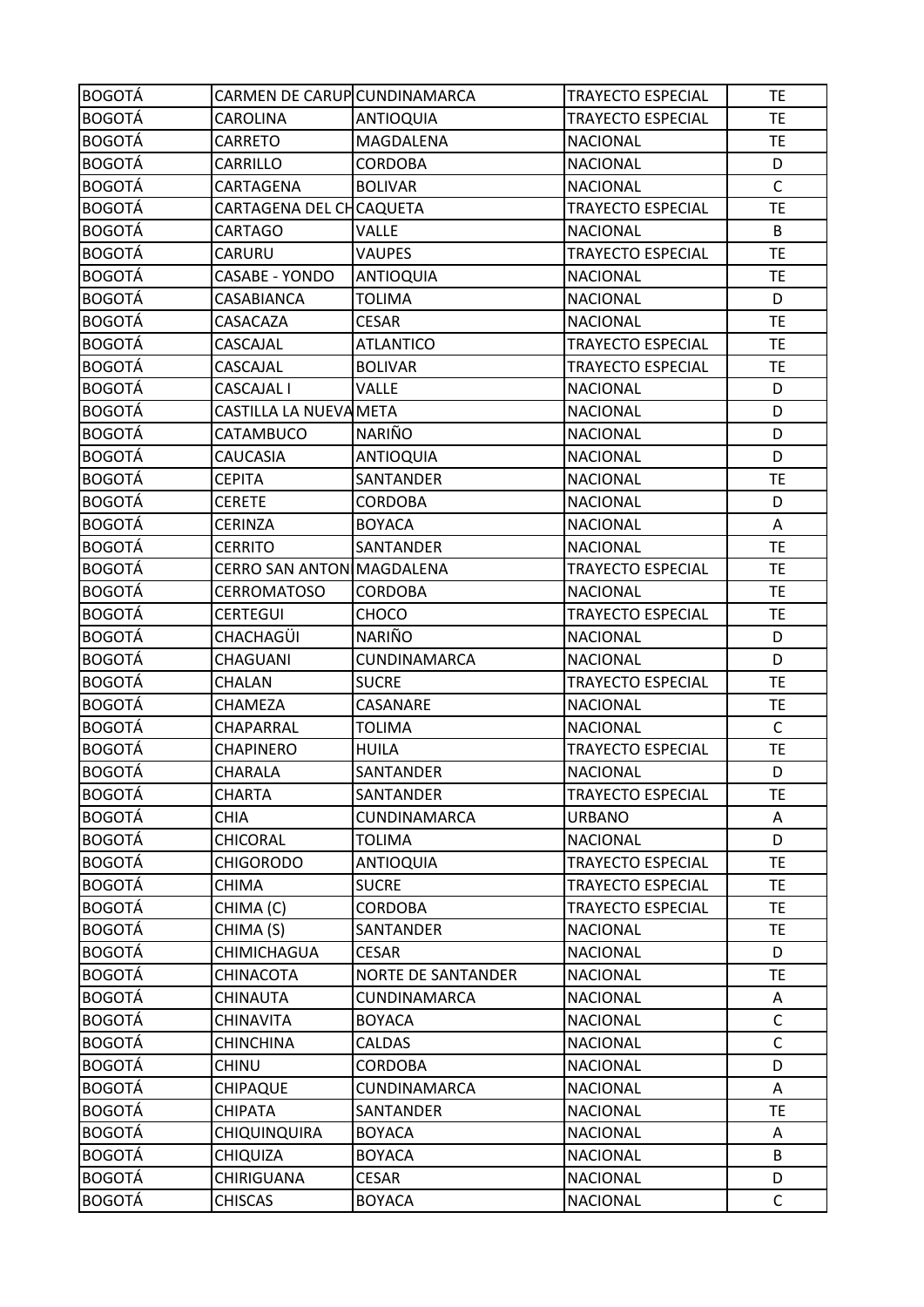| <b>BOGOTÁ</b> | <b>CHITA</b>          | <b>BOYACA</b>             | <b>NACIONAL</b>          | C            |
|---------------|-----------------------|---------------------------|--------------------------|--------------|
| <b>BOGOTÁ</b> | <b>CHITAGA</b>        | <b>NORTE DE SANTANDER</b> | <b>NACIONAL</b>          | TE           |
| <b>BOGOTÁ</b> | CHITARAQUE            | <b>BOYACA</b>             | <b>NACIONAL</b>          | TE           |
| <b>BOGOTÁ</b> | <b>CHIVATA</b>        | <b>BOYACA</b>             | <b>NACIONAL</b>          | Α            |
| <b>BOGOTÁ</b> | <b>CHIVOLO</b>        | MAGDALENA                 | TRAYECTO ESPECIAL        | <b>TE</b>    |
| <b>BOGOTÁ</b> | <b>CHIVOR</b>         | <b>BOYACA</b>             | <b>NACIONAL</b>          | <b>TE</b>    |
| <b>BOGOTÁ</b> | <b>CHOACHI</b>        | CUNDINAMARCA              | <b>NACIONAL</b>          | Α            |
| <b>BOGOTÁ</b> | СНОСНО                | <b>SUCRE</b>              | <b>TRAYECTO ESPECIAL</b> | TE           |
| <b>BOGOTÁ</b> | <b>CHOCONTA</b>       | CUNDINAMARCA              | <b>NACIONAL</b>          | Α            |
| <b>BOGOTÁ</b> | <b>CICUCO</b>         | <b>BOLIVAR</b>            | <b>TRAYECTO ESPECIAL</b> | TE           |
| <b>BOGOTÁ</b> | <b>CIENAGA</b>        | MAGDALENA                 | <b>NACIONAL</b>          | $\mathsf{C}$ |
| <b>BOGOTÁ</b> | <b>CIENAGA DE ORO</b> | <b>CORDOBA</b>            | <b>NACIONAL</b>          | D            |
| <b>BOGOTÁ</b> | <b>CIENEGA</b>        | <b>BOYACA</b>             | <b>NACIONAL</b>          | $\mathsf{C}$ |
| <b>BOGOTÁ</b> | <b>CIMITARRA</b>      | SANTANDER                 | <b>NACIONAL</b>          | TE           |
| <b>BOGOTÁ</b> | <b>CIRCASIA</b>       | <b>QUINDIO</b>            | <b>NACIONAL</b>          | B            |
| <b>BOGOTÁ</b> | <b>CISNEROS</b>       | <b>ANTIOQUIA</b>          | <b>TRAYECTO ESPECIAL</b> | <b>TE</b>    |
| <b>BOGOTÁ</b> | <b>CITE</b>           | SANTANDER                 | <b>NACIONAL</b>          | D            |
| <b>BOGOTÁ</b> | <b>CIUDAD BOLIVAR</b> | <b>ANTIOQUIA</b>          | <b>TRAYECTO ESPECIAL</b> | TE           |
| <b>BOGOTÁ</b> | <b>CLEMENCIA B</b>    | <b>BOLIVAR</b>            | <b>NACIONAL</b>          | D            |
| <b>BOGOTÁ</b> | COCONUCO              | CAUCA                     | <b>NACIONAL</b>          | D            |
| <b>BOGOTÁ</b> | COCORNA               | <b>ANTIOQUIA</b>          | <b>TRAYECTO ESPECIAL</b> | TE           |
| <b>BOGOTÁ</b> | <b>CODAZZI</b>        | <b>CESAR</b>              | <b>NACIONAL</b>          | D            |
| <b>BOGOTÁ</b> | COELLO                | <b>TOLIMA</b>             | <b>TRAYECTO ESPECIAL</b> | <b>TE</b>    |
| <b>BOGOTÁ</b> | COGUA                 | CUNDINAMARCA              | <b>NACIONAL</b>          | Α            |
| <b>BOGOTÁ</b> | <b>COLOMBIA</b>       | <b>HUILA</b>              | <b>NACIONAL</b>          | D            |
| <b>BOGOTÁ</b> | COLON                 | <b>PUTUMAYO</b>           | <b>NACIONAL</b>          | D            |
| <b>BOGOTÁ</b> | <b>COMBITA</b>        | <b>BOYACA</b>             | <b>NACIONAL</b>          | $\mathsf{C}$ |
| <b>BOGOTÁ</b> | <b>CONCEPCION</b>     | SANTANDER                 | <b>TRAYECTO ESPECIAL</b> | TE           |
| <b>BOGOTÁ</b> | <b>CONCEPCION</b>     | <b>ANTIOQUIA</b>          | TRAYECTO ESPECIAL        | <b>TE</b>    |
| <b>BOGOTÁ</b> | <b>CONCORDIA</b>      | <b>ANTIOQUIA</b>          | <b>TRAYECTO ESPECIAL</b> | <b>TE</b>    |
| <b>BOGOTÁ</b> | <b>CONDOTO</b>        | CHOCO                     | <b>TRAYECTO ESPECIAL</b> | <b>TE</b>    |
| <b>BOGOTÁ</b> | <b>CONFINES</b>       | SANTANDER                 | <b>NACIONAL</b>          | TE           |
| <b>BOGOTÁ</b> | CONSACA               | <b>NARIÑO</b>             | <b>NACIONAL</b>          | D            |
| <b>BOGOTÁ</b> | CONTADERO             | <b>NARIÑO</b>             | <b>NACIONAL</b>          | $\mathsf{C}$ |
| <b>BOGOTÁ</b> | CONTRATACION          | SANTANDER                 | <b>NACIONAL</b>          | <b>TE</b>    |
| <b>BOGOTÁ</b> | <b>CONVENCION</b>     | <b>NORTE DE SANTANDER</b> | <b>NACIONAL</b>          | D            |
| <b>BOGOTÁ</b> | COPACABANA            | <b>ANTIOQUIA</b>          | <b>NACIONAL</b>          | D            |
| <b>BOGOTÁ</b> | <b>COPER</b>          | <b>BOYACA</b>             | <b>NACIONAL</b>          | <b>TE</b>    |
| <b>BOGOTÁ</b> | <b>CORDOBA</b>        | <b>CORDOBA</b>            | <b>NACIONAL</b>          | <b>TE</b>    |
| <b>BOGOTÁ</b> | <b>CORDOBA</b>        | QUINDIO                   | <b>NACIONAL</b>          | D            |
| <b>BOGOTÁ</b> | <b>CORDOBAN</b>       | NARIÑO                    | <b>NACIONAL</b>          | TE.          |
| <b>BOGOTÁ</b> | <b>CORINTO</b>        | CAUCA                     | <b>NACIONAL</b>          | <b>TE</b>    |
| <b>BOGOTÁ</b> | <b>COROMORO</b>       | SANTANDER                 | <b>NACIONAL</b>          | <b>TE</b>    |
| <b>BOGOTÁ</b> | COROZAL               | <b>SUCRE</b>              | <b>NACIONAL</b>          | $\mathsf{C}$ |
| <b>BOGOTÁ</b> | <b>CORRALES</b>       | <b>BOYACA</b>             | <b>NACIONAL</b>          | TE           |
| <b>BOGOTÁ</b> | <b>COTA</b>           | CUNDINAMARCA              | <b>URBANO</b>            | Α            |
| <b>BOGOTÁ</b> | <b>COTORRA</b>        | <b>CORDOBA</b>            | <b>NACIONAL</b>          | <b>TE</b>    |
| <b>BOGOTÁ</b> | <b>COTORRA (I)</b>    | <b>CORDOBA</b>            | <b>NACIONAL</b>          | TE           |
| <b>BOGOTÁ</b> | <b>COVARACHIA</b>     | <b>BOYACA</b>             | <b>NACIONAL</b>          | D            |
| <b>BOGOTÁ</b> | COVEÑAS               | <b>SUCRE</b>              | <b>NACIONAL</b>          | D            |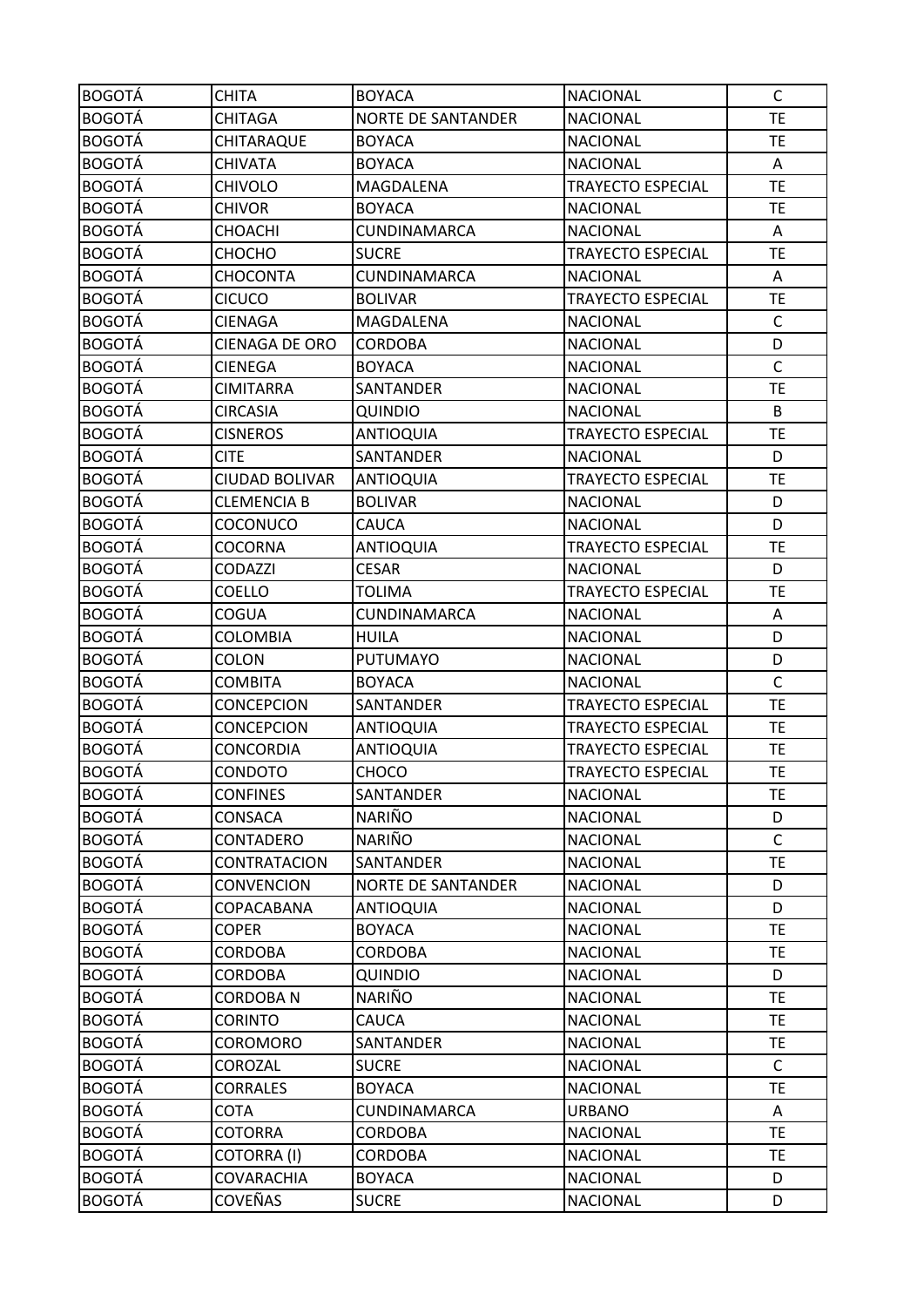| <b>BOGOTÁ</b> | <b>COYAIMA</b>             | <b>TOLIMA</b>             | <b>NACIONAL</b>          | D            |
|---------------|----------------------------|---------------------------|--------------------------|--------------|
| <b>BOGOTÁ</b> | <b>CUASPUD NUCLEO</b>      | <b>NARIÑO</b>             | <b>NACIONAL</b>          | <b>TE</b>    |
| <b>BOGOTÁ</b> | <b>CUBARA</b>              | <b>BOYACA</b>             | <b>TRAYECTO ESPECIAL</b> | <b>TE</b>    |
| <b>BOGOTÁ</b> | <b>CUBARRAL</b>            | <b>META</b>               | <b>NACIONAL</b>          | D            |
| <b>BOGOTÁ</b> | <b>CUCAITA</b>             | <b>BOYACA</b>             | <b>NACIONAL</b>          | D            |
| <b>BOGOTÁ</b> | <b>CUCUNUBA</b>            | CUNDINAMARCA              | <b>NACIONAL</b>          | Α            |
| <b>BOGOTÁ</b> | <b>CUCUTA</b>              | <b>NORTE DE SANTANDER</b> | <b>NACIONAL</b>          | B            |
| <b>BOGOTÁ</b> | <b>CUCUTILLA</b>           | <b>NORTE DE SANTANDER</b> | <b>TRAYECTO ESPECIAL</b> | <b>TE</b>    |
| <b>BOGOTÁ</b> | <b>CUESTECITAS</b>         | LA GUAJIRA                | <b>TRAYECTO ESPECIAL</b> | <b>TE</b>    |
| <b>BOGOTÁ</b> | CUITIVA                    | <b>BOYACA</b>             | <b>NACIONAL</b>          | A            |
| <b>BOGOTÁ</b> | <b>CUMARAL</b>             | <b>META</b>               | <b>NACIONAL</b>          | D            |
| <b>BOGOTÁ</b> | <b>CUMARIBO</b>            | VICHADA                   | TRAYECTO ESPECIAL        | <b>TE</b>    |
| <b>BOGOTÁ</b> | <b>CUMBAL</b>              | <b>NARIÑO</b>             | <b>NACIONAL</b>          | D            |
| <b>BOGOTÁ</b> | <b>CUMBITARA</b>           | <b>NARIÑO</b>             | TRAYECTO ESPECIAL        | <b>TE</b>    |
| <b>BOGOTÁ</b> | <b>CUNDAY</b>              | <b>TOLIMA</b>             | <b>NACIONAL</b>          | D            |
| <b>BOGOTÁ</b> | <b>CURILLO</b>             | <b>CAQUETA</b>            | <b>NACIONAL</b>          | D            |
| <b>BOGOTÁ</b> | <b>CURITI</b>              | SANTANDER                 | <b>NACIONAL</b>          | D            |
| <b>BOGOTÁ</b> | <b>CURRULAO</b>            | <b>ANTIOQUIA</b>          | <b>NACIONAL</b>          | $\mathsf{C}$ |
| <b>BOGOTÁ</b> | <b>CURUMANI</b>            | <b>CESAR</b>              | <b>NACIONAL</b>          | D            |
| <b>BOGOTÁ</b> | DABEIBA                    | <b>ANTIOQUIA</b>          | <b>TRAYECTO ESPECIAL</b> | <b>TE</b>    |
| <b>BOGOTÁ</b> | <b>DAGUA</b>               | <b>VALLE</b>              | <b>NACIONAL</b>          | D            |
| <b>BOGOTÁ</b> | <b>DAMASCO</b>             | <b>ANTIOQUIA</b>          | <b>TRAYECTO ESPECIAL</b> | <b>TE</b>    |
| <b>BOGOTÁ</b> | DARIEN (CALIMA)            | <b>VALLE</b>              | <b>NACIONAL</b>          | D            |
| <b>BOGOTÁ</b> | <b>DIBULLA</b>             | LA GUAJIRA                | <b>NACIONAL</b>          | <b>TE</b>    |
| <b>BOGOTÁ</b> | <b>DISTRACCION</b>         | LA GUAJIRA                | <b>NACIONAL</b>          | D            |
| <b>BOGOTÁ</b> | <b>DOLORES</b>             | <b>TOLIMA</b>             | <b>NACIONAL</b>          | <b>TE</b>    |
| <b>BOGOTÁ</b> | <b>DON MATIAS</b>          | <b>ANTIOQUIA</b>          | <b>NACIONAL</b>          | D            |
| <b>BOGOTÁ</b> | DORADAL                    | <b>ANTIOQUIA</b>          | <b>NACIONAL</b>          | D            |
| <b>BOGOTÁ</b> | <b>DOSQUEBRADAS</b>        | RISARALDA                 | <b>NACIONAL</b>          | Α            |
| <b>BOGOTÁ</b> | <b>DUITAMA</b>             | <b>BOYACA</b>             | <b>NACIONAL</b>          | Α            |
| <b>BOGOTÁ</b> | <b>DURANIA</b>             | <b>NORTE DE SANTANDER</b> | <b>NACIONAL</b>          | <b>TE</b>    |
| <b>BOGOTÁ</b> | <b>EBEJICO</b>             | <b>ANTIOQUIA</b>          | <b>TRAYECTO ESPECIAL</b> | <b>TE</b>    |
| <b>BOGOTÁ</b> | EL AGUILA                  | <b>VALLE</b>              | <b>NACIONAL</b>          | C            |
| <b>BOGOTÁ</b> | EL BAGRE                   | <b>ANTIOQUIA</b>          | <b>TRAYECTO ESPECIAL</b> | <b>TE</b>    |
| <b>BOGOTÁ</b> | EL BANCO                   | MAGDALENA                 | <b>NACIONAL</b>          | <b>TE</b>    |
| <b>BOGOTÁ</b> | EL BORDO                   | CAUCA                     | <b>NACIONAL</b>          | $\mathsf{C}$ |
| <b>BOGOTÁ</b> | EL CABUYAL (V)             | <b>VALLE</b>              | <b>NACIONAL</b>          | $\mathsf{C}$ |
| <b>BOGOTÁ</b> | EL CAIMO                   | <b>QUINDIO</b>            | <b>NACIONAL</b>          | D            |
| <b>BOGOTÁ</b> | EL CAIRO                   | <b>VALLE</b>              | <b>NACIONAL</b>          | $\mathsf{C}$ |
| <b>BOGOTÁ</b> | EL CALVARIO                | <b>META</b>               | <b>NACIONAL</b>          | D            |
| <b>BOGOTÁ</b> | EL CARMELO                 | <b>VALLE</b>              | <b>NACIONAL</b>          | D            |
| <b>BOGOTÁ</b> | EL CARMEN                  | <b>NORTE DE SANTANDER</b> | TRAYECTO ESPECIAL        | <b>TE</b>    |
| <b>BOGOTÁ</b> | EL CARMEN DE ATRICHOCO     |                           | TRAYECTO ESPECIAL        | <b>TE</b>    |
| <b>BOGOTÁ</b> | EL CARMEN DE BOL BOLIVAR   |                           | <b>NACIONAL</b>          | D            |
| <b>BOGOTÁ</b> | EL CARMEN DE CHUSANTANDER  |                           | <b>NACIONAL</b>          | <b>TE</b>    |
| <b>BOGOTÁ</b> | EL CARMEN DE VIBOANTIOQUIA |                           | <b>NACIONAL</b>          | D            |
| <b>BOGOTÁ</b> | EL CASTILLO                | <b>META</b>               | <b>NACIONAL</b>          | <b>TE</b>    |
| <b>BOGOTÁ</b> | EL CENTRO                  | SANTANDER                 | <b>NACIONAL</b>          | D            |
| <b>BOGOTÁ</b> | <b>EL CERRITO</b>          | <b>VALLE</b>              | <b>NACIONAL</b>          | Α            |
| <b>BOGOTÁ</b> | EL CHARCO                  | NARIÑO                    | TRAYECTO ESPECIAL        | TE.          |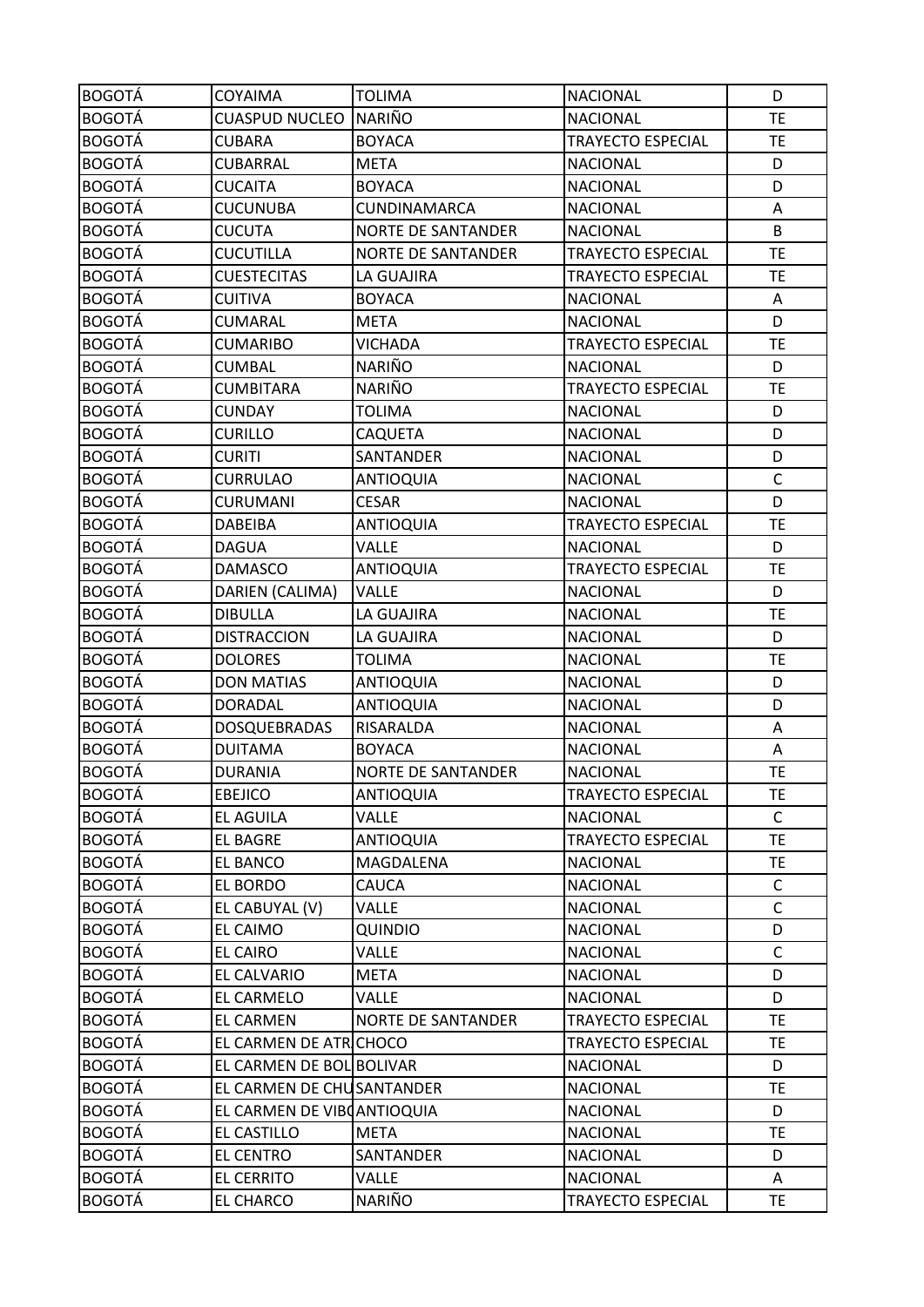| <b>BOGOTÁ</b> | <b>EL COCUY</b>                | <b>BOYACA</b>             | <b>NACIONAL</b>          | D           |
|---------------|--------------------------------|---------------------------|--------------------------|-------------|
| <b>BOGOTÁ</b> | EL COLEGIO (MESIT CUNDINAMARCA |                           | <b>NACIONAL</b>          | Α           |
| <b>BOGOTÁ</b> | <b>EL COPEY</b>                | <b>CESAR</b>              | <b>NACIONAL</b>          | D           |
| <b>BOGOTÁ</b> | EL CRUCERO DE COLRISARALDA     |                           | <b>NACIONAL</b>          | D           |
| <b>BOGOTÁ</b> | EL DIFICIL                     | MAGDALENA                 | <b>NACIONAL</b>          | <b>TE</b>   |
| <b>BOGOTÁ</b> | EL DONCELLO                    | CAQUETA                   | <b>NACIONAL</b>          | D           |
| <b>BOGOTÁ</b> | EL DORADO                      | <b>META</b>               | <b>NACIONAL</b>          | <b>TE</b>   |
| <b>BOGOTÁ</b> | EL DOVIO                       | <b>VALLE</b>              | <b>NACIONAL</b>          | D           |
| <b>BOGOTÁ</b> | EL ENCANO                      | NARIÑO                    | <b>NACIONAL</b>          | D           |
| <b>BOGOTÁ</b> | EL ESPINO                      | <b>BOYACA</b>             | <b>NACIONAL</b>          | D           |
| <b>BOGOTÁ</b> | EL ESTRECHO (C)                | <b>CAUCA</b>              | <b>NACIONAL</b>          | <b>TE</b>   |
| <b>BOGOTÁ</b> | EL GUACAMAYO                   | SANTANDER                 | TRAYECTO ESPECIAL        | <b>TE</b>   |
| <b>BOGOTÁ</b> | EL GUAMO (B)                   | <b>BOLIVAR</b>            | <b>TRAYECTO ESPECIAL</b> | <b>TE</b>   |
| <b>BOGOTÁ</b> | <b>EL JUNCAL</b>               | <b>CESAR</b>              | <b>NACIONAL</b>          | D           |
| <b>BOGOTÁ</b> | <b>EL LLANITO</b>              | SANTANDER                 | <b>NACIONAL</b>          | <b>TE</b>   |
| <b>BOGOTÁ</b> | EL MOLINO                      | LA GUAJIRA                | <b>NACIONAL</b>          | <b>TE</b>   |
| <b>BOGOTÁ</b> | EL PASO                        | <b>CESAR</b>              | <b>NACIONAL</b>          | <b>TE</b>   |
| <b>BOGOTÁ</b> | EL PASO (C)                    | <b>CESAR</b>              | <b>TRAYECTO ESPECIAL</b> | <b>TE</b>   |
| <b>BOGOTÁ</b> | <b>EL PAUJIL</b>               | <b>CAQUETA</b>            | <b>NACIONAL</b>          | <b>TE</b>   |
| <b>BOGOTÁ</b> | <b>EL PAUJIL</b>               | <b>CAQUETA</b>            | <b>NACIONAL</b>          | <b>TE</b>   |
| <b>BOGOTÁ</b> | EL PEÑOL                       | <b>NARIÑO</b>             | <b>NACIONAL</b>          | <b>TE</b>   |
| <b>BOGOTÁ</b> | <b>EL PEÑON</b>                | SANTANDER                 | <b>NACIONAL</b>          | <b>TE</b>   |
| <b>BOGOTÁ</b> | EL PEÑON                       | CUNDINAMARCA              | <b>NACIONAL</b>          | Α           |
| <b>BOGOTÁ</b> | EL PEÑON (BOL)                 | <b>BOLIVAR</b>            | TRAYECTO ESPECIAL        | <b>TE</b>   |
| <b>BOGOTÁ</b> | <b>EL PIĐON</b>                | MAGDALENA                 | <b>TRAYECTO ESPECIAL</b> | <b>TE</b>   |
| <b>BOGOTÁ</b> | EL PLACER (V)                  | VALLE                     | <b>NACIONAL</b>          | $\mathsf C$ |
| <b>BOGOTÁ</b> | EL PLATEADO                    | CAUCA                     | <b>TRAYECTO ESPECIAL</b> | <b>TE</b>   |
| <b>BOGOTÁ</b> | <b>EL PLAYON</b>               | SANTANDER                 | <b>NACIONAL</b>          | D           |
| <b>BOGOTÁ</b> | EL PORVENIR (C)                | CORDOBA                   | <b>NACIONAL</b>          | D           |
| <b>BOGOTÁ</b> | EL QUEREMAL                    | <b>VALLE</b>              | <b>NACIONAL</b>          | <b>TE</b>   |
| <b>BOGOTÁ</b> | <b>EL RETEN</b>                | MAGDALENA                 | <b>NACIONAL</b>          | <b>TE</b>   |
| <b>BOGOTÁ</b> | EL RETORNO                     | <b>GUAVIARE</b>           | <b>NACIONAL</b>          | <b>TE</b>   |
| <b>BOGOTÁ</b> | EL RODADERO                    | MAGDALENA                 | <b>TRAYECTO ESPECIAL</b> | <b>TE</b>   |
| <b>BOGOTÁ</b> | <b>EL ROSAL</b>                | CUNDINAMARCA              | <b>NACIONAL</b>          | Α           |
| <b>BOGOTÁ</b> | EL ROSARIO                     | NARIÑO                    | <b>TRAYECTO ESPECIAL</b> | <b>TE</b>   |
| <b>BOGOTÁ</b> | EL SALADITO                    | <b>VALLE</b>              | <b>NACIONAL</b>          | D           |
| <b>BOGOTÁ</b> | EL SANTUARIO                   | <b>ANTIOQUIA</b>          | <b>NACIONAL</b>          | D           |
| <b>BOGOTÁ</b> | EL TABLÓN DE GOM NARIÑO        |                           | <b>TRAYECTO ESPECIAL</b> | <b>TE</b>   |
| <b>BOGOTÁ</b> | EL TAMBO (CA)                  | CAUCA                     | <b>NACIONAL</b>          | D           |
| <b>BOGOTÁ</b> | EL TAMBO (NA)                  | <b>NARIÑO</b>             | <b>NACIONAL</b>          | D           |
| <b>BOGOTÁ</b> | <b>EL TARRA</b>                | <b>NORTE DE SANTANDER</b> | <b>TRAYECTO ESPECIAL</b> | <b>TE</b>   |
| <b>BOGOTÁ</b> | EL TRIUNFO                     | CUNDINAMARCA              | TRAYECTO ESPECIAL        | <b>TE</b>   |
| <b>BOGOTÁ</b> | <b>EL VALLE</b>                | <b>ANTIOQUIA</b>          | TRAYECTO ESPECIAL        | <b>TE</b>   |
| <b>BOGOTÁ</b> | EL ZULIA                       | <b>NORTE DE SANTANDER</b> | <b>NACIONAL</b>          | D           |
| <b>BOGOTÁ</b> | <b>ELIAS</b>                   | <b>HUILA</b>              | <b>NACIONAL</b>          | $\mathsf C$ |
| <b>BOGOTÁ</b> | <b>ENCINO</b>                  | SANTANDER                 | <b>NACIONAL</b>          | TE.         |
| <b>BOGOTÁ</b> | <b>ENCISO</b>                  | SANTANDER                 | <b>NACIONAL</b>          | <b>TE</b>   |
| <b>BOGOTÁ</b> | <b>ENTRERRIOS</b>              | <b>ANTIOQUIA</b>          | TRAYECTO ESPECIAL        | TE.         |
| <b>BOGOTÁ</b> | <b>ENVIGADO</b>                | <b>ANTIOQUIA</b>          | <b>NACIONAL</b>          | Α           |
| <b>BOGOTÁ</b> | <b>ESPINAL</b>                 | TOLIMA                    | <b>NACIONAL</b>          | A           |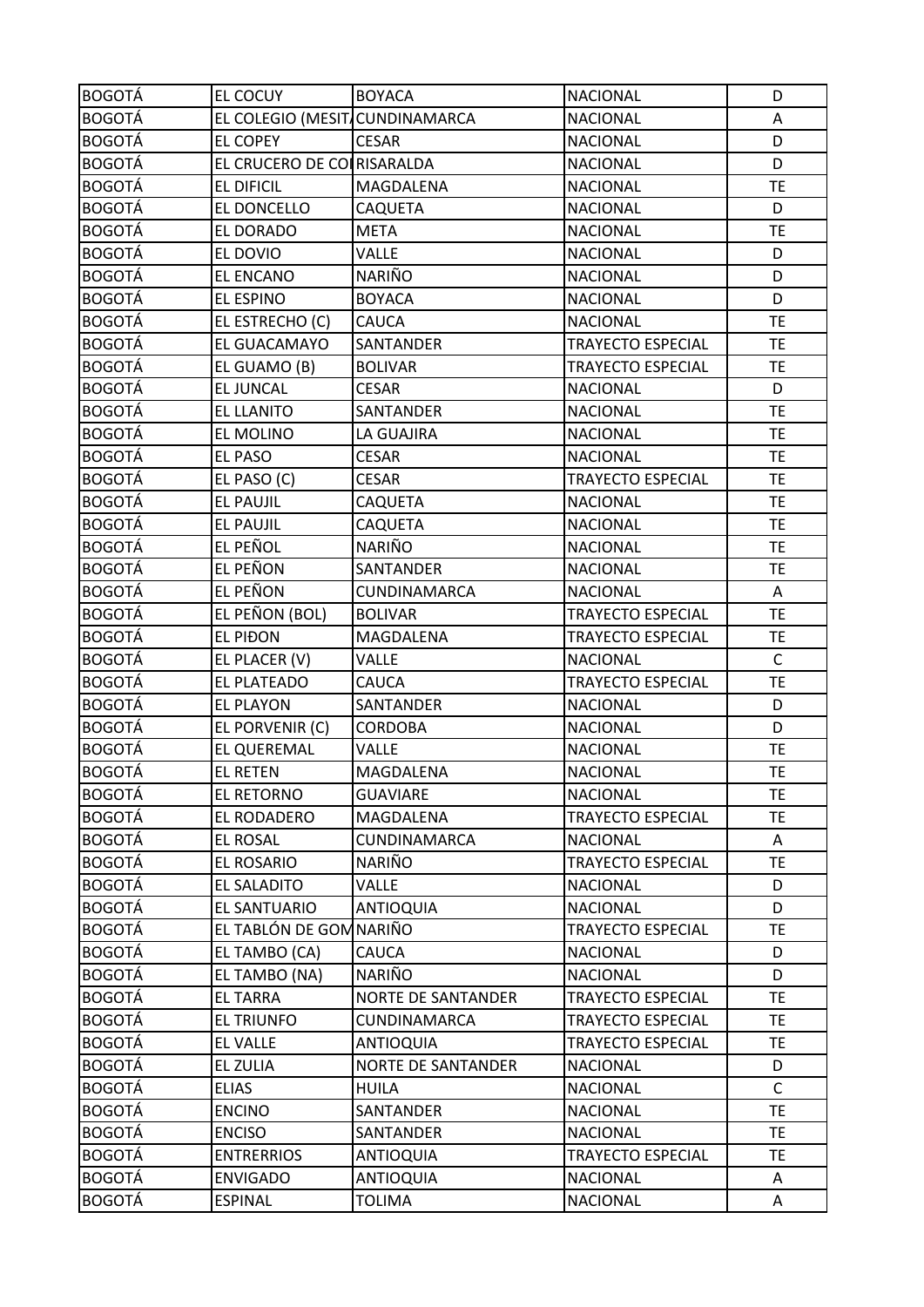| <b>BOGOTÁ</b> | <b>FACATATIVA</b>    | CUNDINAMARCA     | <b>NACIONAL</b>          | A            |
|---------------|----------------------|------------------|--------------------------|--------------|
| <b>BOGOTÁ</b> | <b>FALAN</b>         | <b>TOLIMA</b>    | <b>NACIONAL</b>          | D            |
| <b>BOGOTÁ</b> | <b>FILADELFIA</b>    | <b>CALDAS</b>    | <b>NACIONAL</b>          | D            |
| <b>BOGOTÁ</b> | <b>FILANDIA</b>      | <b>QUINDIO</b>   | <b>NACIONAL</b>          | D            |
| <b>BOGOTÁ</b> | <b>FIRAVITOBA</b>    | <b>BOYACA</b>    | <b>NACIONAL</b>          | $\mathsf C$  |
| <b>BOGOTÁ</b> | <b>FLANDES</b>       | <b>TOLIMA</b>    | <b>NACIONAL</b>          | Α            |
| <b>BOGOTÁ</b> | <b>FLORENCIA</b>     | CAUCA            | <b>NACIONAL</b>          | <b>TE</b>    |
| <b>BOGOTÁ</b> | <b>FLORENCIA</b>     | CAQUETA          | <b>NACIONAL</b>          | $\mathsf{C}$ |
| <b>BOGOTÁ</b> | <b>FLORESTA</b>      | <b>BOYACA</b>    | <b>NACIONAL</b>          | $\mathsf{C}$ |
| <b>BOGOTÁ</b> | <b>FLORIAN</b>       | SANTANDER        | <b>TRAYECTO ESPECIAL</b> | <b>TE</b>    |
| <b>BOGOTÁ</b> | <b>FLORIDA</b>       | <b>VALLE</b>     | <b>NACIONAL</b>          | D            |
| <b>BOGOTÁ</b> | FLORIDABLANCA        | SANTANDER        | <b>NACIONAL</b>          | Α            |
| <b>BOGOTÁ</b> | <b>FOMEQUE</b>       | CUNDINAMARCA     | <b>NACIONAL</b>          | Α            |
| <b>BOGOTÁ</b> | <b>FONSECA</b>       | LA GUAJIRA       | <b>NACIONAL</b>          | D            |
| <b>BOGOTÁ</b> | <b>FORTUL</b>        | <b>ARAUCA</b>    | <b>NACIONAL</b>          | <b>TE</b>    |
| <b>BOGOTÁ</b> | <b>FOSCA</b>         | CUNDINAMARCA     | <b>TRAYECTO ESPECIAL</b> | <b>TE</b>    |
| <b>BOGOTÁ</b> | <b>FREDONIA</b>      | <b>ANTIOQUIA</b> | <b>NACIONAL</b>          | D            |
| <b>BOGOTÁ</b> | <b>FRESNO</b>        | <b>TOLIMA</b>    | <b>NACIONAL</b>          | D            |
| <b>BOGOTÁ</b> | <b>FRONTINO</b>      | <b>ANTIOQUIA</b> | TRAYECTO ESPECIAL        | <b>TE</b>    |
| <b>BOGOTÁ</b> | <b>FUENTE DE ORO</b> | <b>META</b>      | <b>NACIONAL</b>          | D            |
| <b>BOGOTÁ</b> | <b>FUNDACION</b>     | MAGDALENA        | <b>NACIONAL</b>          | D            |
| <b>BOGOTÁ</b> | <b>FUNES</b>         | <b>NARIÑO</b>    | <b>NACIONAL</b>          | D            |
| <b>BOGOTÁ</b> | <b>FUNZA</b>         | CUNDINAMARCA     | <b>URBANO</b>            | Α            |
| <b>BOGOTÁ</b> | <b>FUQUENE</b>       | CUNDINAMARCA     | TRAYECTO ESPECIAL        | <b>TE</b>    |
| <b>BOGOTÁ</b> | <b>FUSAGASUGA</b>    | CUNDINAMARCA     | <b>NACIONAL</b>          | Α            |
| <b>BOGOTÁ</b> | <b>GACHALA</b>       | CUNDINAMARCA     | <b>NACIONAL</b>          | D            |
| <b>BOGOTÁ</b> | <b>GACHANCIPA</b>    | CUNDINAMARCA     | <b>NACIONAL</b>          | Α            |
| <b>BOGOTÁ</b> | <b>GACHANTIVA</b>    | <b>BOYACA</b>    | <b>NACIONAL</b>          | A            |
| <b>BOGOTÁ</b> | <b>GACHETA</b>       | CUNDINAMARCA     | <b>NACIONAL</b>          | A            |
| <b>BOGOTÁ</b> | <b>GAIRA</b>         | MAGDALENA        | <b>NACIONAL</b>          | D            |
| <b>BOGOTÁ</b> | <b>GAITANIA</b>      | <b>TOLIMA</b>    | <b>NACIONAL</b>          | <b>TE</b>    |
| <b>BOGOTÁ</b> | GALAN (S)            | SANTANDER        | <b>TRAYECTO ESPECIAL</b> | <b>TE</b>    |
| <b>BOGOTÁ</b> | <b>GALAPA</b>        | <b>ATLANTICO</b> | <b>NACIONAL</b>          | C            |
| <b>BOGOTÁ</b> | <b>GALERAS</b>       | <b>SUCRE</b>     | <b>NACIONAL</b>          | D            |
| <b>BOGOTÁ</b> | <b>GAMA</b>          | CUNDINAMARCA     | <b>TRAYECTO ESPECIAL</b> | <b>TE</b>    |
| <b>BOGOTÁ</b> | <b>GAMARRA</b>       | <b>CESAR</b>     | <b>NACIONAL</b>          | <b>TE</b>    |
| <b>BOGOTÁ</b> | <b>GAMBITA</b>       | SANTANDER        | <b>NACIONAL</b>          | $\mathsf{C}$ |
| <b>BOGOTÁ</b> | <b>GAMBOTE</b>       | <b>BOLIVAR</b>   | <b>NACIONAL</b>          | D            |
| <b>BOGOTÁ</b> | <b>GAMEZA</b>        | <b>BOYACA</b>    | <b>NACIONAL</b>          | $\mathsf{C}$ |
| <b>BOGOTÁ</b> | <b>GARAGOA</b>       | <b>BOYACA</b>    | <b>NACIONAL</b>          | A            |
| <b>BOGOTÁ</b> | <b>GARZON</b>        | <b>HUILA</b>     | <b>NACIONAL</b>          | D            |
| <b>BOGOTÁ</b> | GENOVA (N)           | NARIÑO           | <b>NACIONAL</b>          | D            |
| <b>BOGOTÁ</b> | GENOVA (Q)           | QUINDIO          | <b>NACIONAL</b>          | D            |
| <b>BOGOTÁ</b> | <b>GIGANTE</b>       | <b>HUILA</b>     | <b>NACIONAL</b>          | D            |
| <b>BOGOTÁ</b> | <b>GINEBRA</b>       | <b>VALLE</b>     | <b>NACIONAL</b>          | B            |
| <b>BOGOTÁ</b> | <b>GIRALDO</b>       | <b>ANTIOQUIA</b> | <b>TRAYECTO ESPECIAL</b> | <b>TE</b>    |
| <b>BOGOTÁ</b> | <b>GIRARDOT</b>      | CUNDINAMARCA     | <b>NACIONAL</b>          | A            |
| <b>BOGOTÁ</b> | <b>GIRARDOTA</b>     | <b>ANTIOQUIA</b> | <b>NACIONAL</b>          | B            |
| <b>BOGOTÁ</b> | <b>GIRON</b>         | SANTANDER        | <b>NACIONAL</b>          | A            |
| <b>BOGOTÁ</b> | <b>GOMEZ PLATA</b>   | ANTIOQUIA        | TRAYECTO ESPECIAL        | TE           |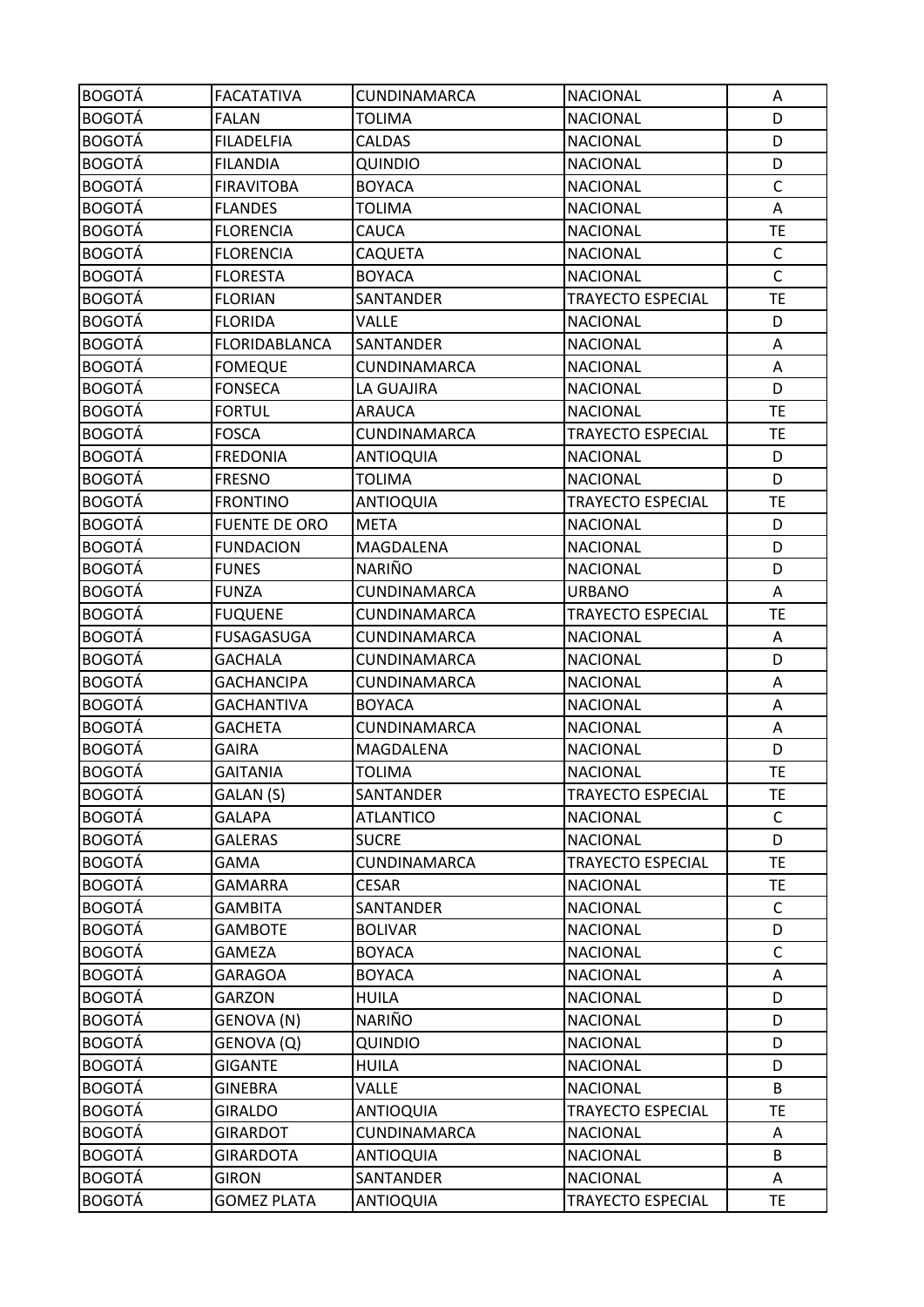| <b>BOGOTÁ</b> | <b>GRAMALOTE</b>              | <b>NORTE DE SANTANDER</b> | <b>TRAYECTO ESPECIAL</b> | <b>TE</b>    |
|---------------|-------------------------------|---------------------------|--------------------------|--------------|
| <b>BOGOTÁ</b> | GRANADA                       | <b>ANTIOQUIA</b>          | <b>TRAYECTO ESPECIAL</b> | <b>TE</b>    |
| <b>BOGOTÁ</b> | GRANADA                       | CUNDINAMARCA              | <b>NACIONAL</b>          | Α            |
| <b>BOGOTÁ</b> | GRANADA (M)                   | <b>META</b>               | <b>NACIONAL</b>          | B            |
| <b>BOGOTÁ</b> | <b>GUABITAS</b>               | <b>VALLE</b>              | <b>NACIONAL</b>          | D            |
| <b>BOGOTÁ</b> | <b>GUACA</b>                  | SANTANDER                 | <b>NACIONAL</b>          | <b>TE</b>    |
| <b>BOGOTÁ</b> | GUACAMAYAL                    | MAGDALENA                 | <b>NACIONAL</b>          | <b>TE</b>    |
| <b>BOGOTÁ</b> | <b>GUACAMAYAS</b>             | <b>BOYACA</b>             | <b>NACIONAL</b>          | D            |
| <b>BOGOTÁ</b> | <b>GUACARI</b>                | VALLE                     | <b>NACIONAL</b>          | B            |
| <b>BOGOTÁ</b> | <b>GUACHACA</b>               | MAGDALENA                 | <b>NACIONAL</b>          | <b>TE</b>    |
| <b>BOGOTÁ</b> | <b>GUACHAVES</b>              | <b>NARIÑO</b>             | <b>NACIONAL</b>          | D            |
| <b>BOGOTÁ</b> | <b>GUACHENE</b>               | <b>CAUCA</b>              | <b>NACIONAL</b>          | $\mathsf C$  |
| <b>BOGOTÁ</b> | <b>GUACHETA</b>               | CUNDINAMARCA              | <b>NACIONAL</b>          | Α            |
| <b>BOGOTÁ</b> | <b>GUACHUCAL</b>              | NARIÑO                    | <b>NACIONAL</b>          | D            |
| <b>BOGOTÁ</b> | <b>GUACIRCO</b>               | <b>HUILA</b>              | <b>TRAYECTO ESPECIAL</b> | <b>TE</b>    |
| <b>BOGOTÁ</b> | <b>GUADALUPE</b>              | SANTANDER                 | <b>NACIONAL</b>          | <b>TE</b>    |
| <b>BOGOTÁ</b> | <b>GUADALUPE</b>              | <b>ANTIOQUIA</b>          | <b>NACIONAL</b>          | <b>TE</b>    |
| <b>BOGOTÁ</b> | <b>GUADALUPE</b>              | <b>HUILA</b>              | <b>NACIONAL</b>          | D            |
| <b>BOGOTÁ</b> | <b>GUADUAS</b>                | CUNDINAMARCA              | <b>NACIONAL</b>          | Α            |
| <b>BOGOTÁ</b> | <b>GUAITARILLA</b>            | <b>NARIÑO</b>             | <b>NACIONAL</b>          | D            |
| <b>BOGOTÁ</b> | <b>GUALANDAY</b>              | <b>TOLIMA</b>             | <b>NACIONAL</b>          | $\mathsf{C}$ |
| <b>BOGOTÁ</b> | GUALMATÁN                     | <b>NARIÑO</b>             | <b>NACIONAL</b>          | D            |
| <b>BOGOTÁ</b> | <b>GUAMAL</b>                 | <b>META</b>               | <b>NACIONAL</b>          | D            |
| <b>BOGOTÁ</b> | <b>GUAMAL</b>                 | <b>META</b>               | <b>NACIONAL</b>          | D            |
| <b>BOGOTÁ</b> | <b>GUAMAL (MAG)</b>           | MAGDALENA                 | <b>NACIONAL</b>          | <b>TE</b>    |
| <b>BOGOTÁ</b> | <b>GUAMO</b>                  | <b>TOLIMA</b>             | <b>NACIONAL</b>          | D            |
| <b>BOGOTÁ</b> | <b>GUAPI</b>                  | CAUCA                     | <b>TRAYECTO ESPECIAL</b> | <b>TE</b>    |
| <b>BOGOTÁ</b> | <b>GUAPOTA</b>                | SANTANDER                 | <b>NACIONAL</b>          | <b>TE</b>    |
| <b>BOGOTÁ</b> | <b>GUARANDA</b>               | <b>SUCRE</b>              | <b>TRAYECTO ESPECIAL</b> | TE           |
| <b>BOGOTÁ</b> | <b>GUARINOCITO</b>            | CALDAS                    | <b>NACIONAL</b>          | D            |
| <b>BOGOTÁ</b> | <b>GUARNE</b>                 | <b>ANTIOQUIA</b>          | <b>NACIONAL</b>          | Α            |
| <b>BOGOTÁ</b> | <b>GUASCA</b>                 | CUNDINAMARCA              | <b>NACIONAL</b>          | A            |
| <b>BOGOTÁ</b> | <b>GUATAPE</b>                | <b>ANTIOQUIA</b>          | <b>NACIONAL</b>          | D            |
| <b>BOGOTÁ</b> | <b>GUATAQUI</b>               | CUNDINAMARCA              | <b>NACIONAL</b>          | Α            |
| <b>BOGOTÁ</b> | <b>GUATAVITA</b>              | CUNDINAMARCA              | <b>NACIONAL</b>          | Α            |
| <b>BOGOTÁ</b> | <b>GUATEQUE</b>               | <b>BOYACA</b>             | <b>NACIONAL</b>          | Α            |
| <b>BOGOTÁ</b> | <b>GUATICA</b>                | RISARALDA                 | <b>NACIONAL</b>          | D            |
| <b>BOGOTÁ</b> | <b>GUAVATA</b>                | SANTANDER                 | <b>NACIONAL</b>          | <b>TE</b>    |
| <b>BOGOTÁ</b> | <b>GUAYABAL</b>               | <b>SUCRE</b>              | TRAYECTO ESPECIAL        | <b>TE</b>    |
| <b>BOGOTÁ</b> | <b>GUAYABAL</b>               | <b>TOLIMA</b>             | <b>TRAYECTO ESPECIAL</b> | <b>TE</b>    |
| <b>BOGOTÁ</b> | <b>GUAYABAL (HUL)</b>         | <b>HUILA</b>              | <b>NACIONAL</b>          | C            |
| <b>BOGOTÁ</b> | GUAYABAL DE SIQU CUNDINAMARCA |                           | <b>NACIONAL</b>          | A            |
| <b>BOGOTÁ</b> | GUAYABETAL                    | CUNDINAMARCA              | <b>NACIONAL</b>          | A            |
| <b>BOGOTÁ</b> | <b>GUAYATA</b>                | <b>BOYACA</b>             | <b>NACIONAL</b>          | $\mathsf C$  |
| <b>BOGOTÁ</b> | <b>GUEPSA</b>                 | SANTANDER                 | <b>NACIONAL</b>          | $\mathsf C$  |
| <b>BOGOTÁ</b> | <b>GUICAN</b>                 | <b>BOYACA</b>             | <b>NACIONAL</b>          | TE.          |
| <b>BOGOTÁ</b> | <b>GUTIERREZ</b>              | CUNDINAMARCA              | <b>TRAYECTO ESPECIAL</b> | <b>TE</b>    |
| <b>BOGOTÁ</b> | <b>HACARI</b>                 | <b>NORTE DE SANTANDER</b> | TRAYECTO ESPECIAL        | TE.          |
| <b>BOGOTÁ</b> | HATILLO DE LOBA               | <b>BOLIVAR</b>            | <b>TRAYECTO ESPECIAL</b> | <b>TE</b>    |
| <b>BOGOTÁ</b> | HATO (S)                      | SANTANDER                 | TRAYECTO ESPECIAL        | TE           |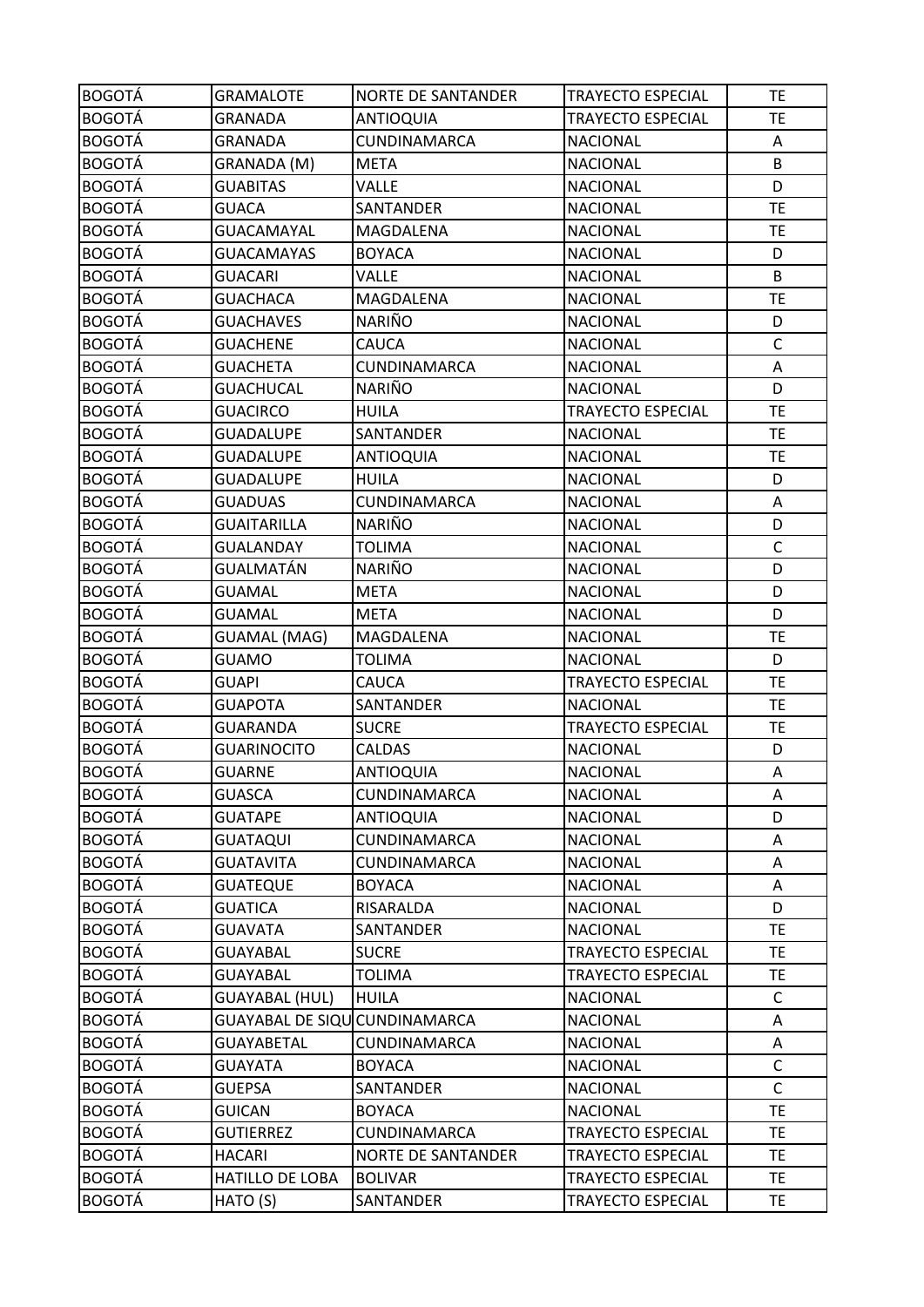| <b>BOGOTÁ</b> | <b>HATO COROZAL</b>       | CASANARE                  | <b>NACIONAL</b>          | <b>TE</b>    |
|---------------|---------------------------|---------------------------|--------------------------|--------------|
| <b>BOGOTÁ</b> | <b>HATONUEVO</b>          | LA GUAJIRA                | <b>NACIONAL</b>          | D            |
| <b>BOGOTÁ</b> | <b>HELICONIA</b>          | <b>ANTIOQUIA</b>          | <b>TRAYECTO ESPECIAL</b> | <b>TE</b>    |
| <b>BOGOTÁ</b> | <b>HERRAN</b>             | <b>NORTE DE SANTANDER</b> | <b>TRAYECTO ESPECIAL</b> | <b>TE</b>    |
| <b>BOGOTÁ</b> | <b>HERRERA</b>            | TOLIMA                    | TRAYECTO ESPECIAL        | <b>TE</b>    |
| <b>BOGOTÁ</b> | <b>HERVEO</b>             | <b>TOLIMA</b>             | <b>NACIONAL</b>          | D            |
| <b>BOGOTÁ</b> | <b>HISPANIA</b>           | <b>ANTIOQUIA</b>          | <b>TRAYECTO ESPECIAL</b> | <b>TE</b>    |
| <b>BOGOTÁ</b> | <b>HOBO</b>               | <b>HUILA</b>              | <b>NACIONAL</b>          | D            |
| <b>BOGOTÁ</b> | <b>HONDA</b>              | <b>TOLIMA</b>             | <b>NACIONAL</b>          | B            |
| <b>BOGOTÁ</b> | <b>IBAGUE</b>             | <b>TOLIMA</b>             | <b>NACIONAL</b>          | Α            |
| <b>BOGOTÁ</b> | <b>ICONONZO</b>           | <b>TOLIMA</b>             | <b>NACIONAL</b>          | D            |
| <b>BOGOTÁ</b> | <b>ILES</b>               | NARIÑO                    | <b>NACIONAL</b>          | <b>TE</b>    |
| <b>BOGOTÁ</b> | <b>IMUES</b>              | <b>NARIÑO</b>             | <b>NACIONAL</b>          | <b>TE</b>    |
| <b>BOGOTÁ</b> | <b>INZA</b>               | CAUCA                     | <b>TRAYECTO ESPECIAL</b> | <b>TE</b>    |
| <b>BOGOTÁ</b> | <b>IPIALES</b>            | NARIÑO                    | <b>NACIONAL</b>          | D            |
| <b>BOGOTÁ</b> | <b>IQUIRA</b>             | <b>HUILA</b>              | <b>NACIONAL</b>          | D            |
| <b>BOGOTÁ</b> | <b>IRRA</b>               | RISARALDA                 | <b>NACIONAL</b>          | D            |
| <b>BOGOTÁ</b> | <b>ISCUANDE</b>           | NARIÑO                    | <b>TRAYECTO ESPECIAL</b> | <b>TE</b>    |
| <b>BOGOTÁ</b> | <b>ISTMINA</b>            | CHOCO                     | TRAYECTO ESPECIAL        | <b>TE</b>    |
| <b>BOGOTÁ</b> | <b>ITAGUI</b>             | <b>ANTIOQUIA</b>          | <b>NACIONAL</b>          | A            |
| <b>BOGOTÁ</b> | <b>ITUANGO</b>            | <b>ANTIOQUIA</b>          | TRAYECTO ESPECIAL        | <b>TE</b>    |
| <b>BOGOTÁ</b> | <b>IZA</b>                | <b>BOYACA</b>             | <b>NACIONAL</b>          | Α            |
| <b>BOGOTÁ</b> | <b>JAMBALO</b>            | CAUCA                     | <b>TRAYECTO ESPECIAL</b> | <b>TE</b>    |
| <b>BOGOTÁ</b> | JAMUNDI                   | VALLE                     | <b>NACIONAL</b>          | A            |
| <b>BOGOTÁ</b> | <b>JARDIN</b>             | ANTIOQUIA                 | <b>TRAYECTO ESPECIAL</b> | <b>TE</b>    |
| <b>BOGOTÁ</b> | JENESANO                  | <b>BOYACA</b>             | <b>NACIONAL</b>          | Α            |
| <b>BOGOTÁ</b> | <b>JERICO</b>             | <b>BOYACA</b>             | <b>NACIONAL</b>          | <b>TE</b>    |
| <b>BOGOTÁ</b> | <b>JERICO</b>             | <b>ANTIOQUIA</b>          | <b>NACIONAL</b>          | D            |
| <b>BOGOTÁ</b> | JERUSALEN                 | CUNDINAMARCA              | <b>TRAYECTO ESPECIAL</b> | <b>TE</b>    |
| <b>BOGOTÁ</b> | <b>JESUS MARIA</b>        | SANTANDER                 | <b>NACIONAL</b>          | <b>TE</b>    |
| <b>BOGOTÁ</b> | <b>JORDAN SUBE</b>        | SANTANDER                 | <b>TRAYECTO ESPECIAL</b> | <b>TE</b>    |
| <b>BOGOTÁ</b> | <b>JUAN ARIAS</b>         | <b>BOLIVAR</b>            | <b>TRAYECTO ESPECIAL</b> | <b>TE</b>    |
| <b>BOGOTÁ</b> | <b>JUAN DE ACOSTA</b>     | <b>ATLANTICO</b>          | <b>NACIONAL</b>          | D            |
| <b>BOGOTÁ</b> | <b>JUAN MINA</b>          | <b>ATLANTICO</b>          | <b>NACIONAL</b>          | D            |
| <b>BOGOTÁ</b> | JUNIN                     | CUNDINAMARCA              | <b>NACIONAL</b>          | D            |
| <b>BOGOTÁ</b> | LA APARTADA Y LA I        | <b>CORDOBA</b>            | TRAYECTO ESPECIAL        | TE           |
| <b>BOGOTÁ</b> | LA ARGENTINA              | <b>HUILA</b>              | <b>NACIONAL</b>          | D            |
| <b>BOGOTÁ</b> | LA BELLEZA                | SANTANDER                 | <b>NACIONAL</b>          | D            |
| <b>BOGOTÁ</b> | LA CALERA                 | CUNDINAMARCA              | <b>NACIONAL</b>          | Α            |
| <b>BOGOTÁ</b> | LA CAPILLA                | <b>BOYACA</b>             | <b>NACIONAL</b>          | $\mathsf{C}$ |
| <b>BOGOTÁ</b> | LA CEJA                   | ANTIOQUIA                 | <b>NACIONAL</b>          | B            |
| <b>BOGOTÁ</b> | LA CELIA                  | RISARALDA                 | <b>NACIONAL</b>          | D            |
| <b>BOGOTÁ</b> | LA CRUZ                   | NARIÑO                    | <b>NACIONAL</b>          | D            |
| <b>BOGOTÁ</b> | LA CUMBRE                 | <b>VALLE</b>              | <b>NACIONAL</b>          | D            |
| <b>BOGOTÁ</b> | LA DONJUANA               | <b>NORTE DE SANTANDER</b> | <b>NACIONAL</b>          | D            |
| <b>BOGOTÁ</b> | LA DORADA                 | <b>CALDAS</b>             | <b>NACIONAL</b>          | B            |
| <b>BOGOTÁ</b> | LA DORADA (P)             | <b>PUTUMAYO</b>           | <b>NACIONAL</b>          | <b>TE</b>    |
| <b>BOGOTÁ</b> | LA ESMERALDA (Juji ARAUCA |                           | <b>TRAYECTO ESPECIAL</b> | <b>TE</b>    |
| <b>BOGOTÁ</b> | LA ESPERANZA              | <b>NORTE DE SANTANDER</b> | <b>NACIONAL</b>          | <b>TE</b>    |
| <b>BOGOTÁ</b> | LA ESTRELLA               | <b>ANTIOQUIA</b>          | <b>NACIONAL</b>          | A            |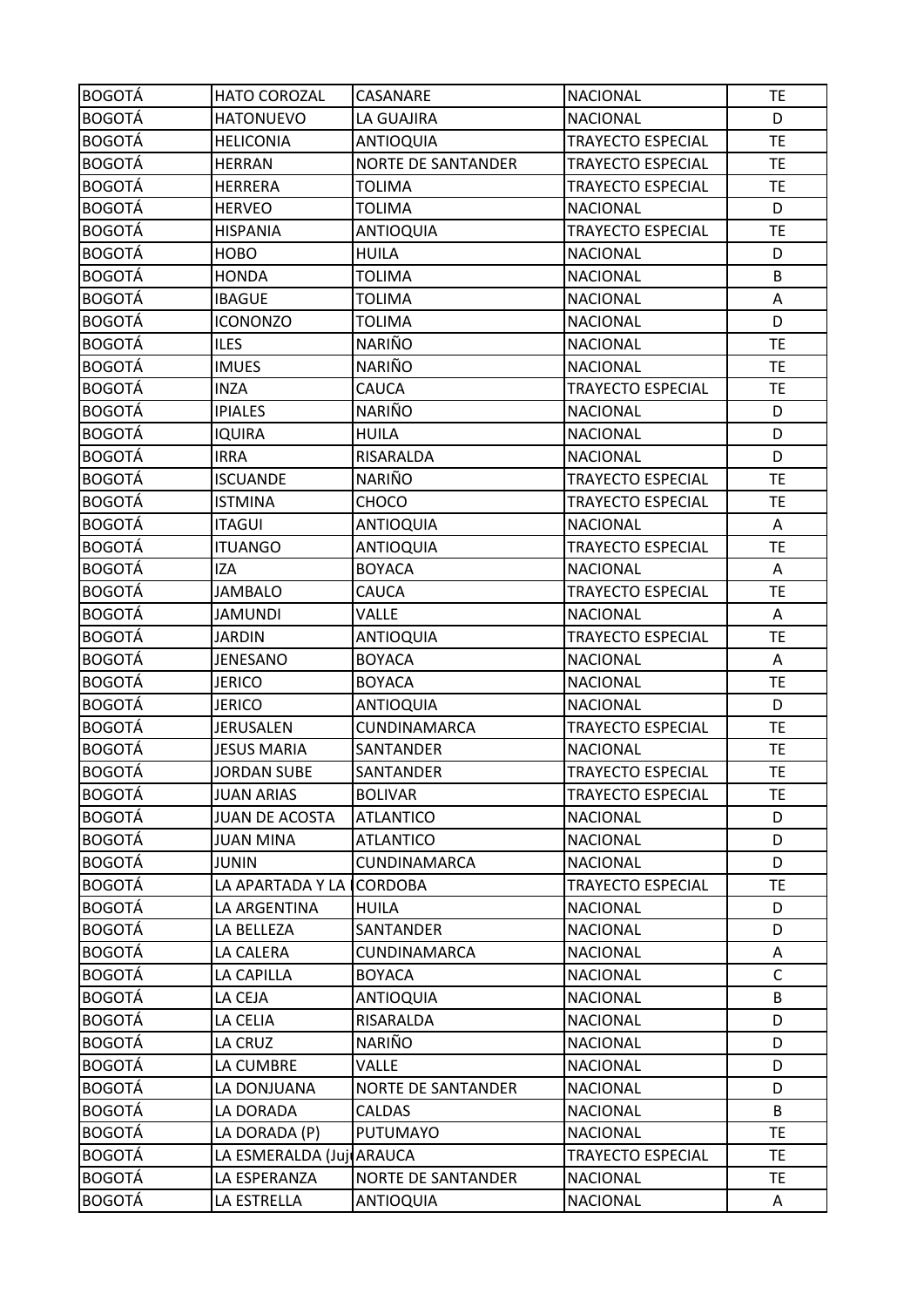| <b>BOGOTÁ</b> | LA FLORESTA                  | <b>NORTE DE SANTANDER</b> | <b>NACIONAL</b>          | <b>TE</b>    |
|---------------|------------------------------|---------------------------|--------------------------|--------------|
| <b>BOGOTÁ</b> | LA FLORIDA                   | CUNDINAMARCA              | <b>NACIONAL</b>          | A            |
| <b>BOGOTÁ</b> | LA FLORIDA (N)               | <b>NARIÑO</b>             | <b>NACIONAL</b>          | D            |
| <b>BOGOTÁ</b> | LA FORTUNA                   | SANTANDER                 | <b>TRAYECTO ESPECIAL</b> | <b>TE</b>    |
| <b>BOGOTÁ</b> | LA GLORIA                    | <b>CESAR</b>              | <b>NACIONAL</b>          | <b>TE</b>    |
| <b>BOGOTÁ</b> | LA GRAN VIA                  | MAGDALENA                 | <b>NACIONAL</b>          | D            |
| <b>BOGOTÁ</b> | LA GRAN VÍA                  | CUNDINAMARCA              | <b>NACIONAL</b>          | Α            |
| <b>BOGOTÁ</b> | LA HORMIGA                   | <b>PUTUMAYO</b>           | <b>NACIONAL</b>          | <b>TE</b>    |
| <b>BOGOTÁ</b> | LA JAGUA DE IBIRIC CESAR     |                           | <b>NACIONAL</b>          | <b>TE</b>    |
| <b>BOGOTÁ</b> | LA JAGUA DEL PILAILA GUAJIRA |                           | <b>NACIONAL</b>          | <b>TE</b>    |
| <b>BOGOTÁ</b> | LA JARRA                     | <b>NORTE DE SANTANDER</b> | <b>NACIONAL</b>          | <b>TE</b>    |
| <b>BOGOTÁ</b> | LA LINDA                     | <b>CALDAS</b>             | <b>NACIONAL</b>          | D            |
| <b>BOGOTÁ</b> | LA LLANADA                   | NARIÑO                    | <b>TRAYECTO ESPECIAL</b> | <b>TE</b>    |
| <b>BOGOTÁ</b> | LA LOMA                      | <b>CESAR</b>              | <b>NACIONAL</b>          | D            |
| <b>BOGOTÁ</b> | LA MACARENA                  | <b>META</b>               | <b>TRAYECTO ESPECIAL</b> | <b>TE</b>    |
| <b>BOGOTÁ</b> | LA MATA                      | <b>CESAR</b>              | <b>NACIONAL</b>          | $\mathsf{C}$ |
| <b>BOGOTÁ</b> | LA MERCED                    | <b>CALDAS</b>             | <b>NACIONAL</b>          | D            |
| <b>BOGOTÁ</b> | LA MESA                      | CUNDINAMARCA              | <b>NACIONAL</b>          | Α            |
| <b>BOGOTÁ</b> | LA MINA                      | LA GUAJIRA                | <b>NACIONAL</b>          | D            |
| <b>BOGOTÁ</b> | LA MONTAÑITA                 | CAQUETA                   | <b>NACIONAL</b>          | D            |
| <b>BOGOTÁ</b> | <b>LA PAILA</b>              | VALLE                     | <b>NACIONAL</b>          | D            |
| <b>BOGOTÁ</b> | LA PALMA                     | CUNDINAMARCA              | <b>NACIONAL</b>          | D            |
| <b>BOGOTÁ</b> | LA PALMERA                   | <b>META</b>               | <b>NACIONAL</b>          | D            |
| <b>BOGOTÁ</b> | LA PAZ                       | SANTANDER                 | <b>NACIONAL</b>          | <b>TE</b>    |
| <b>BOGOTÁ</b> | LA PAZ                       | <b>CESAR</b>              | <b>NACIONAL</b>          | D            |
| <b>BOGOTÁ</b> | LA PAZ                       | LA GUAJIRA                | <b>NACIONAL</b>          | D            |
| <b>BOGOTÁ</b> | LA PEÑA                      | <b>ATLANTICO</b>          | <b>NACIONAL</b>          | <b>TE</b>    |
| <b>BOGOTÁ</b> | LA PEÑA                      | CUNDINAMARCA              | <b>NACIONAL</b>          | Α            |
| <b>BOGOTÁ</b> | LA PINTADA                   | <b>ANTIOQUIA</b>          | <b>NACIONAL</b>          | $\mathsf{C}$ |
| <b>BOGOTÁ</b> | LA PLATA                     | <b>HUILA</b>              | <b>NACIONAL</b>          | D            |
| <b>BOGOTÁ</b> | LA PLAYA                     | <b>NORTE DE SANTANDER</b> | <b>TRAYECTO ESPECIAL</b> | <b>TE</b>    |
| <b>BOGOTÁ</b> | LA PRIMAVERA                 | <b>VICHADA</b>            | TRAYECTO ESPECIAL        | <b>TE</b>    |
| <b>BOGOTÁ</b> | LA SALINA                    | CASANARE                  | <b>TRAYECTO ESPECIAL</b> | <b>TE</b>    |
| <b>BOGOTÁ</b> | LA SIERRA                    | <b>CESAR</b>              | <b>TRAYECTO ESPECIAL</b> | TE.          |
| <b>BOGOTÁ</b> | LA SIERRA                    | CAUCA                     | <b>TRAYECTO ESPECIAL</b> | <b>TE</b>    |
| <b>BOGOTÁ</b> | LA SIERRA                    | <b>ANTIOQUIA</b>          | TRAYECTO ESPECIAL        | TE.          |
| <b>BOGOTÁ</b> | LA TEBAIDA                   | QUINDIO                   | <b>NACIONAL</b>          | B            |
| <b>BOGOTÁ</b> | LA UNION                     | <b>ANTIOQUIA</b>          | <b>NACIONAL</b>          | $\mathsf{C}$ |
| <b>BOGOTÁ</b> | LA UNION                     | <b>NARIÑO</b>             | <b>NACIONAL</b>          | D            |
| <b>BOGOTÁ</b> | LA UNION (S)                 | <b>SUCRE</b>              | <b>TRAYECTO ESPECIAL</b> | <b>TE</b>    |
| <b>BOGOTÁ</b> | LA UNION (V)                 | VALLE                     | <b>NACIONAL</b>          | A            |
| <b>BOGOTÁ</b> | LA UVITA                     | <b>BOYACA</b>             | <b>NACIONAL</b>          | <b>TE</b>    |
| <b>BOGOTÁ</b> | LA VEGA                      | CAUCA                     | TRAYECTO ESPECIAL        | <b>TE</b>    |
| <b>BOGOTÁ</b> | LA VEGA                      | <b>NORTE DE SANTANDER</b> | <b>TRAYECTO ESPECIAL</b> | <b>TE</b>    |
| <b>BOGOTÁ</b> | LA VEGA                      | CUNDINAMARCA              | <b>TRAYECTO ESPECIAL</b> | Α            |
| <b>BOGOTÁ</b> | LA VICTORIA                  | CUNDINAMARCA              | <b>NACIONAL</b>          | D            |
| <b>BOGOTÁ</b> | LA VICTORIA (B)              | <b>BOYACA</b>             | <b>NACIONAL</b>          | D            |
| <b>BOGOTÁ</b> | LA VICTORIA (V)              | <b>VALLE</b>              | <b>NACIONAL</b>          | D            |
| <b>BOGOTÁ</b> | LA VIRGINIA                  | RISARALDA                 | <b>NACIONAL</b>          | $\mathsf{C}$ |
| <b>BOGOTÁ</b> | LABATECA                     | <b>NORTE DE SANTANDER</b> | <b>NACIONAL</b>          | D            |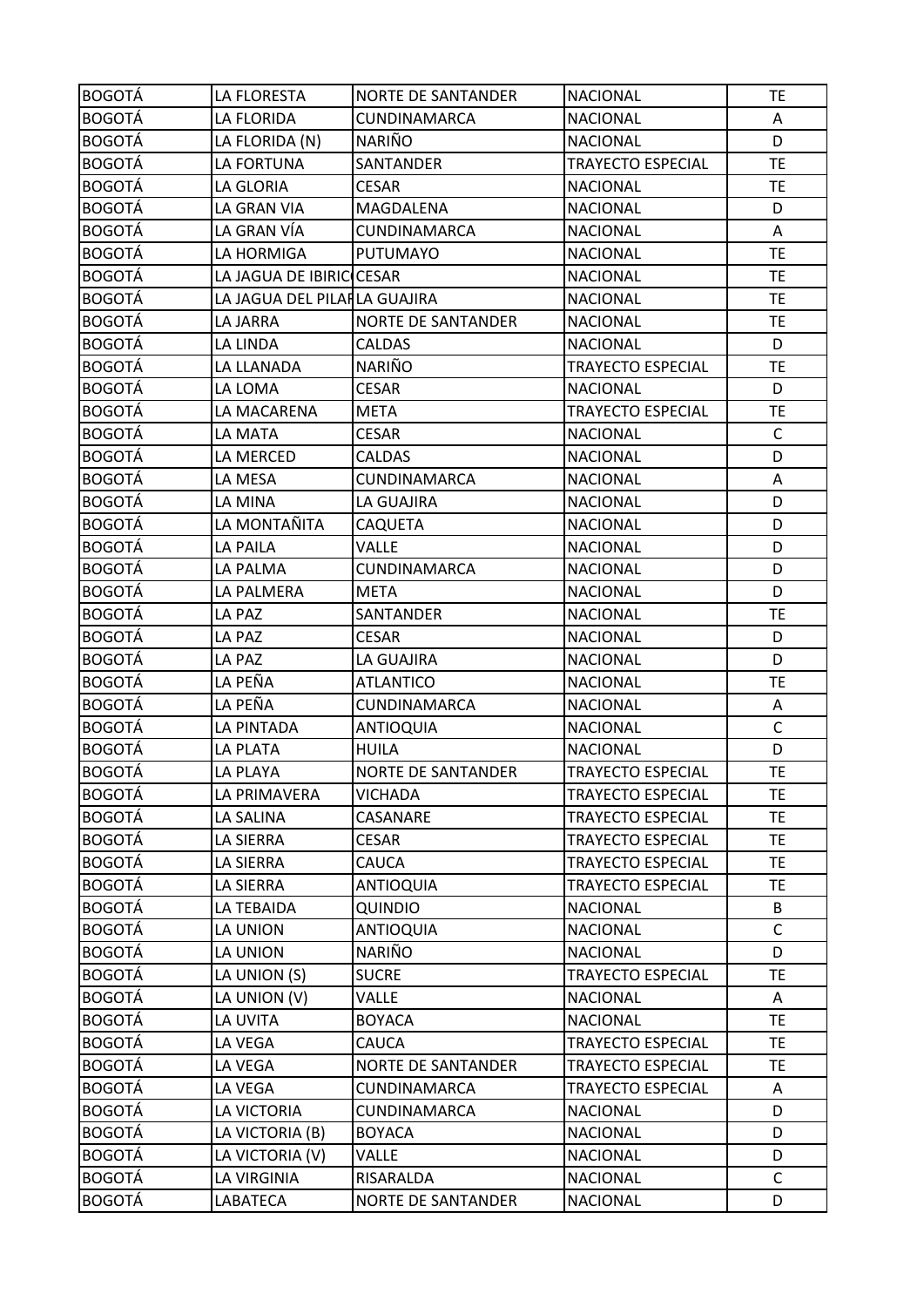| <b>BOGOTÁ</b> | LABRANZAGRANDE BOYACA  |                           | <b>NACIONAL</b>          | $\mathsf{C}$ |
|---------------|------------------------|---------------------------|--------------------------|--------------|
| <b>BOGOTÁ</b> | LANDAZURI              | SANTANDER                 | <b>NACIONAL</b>          | TE           |
| <b>BOGOTÁ</b> | <b>LAS VEGAS</b>       | <b>CESAR</b>              | <b>NACIONAL</b>          | D            |
| <b>BOGOTÁ</b> | LEBRIJA                | SANTANDER                 | <b>NACIONAL</b>          | $\mathsf{C}$ |
| <b>BOGOTÁ</b> | LEGUIZAMO              | <b>PUTUMAYO</b>           | TRAYECTO ESPECIAL        | <b>TE</b>    |
| <b>BOGOTÁ</b> | LEIVA                  | <b>NARIÑO</b>             | <b>TRAYECTO ESPECIAL</b> | <b>TE</b>    |
| <b>BOGOTÁ</b> | LEJANIAS               | <b>META</b>               | <b>NACIONAL</b>          | D            |
| <b>BOGOTÁ</b> | LENGUAZAQUE            | <b>CUNDINAMARCA</b>       | <b>NACIONAL</b>          | Α            |
| <b>BOGOTÁ</b> | LERIDA                 | <b>TOLIMA</b>             | <b>NACIONAL</b>          | D            |
| <b>BOGOTÁ</b> | LETICIA                | <b>AMAZONAS</b>           | TRAYECTO ESPECIAL        | <b>TE</b>    |
| <b>BOGOTÁ</b> | <b>LIBANO</b>          | <b>TOLIMA</b>             | <b>NACIONAL</b>          | D            |
| <b>BOGOTÁ</b> | <b>LIBORINA</b>        | <b>ANTIOQUIA</b>          | <b>TRAYECTO ESPECIAL</b> | <b>TE</b>    |
| <b>BOGOTÁ</b> | <b>LIMONCITOS</b>      | CUNDINAMARCA              | <b>TRAYECTO ESPECIAL</b> | <b>TE</b>    |
| <b>BOGOTÁ</b> | <b>LINARES</b>         | <b>NARIÑO</b>             | TRAYECTO ESPECIAL        | <b>TE</b>    |
| <b>BOGOTÁ</b> | <b>LLANOS DE CUIBA</b> | <b>ANTIOQUIA</b>          | <b>TRAYECTO ESPECIAL</b> | <b>TE</b>    |
| <b>BOGOTÁ</b> | LLANOS DE CUIVA        | <b>ANTIOQUIA</b>          | <b>TRAYECTO ESPECIAL</b> | <b>TE</b>    |
| <b>BOGOTÁ</b> | <b>LLORENTE</b>        | <b>NARIÑO</b>             | <b>NACIONAL</b>          | <b>TE</b>    |
| <b>BOGOTÁ</b> | LOBO GUERRERO          | <b>VALLE</b>              | <b>NACIONAL</b>          | D            |
| <b>BOGOTÁ</b> | LORICA                 | CORDOBA                   | <b>NACIONAL</b>          | D            |
| <b>BOGOTÁ</b> | <b>LOS CORDOBAS</b>    | <b>CORDOBA</b>            | <b>NACIONAL</b>          | <b>TE</b>    |
| <b>BOGOTÁ</b> | LOS GARZONES           | <b>CORDOBA</b>            | <b>NACIONAL</b>          | <b>TE</b>    |
| <b>BOGOTÁ</b> | <b>LOS LAURELES</b>    | SANTANDER                 | <b>NACIONAL</b>          | A            |
| <b>BOGOTÁ</b> | <b>LOS PALMITOS</b>    | <b>SUCRE</b>              | <b>NACIONAL</b>          | <b>TE</b>    |
| <b>BOGOTÁ</b> | <b>LOS PATIOS</b>      | <b>NORTE DE SANTANDER</b> | <b>NACIONAL</b>          | B            |
| <b>BOGOTÁ</b> | <b>LOS SANTOS</b>      | SANTANDER                 | <b>NACIONAL</b>          | <b>TE</b>    |
| <b>BOGOTÁ</b> | <b>LOURDES</b>         | <b>NORTE DE SANTANDER</b> | <b>TRAYECTO ESPECIAL</b> | <b>TE</b>    |
| <b>BOGOTÁ</b> | LURUACO                | <b>ATLANTICO</b>          | <b>NACIONAL</b>          | D            |
| <b>BOGOTÁ</b> | <b>MACANAL</b>         | <b>BOYACA</b>             | <b>NACIONAL</b>          | <b>TE</b>    |
| <b>BOGOTÁ</b> | <b>MACARAVITA</b>      | SANTANDER                 | TRAYECTO ESPECIAL        | <b>TE</b>    |
| <b>BOGOTÁ</b> | <b>MACEO</b>           | <b>ANTIOQUIA</b>          | <b>TRAYECTO ESPECIAL</b> | <b>TE</b>    |
| <b>BOGOTÁ</b> | <b>MACHETA</b>         | CUNDINAMARCA              | <b>NACIONAL</b>          | A            |
| <b>BOGOTÁ</b> | <b>MADRID</b>          | CUNDINAMARCA              | <b>URBANO</b>            | Α            |
| <b>BOGOTÁ</b> | MAGANGUE               | <b>BOLIVAR</b>            | <b>NACIONAL</b>          | D            |
| <b>BOGOTÁ</b> | <b>MAHATES</b>         | <b>BOLIVAR</b>            | <b>TRAYECTO ESPECIAL</b> | <b>TE</b>    |
| <b>BOGOTÁ</b> | <b>MAICAO</b>          | LA GUAJIRA                | <b>NACIONAL</b>          | D            |
| <b>BOGOTÁ</b> | MAJAGUAL               | <b>SUCRE</b>              | TRAYECTO ESPECIAL        | <b>TE</b>    |
| <b>BOGOTÁ</b> | <b>MALAGA</b>          | SANTANDER                 | <b>NACIONAL</b>          | D            |
| <b>BOGOTÁ</b> | MALAGANA               | <b>BOLIVAR</b>            | <b>NACIONAL</b>          | D            |
| <b>BOGOTÁ</b> | <b>MALAMBO</b>         | <b>ATLANTICO</b>          | <b>NACIONAL</b>          | B            |
| <b>BOGOTÁ</b> | <b>MANATI</b>          | <b>ATLANTICO</b>          | <b>NACIONAL</b>          | D            |
| <b>BOGOTÁ</b> | <b>MANAURE</b>         | LA GUAJIRA                | <b>NACIONAL</b>          | D            |
| <b>BOGOTÁ</b> | MANAURE (C)            | CESAR                     | <b>NACIONAL</b>          | <b>TE</b>    |
| <b>BOGOTÁ</b> | <b>MANI</b>            | CASANARE                  | <b>NACIONAL</b>          | D            |
| <b>BOGOTÁ</b> | <b>MANIZALES</b>       | <b>CALDAS</b>             | <b>NACIONAL</b>          | B            |
| <b>BOGOTÁ</b> | <b>MANTA</b>           | CUNDINAMARCA              | <b>NACIONAL</b>          | Α            |
| <b>BOGOTÁ</b> | <b>MANZANARES</b>      | <b>CALDAS</b>             | <b>NACIONAL</b>          | D            |
| <b>BOGOTÁ</b> | <b>MAPIRIPAN</b>       | <b>META</b>               | <b>NACIONAL</b>          | <b>TE</b>    |
| <b>BOGOTÁ</b> | <b>MARGARITA</b>       | <b>BOLIVAR</b>            | TRAYECTO ESPECIAL        | <b>TE</b>    |
| <b>BOGOTÁ</b> | MARIA LA BAJA B        | <b>BOLIVAR</b>            | <b>NACIONAL</b>          | D            |
| <b>BOGOTÁ</b> | MARINILLA              | <b>ANTIOQUIA</b>          | <b>NACIONAL</b>          | Α            |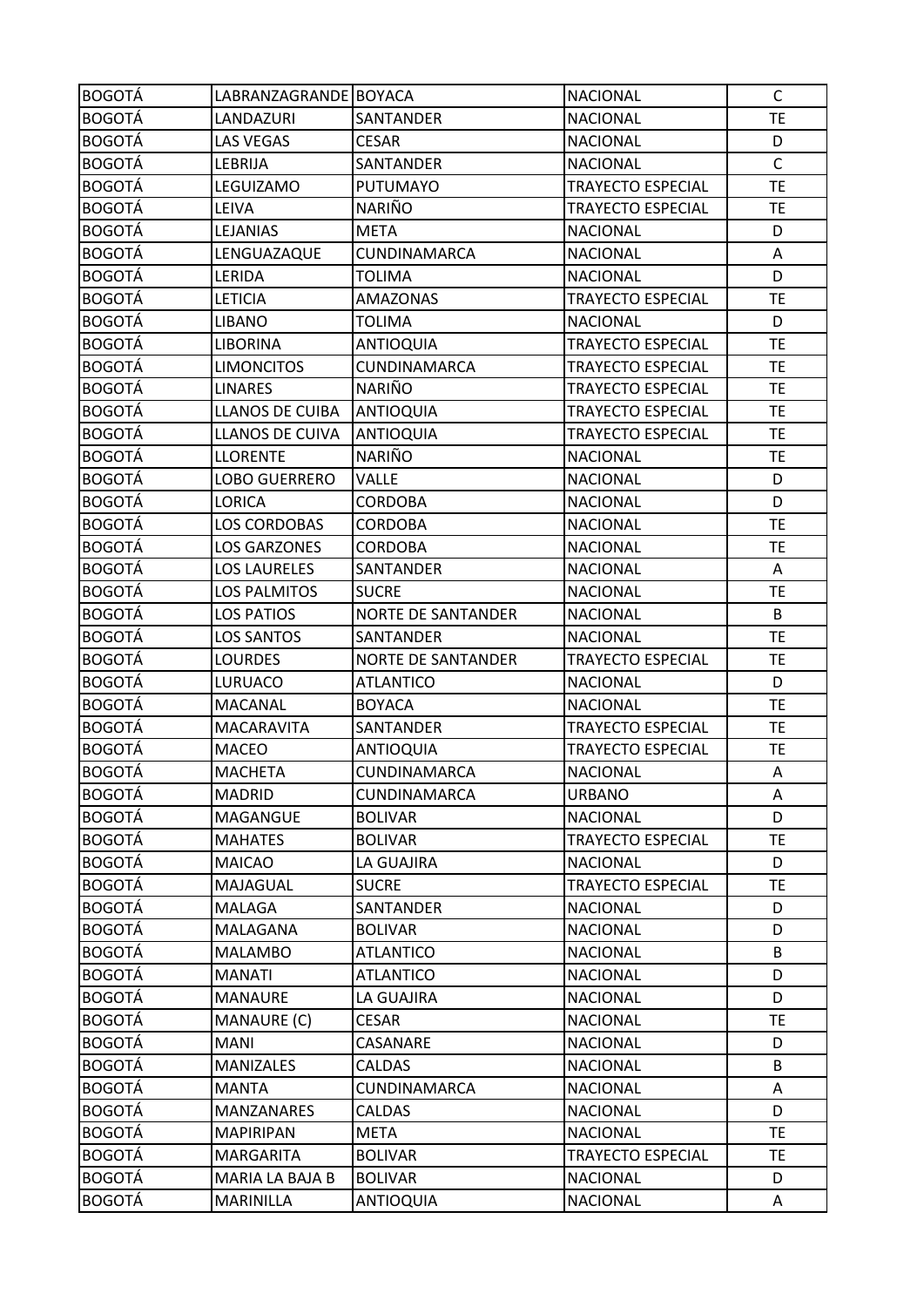| <b>BOGOTÁ</b> | <b>MARIPI</b>        | <b>BOYACA</b>             | <b>NACIONAL</b>          | D            |
|---------------|----------------------|---------------------------|--------------------------|--------------|
| <b>BOGOTÁ</b> | <b>MARIQUITA</b>     | <b>TOLIMA</b>             | <b>NACIONAL</b>          | $\mathsf{C}$ |
| <b>BOGOTÁ</b> | <b>MARMATO</b>       | <b>CALDAS</b>             | <b>NACIONAL</b>          | D            |
| <b>BOGOTÁ</b> | MARQUETALIA          | CALDAS                    | <b>NACIONAL</b>          | D            |
| <b>BOGOTÁ</b> | <b>MARSELLA</b>      | RISARALDA                 | <b>NACIONAL</b>          | D            |
| <b>BOGOTÁ</b> | MARULANDA            | CALDAS                    | <b>NACIONAL</b>          | <b>TE</b>    |
| <b>BOGOTÁ</b> | <b>MATANZA</b>       | SANTANDER                 | <b>NACIONAL</b>          | <b>TE</b>    |
| <b>BOGOTÁ</b> | <b>MAYA</b>          | CUNDINAMARCA              | <b>TRAYECTO ESPECIAL</b> | <b>TE</b>    |
| <b>BOGOTÁ</b> | <b>MEDELLIN</b>      | <b>ANTIOQUIA</b>          | <b>NACIONAL</b>          | A            |
| <b>BOGOTÁ</b> | <b>MEDINA</b>        | CUNDINAMARCA              | <b>NACIONAL</b>          | B            |
| <b>BOGOTÁ</b> | <b>MELGAR</b>        | <b>TOLIMA</b>             | <b>NACIONAL</b>          | Α            |
| <b>BOGOTÁ</b> | <b>MERCADERES</b>    | CAUCA                     | <b>NACIONAL</b>          | <b>TE</b>    |
| <b>BOGOTÁ</b> | <b>MESETAS</b>       | <b>META</b>               | <b>NACIONAL</b>          | <b>TE</b>    |
| <b>BOGOTÁ</b> | <b>MICAY</b>         | CAUCA                     | TRAYECTO ESPECIAL        | <b>TE</b>    |
| <b>BOGOTÁ</b> | <b>MILAN</b>         | CAQUETA                   | TRAYECTO ESPECIAL        | <b>TE</b>    |
| <b>BOGOTÁ</b> | MINA DRUMOND PICESAR |                           | <b>NACIONAL</b>          | <b>TE</b>    |
| <b>BOGOTÁ</b> | <b>MINGUEO</b>       | LA GUAJIRA                | <b>NACIONAL</b>          | C            |
| <b>BOGOTÁ</b> | <b>MINGUEO</b>       | LA GUAJIRA                | <b>NACIONAL</b>          | D            |
| <b>BOGOTÁ</b> | <b>MIRAFLORES</b>    | <b>BOYACA</b>             | TRAYECTO ESPECIAL        | <b>TE</b>    |
| <b>BOGOTÁ</b> | <b>MIRAFLORES</b>    | <b>GUAVIARE</b>           | <b>TRAYECTO ESPECIAL</b> | <b>TE</b>    |
| <b>BOGOTÁ</b> | <b>MIRANDA</b>       | CAUCA                     | <b>NACIONAL</b>          | D            |
| <b>BOGOTÁ</b> | <b>MISTRATO</b>      | RISARALDA                 | <b>NACIONAL</b>          | D            |
| <b>BOGOTÁ</b> | <b>MITU</b>          | <b>VAUPES</b>             | <b>TRAYECTO ESPECIAL</b> | TE           |
| <b>BOGOTÁ</b> | <b>MOCOA</b>         | PUTUMAYO                  | TRAYECTO ESPECIAL        | <b>TE</b>    |
| <b>BOGOTÁ</b> | <b>MOGOTES</b>       | SANTANDER                 | <b>NACIONAL</b>          | <b>TE</b>    |
| <b>BOGOTÁ</b> | MOLAGAVITA           | SANTANDER                 | <b>NACIONAL</b>          | <b>TE</b>    |
| <b>BOGOTÁ</b> | <b>MOMIL</b>         | <b>CORDOBA</b>            | <b>NACIONAL</b>          | D            |
| <b>BOGOTÁ</b> | <b>MOMPOS</b>        | <b>BOLIVAR</b>            | <b>NACIONAL</b>          | TE           |
| <b>BOGOTÁ</b> | <b>MONGUA</b>        | <b>BOYACA</b>             | <b>NACIONAL</b>          | C            |
| <b>BOGOTÁ</b> | <b>MONGUI</b>        | <b>BOYACA</b>             | <b>NACIONAL</b>          | $\mathsf{C}$ |
| <b>BOGOTÁ</b> | MONIQUIRA            | <b>BOYACA</b>             | <b>NACIONAL</b>          | B            |
| <b>BOGOTÁ</b> | <b>MONTEBELLO</b>    | <b>ANTIOQUIA</b>          | <b>NACIONAL</b>          | D            |
| <b>BOGOTÁ</b> | <b>MONTELIBANO</b>   | <b>CORDOBA</b>            | <b>NACIONAL</b>          | D            |
| <b>BOGOTÁ</b> | <b>MONTENEGRO</b>    | QUINDIO                   | <b>NACIONAL</b>          | B            |
| <b>BOGOTÁ</b> | <b>MONTERIA</b>      | <b>CORDOBA</b>            | <b>NACIONAL</b>          | D            |
| <b>BOGOTÁ</b> | <b>MONTERREY</b>     | CASANARE                  | <b>NACIONAL</b>          | D            |
| <b>BOGOTÁ</b> | <b>MOÑITOS</b>       | <b>CORDOBA</b>            | <b>NACIONAL</b>          | <b>TE</b>    |
| <b>BOGOTÁ</b> | MORALES (B)          | <b>BOLIVAR</b>            | TRAYECTO ESPECIAL        | <b>TE</b>    |
| <b>BOGOTÁ</b> | MORALES (C)          | CAUCA                     | <b>NACIONAL</b>          | D            |
| <b>BOGOTÁ</b> | <b>MORELIA</b>       | CAQUETA                   | <b>NACIONAL</b>          | D            |
| <b>BOGOTÁ</b> | <b>MORROA</b>        | <b>SUCRE</b>              | <b>NACIONAL</b>          | D            |
| <b>BOGOTÁ</b> | MOSQUERA             | CUNDINAMARCA              | <b>URBANO</b>            | A            |
| <b>BOGOTÁ</b> | <b>MOTAVITA</b>      | <b>BOYACA</b>             | <b>NACIONAL</b>          | A            |
| <b>BOGOTÁ</b> | <b>MURILLO</b>       | <b>TOLIMA</b>             | <b>NACIONAL</b>          | D            |
| <b>BOGOTÁ</b> | <b>MURINDO</b>       | <b>ANTIOQUIA</b>          | TRAYECTO ESPECIAL        | TE           |
| <b>BOGOTÁ</b> | <b>MUTATA</b>        | <b>ANTIOQUIA</b>          | <b>TRAYECTO ESPECIAL</b> | <b>TE</b>    |
| <b>BOGOTÁ</b> | <b>MUTISCUA</b>      | <b>NORTE DE SANTANDER</b> | <b>NACIONAL</b>          | <b>TE</b>    |
| <b>BOGOTÁ</b> | <b>MUZO</b>          | <b>BOYACA</b>             | <b>NACIONAL</b>          | <b>TE</b>    |
| <b>BOGOTÁ</b> | NARIÑO               | CUNDINAMARCA              | TRAYECTO ESPECIAL        | <b>TE</b>    |
| <b>BOGOTÁ</b> | NARIÑO               | <b>ANTIOQUIA</b>          | TRAYECTO ESPECIAL        | <b>TE</b>    |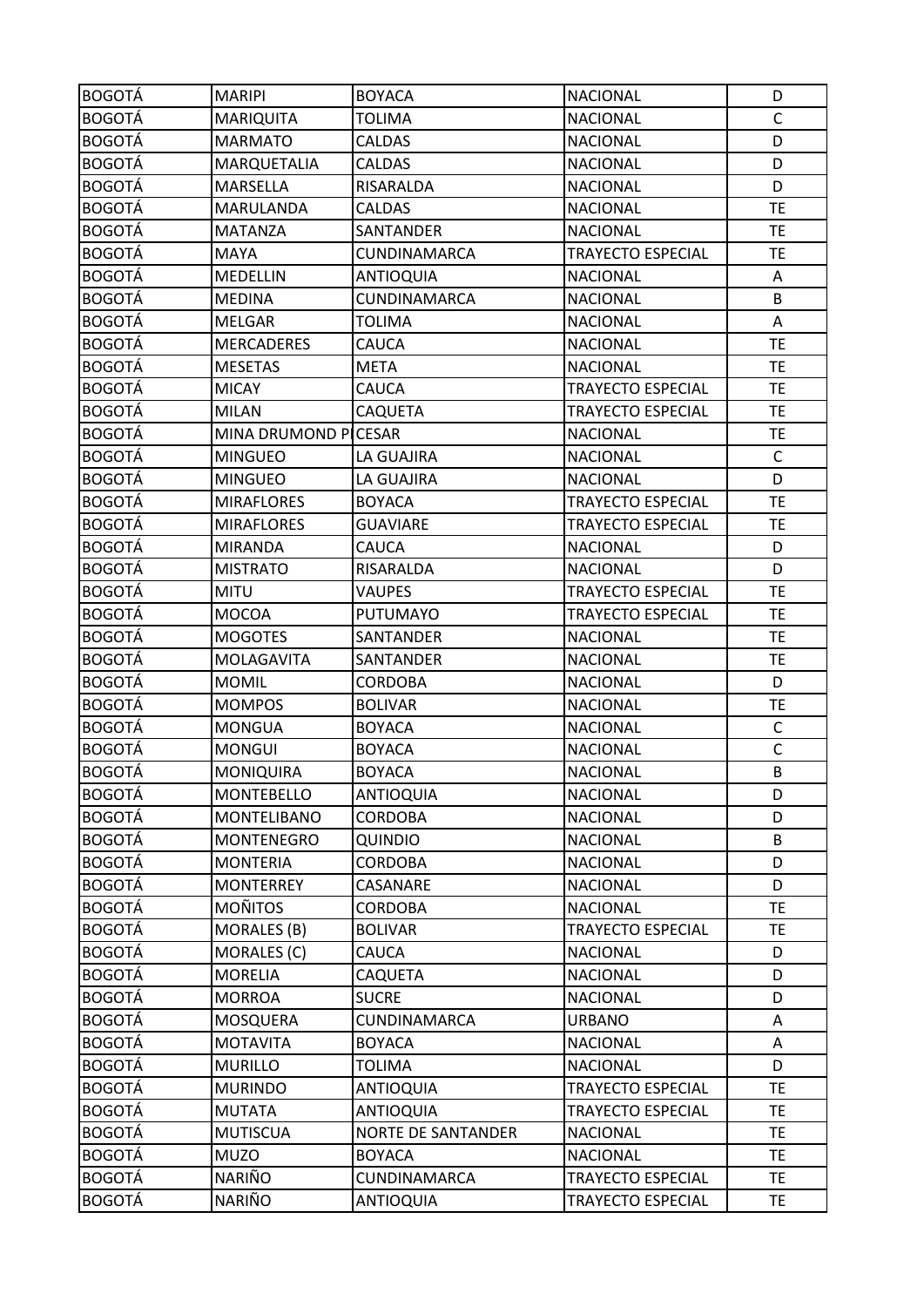| <b>BOGOTÁ</b> | <b>NARIÑO</b>             | <b>NARIÑO</b>             | <b>TRAYECTO ESPECIAL</b> | <b>TE</b>    |
|---------------|---------------------------|---------------------------|--------------------------|--------------|
| <b>BOGOTÁ</b> | <b>NATAGA</b>             | <b>HUILA</b>              | <b>NACIONAL</b>          | <b>TE</b>    |
| <b>BOGOTÁ</b> | NATAGAIMA                 | <b>TOLIMA</b>             | <b>NACIONAL</b>          | D            |
| <b>BOGOTÁ</b> | <b>NECHI</b>              | <b>ANTIOQUIA</b>          | <b>TRAYECTO ESPECIAL</b> | <b>TE</b>    |
| <b>BOGOTÁ</b> | <b>NECOCLI</b>            | <b>ANTIOQUIA</b>          | TRAYECTO ESPECIAL        | <b>TE</b>    |
| <b>BOGOTÁ</b> | <b>NEIRA</b>              | <b>CALDAS</b>             | <b>NACIONAL</b>          | D            |
| <b>BOGOTÁ</b> | <b>NEIVA</b>              | <b>HUILA</b>              | <b>NACIONAL</b>          | Α            |
| <b>BOGOTÁ</b> | <b>NEMOCON</b>            | <b>CUNDINAMARCA</b>       | <b>NACIONAL</b>          | Α            |
| <b>BOGOTÁ</b> | <b>NILO</b>               | CUNDINAMARCA              | <b>NACIONAL</b>          | A            |
| <b>BOGOTÁ</b> | <b>NIMAIMA</b>            | CUNDINAMARCA              | <b>NACIONAL</b>          | Α            |
| <b>BOGOTÁ</b> | <b>NOBSA</b>              | <b>BOYACA</b>             | <b>NACIONAL</b>          | $\mathsf{C}$ |
| <b>BOGOTÁ</b> | <b>NOCAIMA</b>            | CUNDINAMARCA              | <b>NACIONAL</b>          | A            |
| <b>BOGOTÁ</b> | <b>NORCASIA</b>           | <b>CALDAS</b>             | <b>NACIONAL</b>          | D            |
| <b>BOGOTÁ</b> | NUEVA COLONIA             | <b>ANTIOQUIA</b>          | TRAYECTO ESPECIAL        | <b>TE</b>    |
| <b>BOGOTÁ</b> | NUEVA GRANADA (IMAGDALENA |                           | <b>NACIONAL</b>          | <b>TE</b>    |
| <b>BOGOTÁ</b> | NUEVO COLON               | <b>BOYACA</b>             | <b>NACIONAL</b>          | D            |
| <b>BOGOTÁ</b> | <b>NUNCHIA</b>            | CASANARE                  | <b>NACIONAL</b>          | <b>TE</b>    |
| <b>BOGOTÁ</b> | <b>NUQUI</b>              | CHOCO                     | <b>TRAYECTO ESPECIAL</b> | <b>TE</b>    |
| <b>BOGOTÁ</b> | <b>OBANDO</b>             | VALLE                     | <b>NACIONAL</b>          | D            |
| <b>BOGOTÁ</b> | <b>OCAMONTE</b>           | SANTANDER                 | <b>NACIONAL</b>          | <b>TE</b>    |
| <b>BOGOTÁ</b> | OCAÑA                     | <b>NORTE DE SANTANDER</b> | <b>NACIONAL</b>          | D            |
| <b>BOGOTÁ</b> | OIBA                      | SANTANDER                 | <b>NACIONAL</b>          | D            |
| <b>BOGOTÁ</b> | <b>OICATA</b>             | <b>BOYACA</b>             | <b>NACIONAL</b>          | Α            |
| <b>BOGOTÁ</b> | OLAYA                     | <b>ANTIOQUIA</b>          | TRAYECTO ESPECIAL        | <b>TE</b>    |
| <b>BOGOTÁ</b> | <b>OLAYA HERRERA</b>      | <b>TOLIMA</b>             | <b>TRAYECTO ESPECIAL</b> | <b>TE</b>    |
| <b>BOGOTÁ</b> | OLAYA HERRERA             | <b>NARIÑO</b>             | <b>TRAYECTO ESPECIAL</b> | <b>TE</b>    |
| <b>BOGOTÁ</b> | OLAYA HERRERA             | <b>NARIÑO</b>             | <b>TRAYECTO ESPECIAL</b> | <b>TE</b>    |
| <b>BOGOTÁ</b> | OLIVAL                    | SANTANDER                 | <b>NACIONAL</b>          | D            |
| <b>BOGOTÁ</b> | ONZAGA                    | SANTANDER                 | <b>NACIONAL</b>          | TE           |
| <b>BOGOTÁ</b> | <b>OPORAPA</b>            | <b>HUILA</b>              | <b>NACIONAL</b>          | D            |
| <b>BOGOTÁ</b> | <b>ORITO</b>              | PUTUMAYO                  | <b>NACIONAL</b>          | <b>TE</b>    |
| <b>BOGOTÁ</b> | <b>OROCUE</b>             | CASANARE                  | <b>NACIONAL</b>          | <b>TE</b>    |
| <b>BOGOTÁ</b> | <b>ORTEGA</b>             | <b>TOLIMA</b>             | <b>NACIONAL</b>          | C            |
| <b>BOGOTÁ</b> | ORTIGAL                   | <b>CAUCA</b>              | <b>NACIONAL</b>          | $\mathsf{C}$ |
| <b>BOGOTÁ</b> | <b>OSPINA</b>             | NARIÑO                    | <b>NACIONAL</b>          | <b>TE</b>    |
| <b>BOGOTÁ</b> | <b>OTANCHE</b>            | <b>BOYACA</b>             | <b>NACIONAL</b>          | <b>TE</b>    |
| <b>BOGOTÁ</b> | <b>OVEJAS</b>             | <b>SUCRE</b>              | <b>NACIONAL</b>          | <b>TE</b>    |
| <b>BOGOTÁ</b> | PACARNI                   | <b>HUILA</b>              | <b>NACIONAL</b>          | D            |
| <b>BOGOTÁ</b> | PACHAQUIARO               | <b>META</b>               | <b>NACIONAL</b>          | $\mathsf{C}$ |
| <b>BOGOTÁ</b> | <b>PACHAVITA</b>          | <b>BOYACA</b>             | <b>NACIONAL</b>          | TE           |
| <b>BOGOTÁ</b> | <b>PACHO</b>              | CUNDINAMARCA              | <b>NACIONAL</b>          | Α            |
| <b>BOGOTÁ</b> | <b>PACORA</b>             | CALDAS                    | <b>NACIONAL</b>          | D            |
| <b>BOGOTÁ</b> | PADILLA                   | CAUCA                     | <b>NACIONAL</b>          | $\mathsf C$  |
| <b>BOGOTÁ</b> | <b>PAEZ</b>               | <b>BOYACA</b>             | <b>NACIONAL</b>          | D            |
| <b>BOGOTÁ</b> | PAICOL                    | <b>HUILA</b>              | <b>NACIONAL</b>          | D            |
| <b>BOGOTÁ</b> | <b>PAILITAS</b>           | <b>CESAR</b>              | <b>NACIONAL</b>          | D            |
| <b>BOGOTÁ</b> | <b>PAIME</b>              | CUNDINAMARCA              | <b>NACIONAL</b>          | Α            |
| <b>BOGOTÁ</b> | PAIPA                     | <b>BOYACA</b>             | <b>NACIONAL</b>          | A            |
| <b>BOGOTÁ</b> | PAISPAMBA                 | CAUCA                     | <b>TRAYECTO ESPECIAL</b> | <b>TE</b>    |
| <b>BOGOTÁ</b> | <b>PAJARITO</b>           | <b>BOYACA</b>             | <b>NACIONAL</b>          | C            |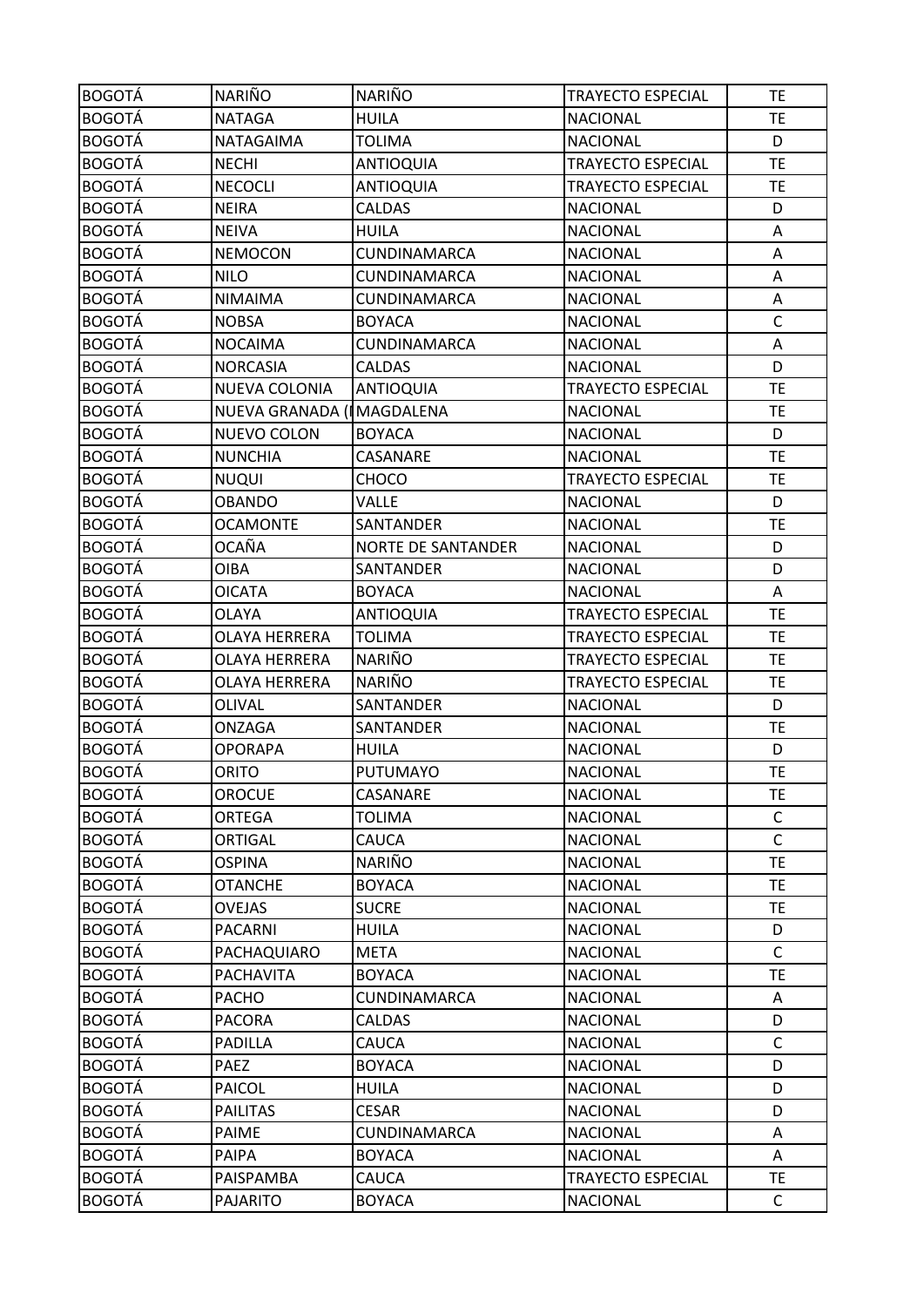| <b>BOGOTÁ</b> | <b>PAJONALES</b>          | <b>TOLIMA</b>             | <b>NACIONAL</b>          | $\mathsf{C}$ |
|---------------|---------------------------|---------------------------|--------------------------|--------------|
| <b>BOGOTÁ</b> | PALERMO                   | <b>ANTIOQUIA</b>          | <b>NACIONAL</b>          | <b>TE</b>    |
| <b>BOGOTÁ</b> | PALERMO                   | <b>MAGDALENA</b>          | <b>NACIONAL</b>          | <b>TE</b>    |
| <b>BOGOTÁ</b> | PALERMO                   | <b>HUILA</b>              | <b>NACIONAL</b>          | D            |
| <b>BOGOTÁ</b> | PALESTINA                 | <b>HUILA</b>              | <b>NACIONAL</b>          | $\mathsf C$  |
| <b>BOGOTÁ</b> | PALESTINA                 | <b>CALDAS</b>             | <b>NACIONAL</b>          | D            |
| <b>BOGOTÁ</b> | PALMAR (S)                | SANTANDER                 | <b>NACIONAL</b>          | <b>TE</b>    |
| <b>BOGOTÁ</b> | PALMAR DE VARELAATLANTICO |                           | <b>NACIONAL</b>          | D            |
| <b>BOGOTÁ</b> | PALMAS DEL SOCOFSANTANDER |                           | <b>NACIONAL</b>          | D            |
| <b>BOGOTÁ</b> | PALMIRA                   | <b>VALLE</b>              | <b>NACIONAL</b>          | B            |
| <b>BOGOTÁ</b> | <b>PALMITO</b>            | <b>SUCRE</b>              | <b>TRAYECTO ESPECIAL</b> | <b>TE</b>    |
| <b>BOGOTÁ</b> | PALO GORDO                | SANTANDER                 | <b>NACIONAL</b>          | D            |
| <b>BOGOTÁ</b> | PALOCABILDO               | <b>TOLIMA</b>             | <b>NACIONAL</b>          | D            |
| <b>BOGOTÁ</b> | PALOMINO                  | LA GUAJIRA                | <b>NACIONAL</b>          | <b>TE</b>    |
| <b>BOGOTÁ</b> | <b>PAMPLONA</b>           | <b>NORTE DE SANTANDER</b> | <b>NACIONAL</b>          | D            |
| <b>BOGOTÁ</b> | PAMPLONITA                | <b>NORTE DE SANTANDER</b> | <b>NACIONAL</b>          | <b>TE</b>    |
| <b>BOGOTÁ</b> | <b>PANDI</b>              | <b>CUNDINAMARCA</b>       | TRAYECTO ESPECIAL        | <b>TE</b>    |
| <b>BOGOTÁ</b> | PANQUEBA                  | <b>BOYACA</b>             | <b>NACIONAL</b>          | A            |
| <b>BOGOTÁ</b> | PARAGUACHON               | LA GUAJIRA                | <b>NACIONAL</b>          | <b>TE</b>    |
| <b>BOGOTÁ</b> | PARAMO                    | SANTANDER                 | <b>NACIONAL</b>          | D            |
| <b>BOGOTÁ</b> | PARATEBUENO               | CUNDINAMARCA              | <b>NACIONAL</b>          | D            |
| <b>BOGOTÁ</b> | PASACABALLOS              | <b>BOLIVAR</b>            | <b>NACIONAL</b>          | <b>TE</b>    |
| <b>BOGOTÁ</b> | <b>PASCA</b>              | CUNDINAMARCA              | <b>NACIONAL</b>          | Α            |
| <b>BOGOTÁ</b> | <b>PASTO</b>              | <b>NARIÑO</b>             | <b>NACIONAL</b>          | $\mathsf C$  |
| <b>BOGOTÁ</b> | PATIA (C)                 | CAUCA                     | <b>NACIONAL</b>          | D            |
| <b>BOGOTÁ</b> | <b>PAUNA</b>              | <b>BOYACA</b>             | <b>NACIONAL</b>          | $\mathsf C$  |
| <b>BOGOTÁ</b> | PAZ DE ARIPORO            | CASANARE                  | <b>NACIONAL</b>          | <b>TE</b>    |
| <b>BOGOTÁ</b> | PAZ DE RIO                | <b>BOYACA</b>             | <b>NACIONAL</b>          | D            |
| <b>BOGOTÁ</b> | PEDRAZA                   | MAGDALENA                 | <b>TRAYECTO ESPECIAL</b> | TE           |
| <b>BOGOTÁ</b> | PELAYA                    | <b>CESAR</b>              | <b>NACIONAL</b>          | D            |
| <b>BOGOTÁ</b> | PENSILVANIA               | <b>CALDAS</b>             | <b>NACIONAL</b>          | D            |
| <b>BOGOTÁ</b> | PEÑOL                     | <b>ANTIOQUIA</b>          | <b>NACIONAL</b>          | D            |
| <b>BOGOTÁ</b> | <b>PEQUE</b>              | <b>ANTIOQUIA</b>          | <b>TRAYECTO ESPECIAL</b> | <b>TE</b>    |
| <b>BOGOTÁ</b> | PEREIRA                   | RISARALDA                 | <b>NACIONAL</b>          | Α            |
| <b>BOGOTÁ</b> | <b>PESCA</b>              | <b>BOYACA</b>             | <b>NACIONAL</b>          | $\mathsf{C}$ |
| <b>BOGOTÁ</b> | <b>PIAMONTE</b>           | <b>CAUCA</b>              | TRAYECTO ESPECIAL        | TE.          |
| <b>BOGOTÁ</b> | PIEDECUESTA               | SANTANDER                 | <b>NACIONAL</b>          | A            |
| <b>BOGOTÁ</b> | PIEDRANCHA                | NARIÑO                    | <b>TRAYECTO ESPECIAL</b> | <b>TE</b>    |
| <b>BOGOTÁ</b> | <b>PIEDRAS</b>            | <b>TOLIMA</b>             | <b>NACIONAL</b>          | D            |
| <b>BOGOTÁ</b> | PIENDAMO                  | CAUCA                     | <b>NACIONAL</b>          | D            |
| <b>BOGOTÁ</b> | <b>PIJAO</b>              | QUINDIO                   | <b>NACIONAL</b>          | <b>TE</b>    |
| <b>BOGOTÁ</b> | PIJIÑO                    | MAGDALENA                 | <b>TRAYECTO ESPECIAL</b> | <b>TE</b>    |
| <b>BOGOTÁ</b> | <b>PINCHOTE</b>           | SANTANDER                 | <b>NACIONAL</b>          | D            |
| <b>BOGOTÁ</b> | <b>PINILLOS</b>           | <b>BOLIVAR</b>            | <b>TRAYECTO ESPECIAL</b> | <b>TE</b>    |
| <b>BOGOTÁ</b> | <b>PIOJO</b>              | <b>ATLANTICO</b>          | <b>NACIONAL</b>          | D            |
| <b>BOGOTÁ</b> | <b>PITAL</b>              | <b>HUILA</b>              | <b>NACIONAL</b>          | D            |
| <b>BOGOTÁ</b> | <b>PITALITO</b>           | <b>HUILA</b>              | <b>NACIONAL</b>          | $\mathsf{C}$ |
| <b>BOGOTÁ</b> | PIVIJAY                   | MAGDALENA                 | <b>NACIONAL</b>          | D            |
| <b>BOGOTÁ</b> | <b>PIZARRO</b>            | CHOCO                     | <b>TRAYECTO ESPECIAL</b> | <b>TE</b>    |
| <b>BOGOTÁ</b> | PLANADAS                  | TOLIMA                    | <b>NACIONAL</b>          | D            |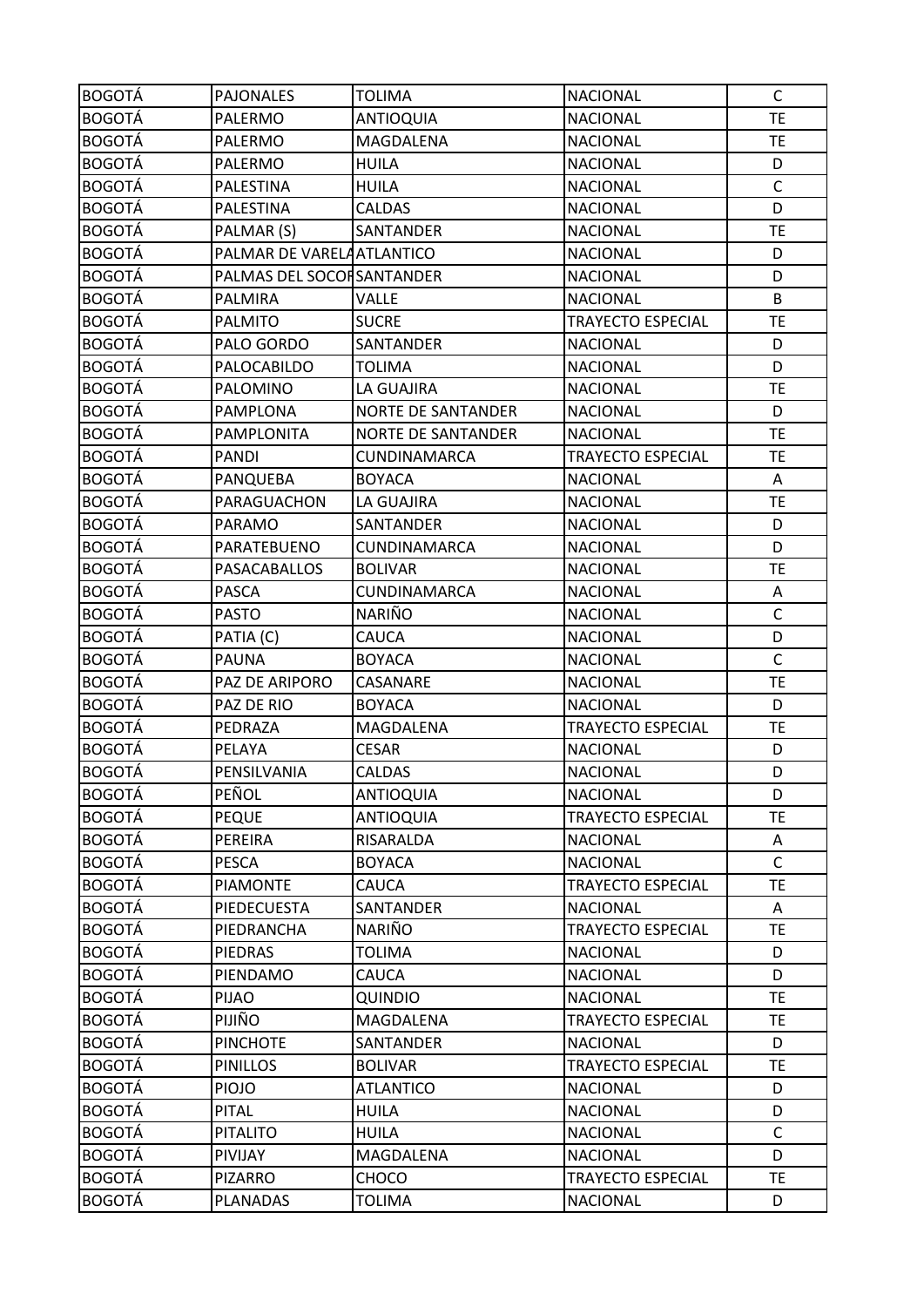| <b>BOGOTÁ</b> | PLANETA RICA                  | <b>CORDOBA</b>                             | <b>NACIONAL</b>          | $\mathsf{C}$ |
|---------------|-------------------------------|--------------------------------------------|--------------------------|--------------|
| <b>BOGOTÁ</b> | <b>PLATO</b>                  | MAGDALENA                                  | <b>NACIONAL</b>          | <b>TE</b>    |
| <b>BOGOTÁ</b> | POLICARPA                     | NARIÑO                                     | <b>TRAYECTO ESPECIAL</b> | <b>TE</b>    |
| <b>BOGOTÁ</b> | <b>POLONUEVO</b>              | <b>ATLANTICO</b>                           | <b>NACIONAL</b>          | D            |
| <b>BOGOTÁ</b> | <b>PONEDERA</b>               | <b>ATLANTICO</b>                           | <b>NACIONAL</b>          | <b>TE</b>    |
| <b>BOGOTÁ</b> | PONTEZUELA                    | <b>BOLIVAR</b>                             | <b>NACIONAL</b>          | <b>TE</b>    |
| <b>BOGOTÁ</b> | <b>POPAYAN</b>                | CAUCA                                      | <b>NACIONAL</b>          | B            |
| <b>BOGOTÁ</b> | <b>PORE</b>                   | CASANARE                                   | <b>NACIONAL</b>          | <b>TE</b>    |
| <b>BOGOTÁ</b> | <b>POTOSI</b>                 | <b>NARIÑO</b>                              | <b>NACIONAL</b>          | <b>TE</b>    |
| <b>BOGOTÁ</b> | PRADERA                       | <b>VALLE</b>                               | <b>NACIONAL</b>          | $\mathsf{C}$ |
| <b>BOGOTÁ</b> | <b>PRADO</b>                  | <b>TOLIMA</b>                              | <b>NACIONAL</b>          | <b>TE</b>    |
| <b>BOGOTÁ</b> | <b>PROVIDENCIA</b>            | <b>NARIÑO</b>                              | <b>TRAYECTO ESPECIAL</b> | <b>TE</b>    |
| <b>BOGOTÁ</b> | <b>PROVIDENCIA</b>            | ARCHIPIELAGO DE SAN ANDRITRAYECTO ESPECIAL |                          | <b>TE</b>    |
| <b>BOGOTÁ</b> | PUEBLO BELLO                  | <b>CESAR</b>                               | <b>TRAYECTO ESPECIAL</b> | <b>TE</b>    |
| <b>BOGOTÁ</b> | PUEBLO NUEVO                  | <b>CORDOBA</b>                             | <b>TRAYECTO ESPECIAL</b> | <b>TE</b>    |
| <b>BOGOTÁ</b> | PUEBLO RICO                   | RISARALDA                                  | <b>NACIONAL</b>          | D            |
| <b>BOGOTÁ</b> | PUEBLO TAPADO                 | <b>QUINDIO</b>                             | <b>NACIONAL</b>          | D            |
| <b>BOGOTÁ</b> | <b>PUEBLORRICO</b>            | <b>ANTIOQUIA</b>                           | <b>TRAYECTO ESPECIAL</b> | <b>TE</b>    |
| <b>BOGOTÁ</b> | PUEBLOVIEJO                   | MAGDALENA                                  | <b>NACIONAL</b>          | <b>TE</b>    |
| <b>BOGOTÁ</b> | PUENTE DE PIEDRA CUNDINAMARCA |                                            | <b>NACIONAL</b>          | D            |
| <b>BOGOTÁ</b> | PUENTE NACIONAL SANTANDER     |                                            | <b>NACIONAL</b>          | B            |
| <b>BOGOTÁ</b> | PUENTE QUETAME CUNDINAMARCA   |                                            | <b>TRAYECTO ESPECIAL</b> | <b>TE</b>    |
| <b>BOGOTÁ</b> | PUENTE SOGAMOS SANTANDER      |                                            | <b>NACIONAL</b>          | <b>TE</b>    |
| <b>BOGOTÁ</b> | <b>PUENTE TIERRA</b>          | <b>VALLE</b>                               | TRAYECTO ESPECIAL        | <b>TE</b>    |
| <b>BOGOTÁ</b> | <b>PUERRES</b>                | <b>NARIÑO</b>                              | <b>NACIONAL</b>          | <b>TE</b>    |
| <b>BOGOTÁ</b> | PUERTO ARAUJO                 | SANTANDER                                  | <b>NACIONAL</b>          | <b>TE</b>    |
| <b>BOGOTÁ</b> | <b>PUERTO ASIS</b>            | <b>PUTUMAYO</b>                            | TRAYECTO ESPECIAL        | <b>TE</b>    |
| <b>BOGOTÁ</b> | PUERTO BERRIO                 | <b>ANTIOQUIA</b>                           | <b>NACIONAL</b>          | D            |
| <b>BOGOTÁ</b> | PUERTO BOGOTA                 | CUNDINAMARCA                               | <b>NACIONAL</b>          | Α            |
| <b>BOGOTÁ</b> | PUERTO BOYACA                 | <b>BOYACA</b>                              | <b>NACIONAL</b>          | D            |
| <b>BOGOTÁ</b> | PUERTO CAICEDO                | PUTUMAYO                                   | <b>NACIONAL</b>          | D            |
| <b>BOGOTÁ</b> | PUERTO CARREÑO VICHADA        |                                            | <b>TRAYECTO ESPECIAL</b> | <b>TE</b>    |
| <b>BOGOTÁ</b> | PUERTO CLAVER                 | <b>ANTIOQUIA</b>                           | TRAYECTO ESPECIAL        | <b>TE</b>    |
| <b>BOGOTÁ</b> | PUERTO COLOMBIA ATLANTICO     |                                            | <b>NACIONAL</b>          | $\mathsf{C}$ |
| <b>BOGOTÁ</b> | PUERTO CONCORDI META          |                                            | <b>NACIONAL</b>          | <b>TE</b>    |
| <b>BOGOTÁ</b> | PUERTO ESCONDIDICORDOBA       |                                            | <b>NACIONAL</b>          | D            |
| <b>BOGOTÁ</b> | PUERTO GAITAN                 | <b>META</b>                                | <b>NACIONAL</b>          | $\mathsf{C}$ |
| <b>BOGOTÁ</b> | PUERTO GIRALDO                | <b>ATLANTICO</b>                           | <b>NACIONAL</b>          | <b>TE</b>    |
| <b>BOGOTÁ</b> | PUERTO GUZMAN                 | PUTUMAYO                                   | <b>TRAYECTO ESPECIAL</b> | <b>TE</b>    |
| <b>BOGOTÁ</b> | PUERTO INIRIDA                | <b>GUAINIA</b>                             | <b>TRAYECTO ESPECIAL</b> | <b>TE</b>    |
| <b>BOGOTÁ</b> | PUERTO LIBERTADO CORDOBA      |                                            | <b>TRAYECTO ESPECIAL</b> | TE.          |
| <b>BOGOTÁ</b> | PUERTO LLERAS                 | <b>META</b>                                | <b>NACIONAL</b>          | D            |
| <b>BOGOTÁ</b> | PUERTO LOPEZ                  | <b>META</b>                                | <b>NACIONAL</b>          | D            |
| <b>BOGOTÁ</b> | <b>PUERTO NARE</b>            | <b>ANTIOQUIA</b>                           | <b>TRAYECTO ESPECIAL</b> | TE.          |
| <b>BOGOTÁ</b> | PUERTO NARIÑO                 | <b>AMAZONAS</b>                            | <b>TRAYECTO ESPECIAL</b> | <b>TE</b>    |
| <b>BOGOTÁ</b> | <b>PUERTO PARRA</b>           | SANTANDER                                  | <b>NACIONAL</b>          | <b>TE</b>    |
| <b>BOGOTÁ</b> | PUERTO PERALES NANTIOQUIA     |                                            | TRAYECTO ESPECIAL        | <b>TE</b>    |
| <b>BOGOTÁ</b> | PUERTO RICO                   | CAQUETA                                    | <b>NACIONAL</b>          | C            |
| <b>BOGOTÁ</b> | PUERTO RICO                   | <b>META</b>                                | <b>NACIONAL</b>          | <b>TE</b>    |
| <b>BOGOTÁ</b> | PUERTO SALGAR                 | CUNDINAMARCA                               | <b>NACIONAL</b>          | C            |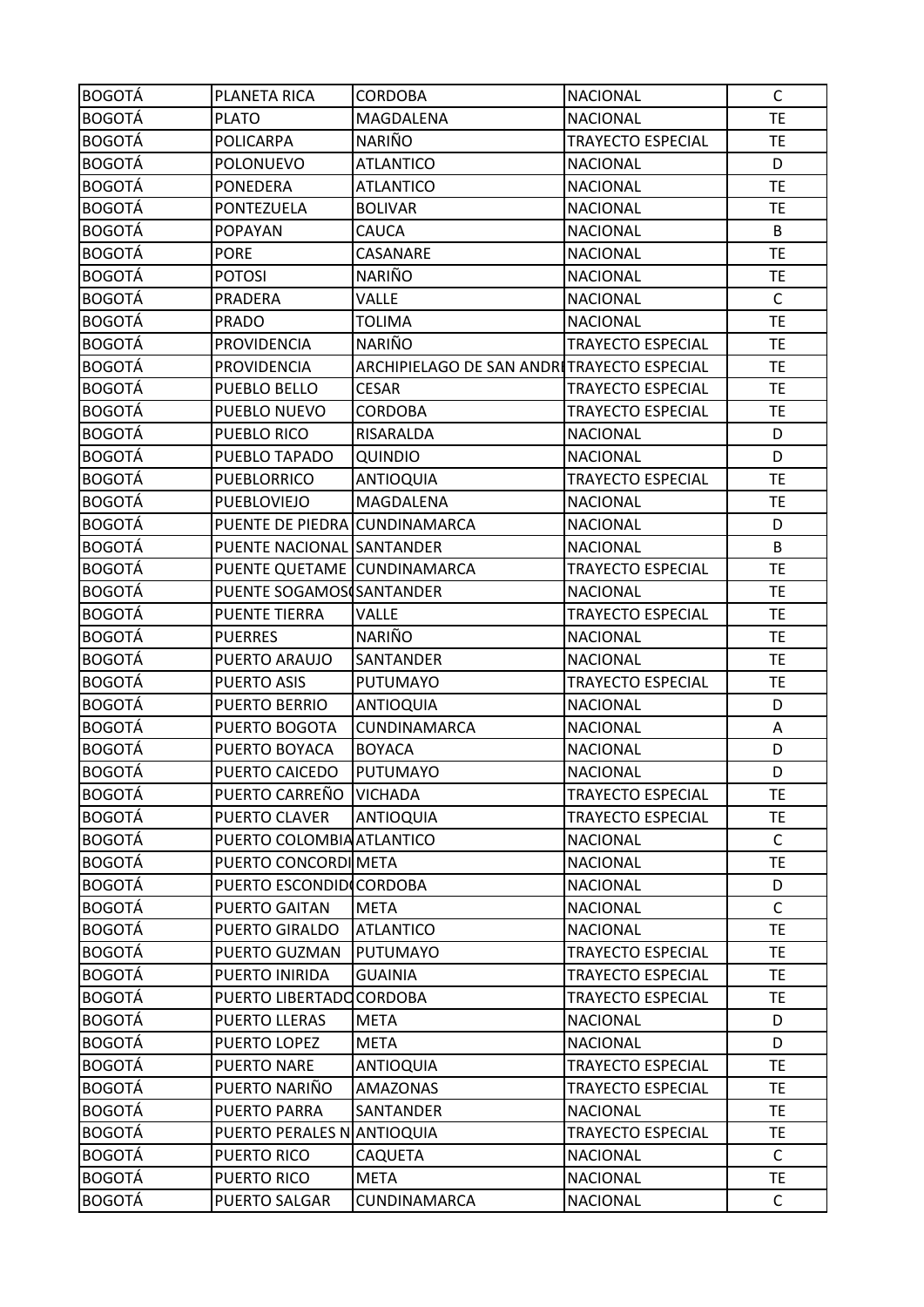| <b>BOGOTÁ</b> |                         | PUERTO SANTANDE NORTE DE SANTANDER | <b>NACIONAL</b>          | TE           |
|---------------|-------------------------|------------------------------------|--------------------------|--------------|
| <b>BOGOTÁ</b> | PUERTO SERVIEZ          | <b>BOYACA</b>                      | <b>TRAYECTO ESPECIAL</b> | TE           |
| <b>BOGOTÁ</b> | PUERTO TEJADA           | <b>CAUCA</b>                       | <b>NACIONAL</b>          | B            |
| <b>BOGOTÁ</b> | PUERTO TRIUNFO          | <b>ANTIOQUIA</b>                   | <b>NACIONAL</b>          | D            |
| <b>BOGOTÁ</b> | PUERTO UMBRIA           | <b>PUTUMAYO</b>                    | TRAYECTO ESPECIAL        | <b>TE</b>    |
| <b>BOGOTÁ</b> | PUERTO VALDIVIA         | <b>ANTIOQUIA</b>                   | <b>TRAYECTO ESPECIAL</b> | <b>TE</b>    |
| <b>BOGOTÁ</b> | PUERTO WILCHES          | <b>SANTANDER</b>                   | <b>NACIONAL</b>          | <b>TE</b>    |
| <b>BOGOTÁ</b> | <b>PULI</b>             | <b>CUNDINAMARCA</b>                | <b>NACIONAL</b>          | D            |
| <b>BOGOTÁ</b> | PUNTA DE CARTAGEBOLIVAR |                                    | <b>NACIONAL</b>          | TE           |
| <b>BOGOTÁ</b> | <b>PUPIALES</b>         | <b>NARIÑO</b>                      | <b>NACIONAL</b>          | TE           |
| <b>BOGOTÁ</b> | <b>PURACE</b>           | CAUCA                              | <b>NACIONAL</b>          | D            |
| <b>BOGOTÁ</b> | PURIFICACION            | <b>TOLIMA</b>                      | <b>NACIONAL</b>          | $\mathsf C$  |
| <b>BOGOTÁ</b> | <b>PURISIMA</b>         | <b>CORDOBA</b>                     | <b>NACIONAL</b>          | D            |
| <b>BOGOTÁ</b> | QUEBRADANEGRA           | <b>CUNDINAMARCA</b>                | <b>NACIONAL</b>          | D            |
| <b>BOGOTÁ</b> | QUETAME                 | CUNDINAMARCA                       | <b>NACIONAL</b>          | Α            |
| <b>BOGOTÁ</b> | <b>QUIBDO</b>           | CHOCO                              | <b>TRAYECTO ESPECIAL</b> | <b>TE</b>    |
| <b>BOGOTÁ</b> | QUIMBAYA                | QUINDIO                            | <b>NACIONAL</b>          | $\mathsf C$  |
| <b>BOGOTÁ</b> | <b>QUINCHIA</b>         | RISARALDA                          | <b>NACIONAL</b>          | $\mathsf C$  |
| <b>BOGOTÁ</b> | <b>QUIPAMA</b>          | <b>BOYACA</b>                      | <b>NACIONAL</b>          | <b>TE</b>    |
| <b>BOGOTÁ</b> | <b>QUIPILE</b>          | CUNDINAMARCA                       | <b>NACIONAL</b>          | D            |
| <b>BOGOTÁ</b> | RAGONVALIA              | <b>NORTE DE SANTANDER</b>          | <b>TRAYECTO ESPECIAL</b> | TE           |
| <b>BOGOTÁ</b> | <b>RAMIRIQUI</b>        | <b>BOYACA</b>                      | <b>NACIONAL</b>          | B            |
| <b>BOGOTÁ</b> | <b>RAQUIRA</b>          | <b>BOYACA</b>                      | <b>NACIONAL</b>          | D            |
| <b>BOGOTÁ</b> | <b>RECETOR</b>          | CASANARE                           | <b>NACIONAL</b>          | D            |
| <b>BOGOTÁ</b> | <b>REMEDIOS</b>         | <b>ANTIOQUIA</b>                   | <b>TRAYECTO ESPECIAL</b> | <b>TE</b>    |
| <b>BOGOTÁ</b> | <b>REPELON</b>          | <b>ATLANTICO</b>                   | <b>NACIONAL</b>          | TE           |
| <b>BOGOTÁ</b> | <b>RESTREPO</b>         | VALLE                              | <b>NACIONAL</b>          | D            |
| <b>BOGOTÁ</b> | <b>RESTREPO</b>         | <b>META</b>                        | <b>NACIONAL</b>          | D            |
| <b>BOGOTÁ</b> | <b>RETIRO</b>           | <b>ANTIOQUIA</b>                   | <b>NACIONAL</b>          | D            |
| <b>BOGOTÁ</b> | <b>RICAURTE</b>         | CUNDINAMARCA                       | <b>NACIONAL</b>          | Α            |
| <b>BOGOTÁ</b> | RICAURTE (N)            | <b>NARIÑO</b>                      | <b>TRAYECTO ESPECIAL</b> | <b>TE</b>    |
| <b>BOGOTÁ</b> | RICAURTE (Na)           | NARIÑO                             | <b>TRAYECTO ESPECIAL</b> | <b>TE</b>    |
| <b>BOGOTÁ</b> | RIO DE ORO              | <b>CESAR</b>                       | <b>NACIONAL</b>          | <b>TE</b>    |
| <b>BOGOTÁ</b> | RIO VIEJO               | <b>BOLIVAR</b>                     | TRAYECTO ESPECIAL        | <b>TE</b>    |
| <b>BOGOTÁ</b> | RIOBLANCO               | <b>TOLIMA</b>                      | <b>NACIONAL</b>          | D            |
| <b>BOGOTÁ</b> | <b>RIOFRIO</b>          | VALLE                              | <b>NACIONAL</b>          | <b>TE</b>    |
| <b>BOGOTÁ</b> | RIOHACHA                | LA GUAJIRA                         | <b>NACIONAL</b>          | D            |
| <b>BOGOTÁ</b> | <b>RIONEGRO</b>         | SANTANDER                          | <b>NACIONAL</b>          | D            |
| <b>BOGOTÁ</b> | RIONEGRO (ANT)          | <b>ANTIOQUIA</b>                   | <b>NACIONAL</b>          | A            |
| <b>BOGOTÁ</b> | <b>RIOSUCIO</b>         | CALDAS                             | <b>TRAYECTO ESPECIAL</b> | <b>TE</b>    |
| <b>BOGOTÁ</b> | <b>RIOSUCIO</b>         | CHOCO                              | TRAYECTO ESPECIAL        | TE           |
| <b>BOGOTÁ</b> | RISARALDA               | CALDAS                             | <b>NACIONAL</b>          | D            |
| <b>BOGOTÁ</b> | <b>RIVERA</b>           | <b>HUILA</b>                       | <b>NACIONAL</b>          | D            |
| <b>BOGOTÁ</b> | ROLDANILLO              | VALLE                              | <b>NACIONAL</b>          | $\mathsf{C}$ |
| <b>BOGOTÁ</b> | <b>RONCESVALLES</b>     | <b>TOLIMA</b>                      | <b>TRAYECTO ESPECIAL</b> | <b>TE</b>    |
| <b>BOGOTÁ</b> | <b>RONDON</b>           | <b>BOYACA</b>                      | <b>NACIONAL</b>          | A            |
| <b>BOGOTÁ</b> | <b>ROSAS</b>            | CAUCA                              | <b>NACIONAL</b>          | D            |
| <b>BOGOTÁ</b> | <b>ROVIRA</b>           | <b>TOLIMA</b>                      | <b>NACIONAL</b>          | D            |
| <b>BOGOTÁ</b> | <b>ROZO</b>             | VALLE                              | <b>NACIONAL</b>          | D            |
| <b>BOGOTÁ</b> | <b>RUBIALES</b>         | <b>META</b>                        | TRAYECTO ESPECIAL        | <b>TE</b>    |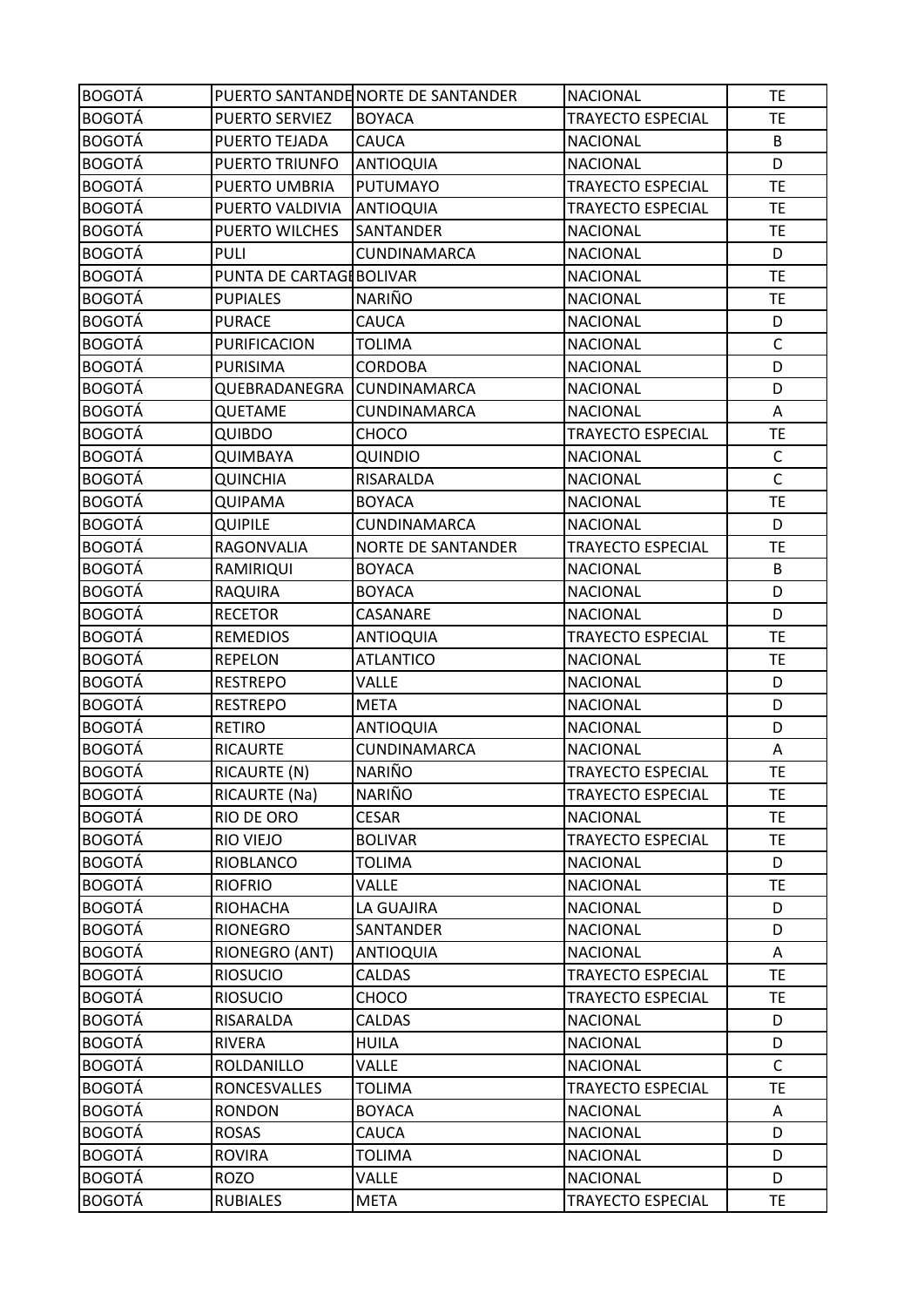| <b>BOGOTÁ</b> | SABANA DE TORRES SANTANDER   |                                    | <b>NACIONAL</b>          | D            |
|---------------|------------------------------|------------------------------------|--------------------------|--------------|
| <b>BOGOTÁ</b> | SABANAGRANDE                 | <b>ATLANTICO</b>                   | <b>NACIONAL</b>          | D            |
| <b>BOGOTÁ</b> | SABANALARGA                  | CASANARE                           | <b>NACIONAL</b>          | <b>TE</b>    |
| <b>BOGOTÁ</b> | SABANALARGA                  | <b>ANTIOQUIA</b>                   | <b>NACIONAL</b>          | TE           |
| <b>BOGOTÁ</b> | SABANALARGA                  | <b>ATLANTICO</b>                   | <b>NACIONAL</b>          | D            |
| <b>BOGOTÁ</b> | SABANAS                      | MAGDALENA                          | <b>TRAYECTO ESPECIAL</b> | <b>TE</b>    |
| <b>BOGOTÁ</b> | SABANETA                     | <b>ANTIOQUIA</b>                   | <b>NACIONAL</b>          | A            |
| <b>BOGOTÁ</b> | SABOYA                       | <b>BOYACA</b>                      | <b>NACIONAL</b>          | $\mathsf{C}$ |
| <b>BOGOTÁ</b> | SACAMA                       | CASANARE                           | <b>TRAYECTO ESPECIAL</b> | TE           |
| <b>BOGOTÁ</b> | SACHICA                      | <b>BOYACA</b>                      | <b>NACIONAL</b>          | C            |
| <b>BOGOTÁ</b> | SAHAGUN                      | <b>CORDOBA</b>                     | <b>NACIONAL</b>          | D            |
| <b>BOGOTÁ</b> | SALADOBLANCO                 | <b>HUILA</b>                       | <b>NACIONAL</b>          | <b>TE</b>    |
| <b>BOGOTÁ</b> | SALAMINA                     | MAGDALENA                          | <b>TRAYECTO ESPECIAL</b> | <b>TE</b>    |
| <b>BOGOTÁ</b> | SALAMINA                     | <b>CALDAS</b>                      | <b>TRAYECTO ESPECIAL</b> | TE           |
| <b>BOGOTÁ</b> | SALAZAR                      | <b>NORTE DE SANTANDER</b>          | <b>NACIONAL</b>          | TE           |
| <b>BOGOTÁ</b> | SALDAÑA                      | <b>TOLIMA</b>                      | <b>NACIONAL</b>          | $\mathsf{C}$ |
| <b>BOGOTÁ</b> | SALENTO                      | QUINDIO                            | <b>NACIONAL</b>          | D            |
| <b>BOGOTÁ</b> | SALGAR                       | <b>ANTIOQUIA</b>                   | <b>TRAYECTO ESPECIAL</b> | <b>TE</b>    |
| <b>BOGOTÁ</b> | SALONICA                     | <b>VALLE</b>                       | TRAYECTO ESPECIAL        | <b>TE</b>    |
| <b>BOGOTÁ</b> | SAMACA                       | <b>BOYACA</b>                      | <b>NACIONAL</b>          | B            |
| <b>BOGOTÁ</b> | SAMANA                       | <b>CALDAS</b>                      | <b>NACIONAL</b>          | D            |
| <b>BOGOTÁ</b> | SAMANIEGO                    | <b>NARIÑO</b>                      | <b>NACIONAL</b>          | D            |
| <b>BOGOTÁ</b> | SAMARIA                      | CALDAS                             | <b>TRAYECTO ESPECIAL</b> | TE           |
| <b>BOGOTÁ</b> | <b>SAMPUES</b>               | <b>SUCRE</b>                       | <b>NACIONAL</b>          | D            |
| <b>BOGOTÁ</b> | <b>SAN AGUSTIN</b>           | <b>HUILA</b>                       | <b>NACIONAL</b>          | D            |
| <b>BOGOTÁ</b> | <b>SAN ALBERTO</b>           | <b>CESAR</b>                       | <b>NACIONAL</b>          | D            |
| <b>BOGOTÁ</b> | <b>SAN ANDRES</b>            | ARCHIPIELAGO DE SAN ANDRINACIONAL  |                          | TE           |
| <b>BOGOTÁ</b> | <b>SAN ANDRES</b>            | SANTANDER                          | <b>NACIONAL</b>          | D            |
| <b>BOGOTÁ</b> | SAN ANDRES DE CU ANTIOQUIA   |                                    | <b>TRAYECTO ESPECIAL</b> | TE           |
| <b>BOGOTÁ</b> | SAN ANDRES DE SOCCORDOBA     |                                    | <b>NACIONAL</b>          | D            |
| <b>BOGOTÁ</b> | <b>SAN ANGEL</b>             | MAGDALENA                          | <b>TRAYECTO ESPECIAL</b> | <b>TE</b>    |
| <b>BOGOTÁ</b> | <b>SAN ANTERO</b>            | <b>CORDOBA</b>                     | <b>NACIONAL</b>          | D            |
| <b>BOGOTÁ</b> | <b>SAN ANTONIO</b>           | <b>TOLIMA</b>                      | <b>NACIONAL</b>          | D            |
| <b>BOGOTÁ</b> | SAN ANTONIO DE GCAQUETA      |                                    | <b>TRAYECTO ESPECIAL</b> | <b>TE</b>    |
| <b>BOGOTÁ</b> | SAN ANTONIO DE LIVALLE       |                                    | <b>NACIONAL</b>          | D            |
| <b>BOGOTÁ</b> | SAN ANTONIO DE PLANTIOQUIA   |                                    | <b>NACIONAL</b>          | Α            |
| <b>BOGOTÁ</b> | SAN ANTONIO DEL INARIÑO      |                                    | <b>TRAYECTO ESPECIAL</b> | <b>TE</b>    |
| <b>BOGOTÁ</b> | SAN ANTONIO DEL CUNDINAMARCA |                                    | <b>NACIONAL</b>          | Α            |
| <b>BOGOTÁ</b> | <b>SAN BENITO ABAD</b>       | <b>SUCRE</b>                       | TRAYECTO ESPECIAL        | <b>TE</b>    |
| <b>BOGOTÁ</b> | SAN BENITO NUEVOSANTANDER    |                                    | TRAYECTO ESPECIAL        | TE           |
| <b>BOGOTÁ</b> | <b>SAN BERNARDO</b>          | <b>NARIÑO</b>                      | <b>NACIONAL</b>          | TE.          |
| <b>BOGOTÁ</b> | SAN BERNARDO                 | CUNDINAMARCA                       | <b>NACIONAL</b>          | D            |
| <b>BOGOTÁ</b> |                              | SAN BERNARDO DE NORTE DE SANTANDER | <b>NACIONAL</b>          | <b>TE</b>    |
| <b>BOGOTÁ</b> | SAN BERNARDO DELCORDOBA      |                                    | <b>NACIONAL</b>          | <b>TE</b>    |
| <b>BOGOTÁ</b> | <b>SAN CALIXTO</b>           | <b>NORTE DE SANTANDER</b>          | <b>TRAYECTO ESPECIAL</b> | TE           |
| <b>BOGOTÁ</b> | <b>SAN CARLOS</b>            | <b>CORDOBA</b>                     | <b>NACIONAL</b>          | D            |
| <b>BOGOTÁ</b> |                              |                                    |                          |              |
|               | <b>SAN CARLOS</b>            | <b>ANTIOQUIA</b>                   | <b>NACIONAL</b>          | D            |
| <b>BOGOTÁ</b> | <b>SAN CARLOS</b>            | CORDOBA                            | <b>NACIONAL</b>          | C            |
| <b>BOGOTÁ</b> | SAN CARLOS DE GUIMETA        |                                    | <b>NACIONAL</b>          | <b>TE</b>    |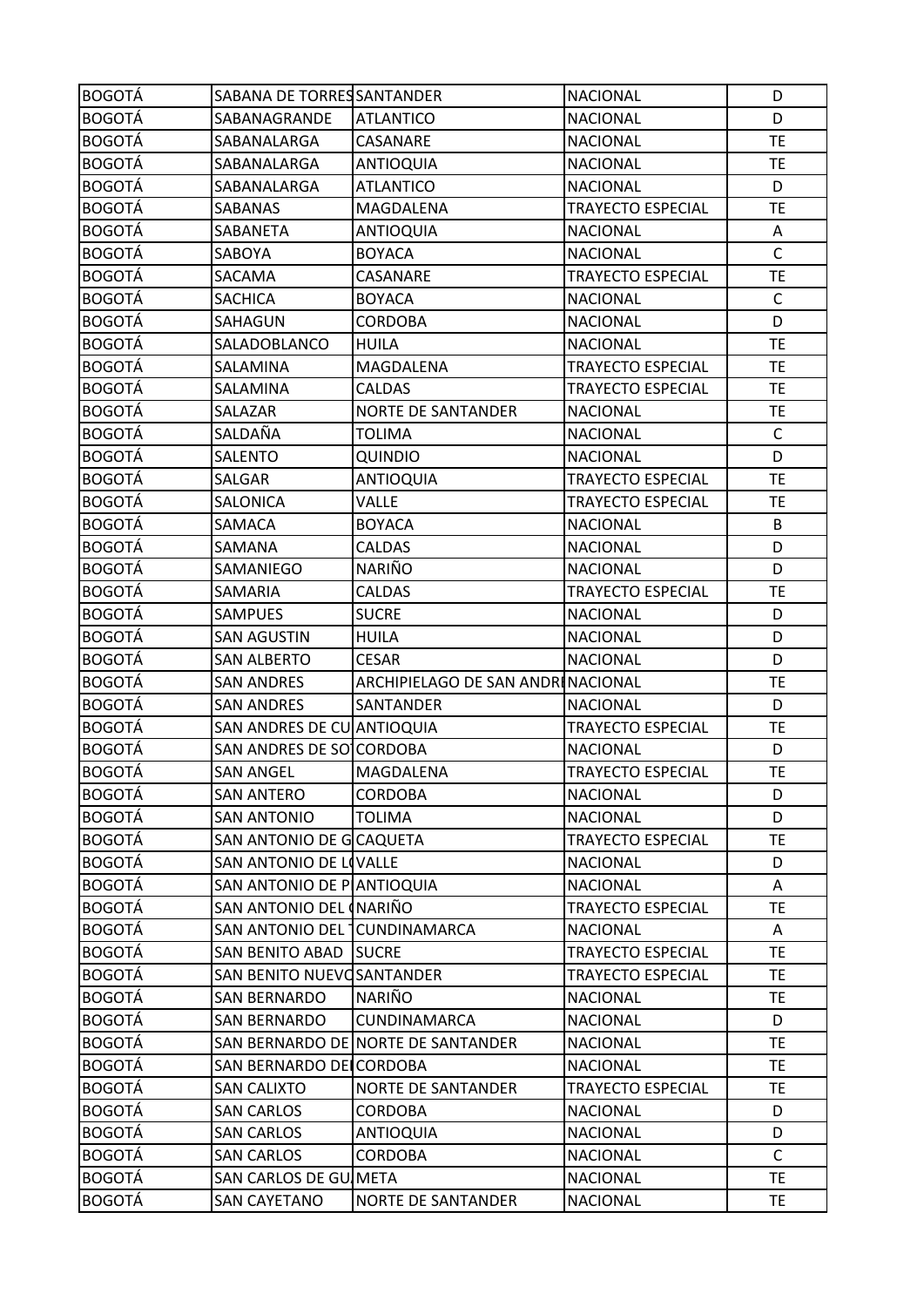| <b>BOGOTÁ</b> | <b>SAN CRISTOBAL</b>           | <b>BOLIVAR</b>      | <b>TRAYECTO ESPECIAL</b> | <b>TE</b>    |
|---------------|--------------------------------|---------------------|--------------------------|--------------|
| <b>BOGOTÁ</b> | <b>SAN CRISTOBAL</b>           | <b>ANTIOQUIA</b>    | <b>TRAYECTO ESPECIAL</b> | <b>TE</b>    |
| <b>BOGOTÁ</b> | <b>SAN DIEGO</b>               | <b>CESAR</b>        | <b>NACIONAL</b>          | D            |
| <b>BOGOTÁ</b> | <b>SAN EDUARDO</b>             | <b>BOYACA</b>       | <b>NACIONAL</b>          | Α            |
| <b>BOGOTÁ</b> | <b>SAN ESTANISLAO</b>          | <b>BOLIVAR</b>      | <b>NACIONAL</b>          | D            |
| <b>BOGOTÁ</b> | SAN ESTANISLAO - NBOLIVAR      |                     | <b>TRAYECTO ESPECIAL</b> | <b>TE</b>    |
| <b>BOGOTÁ</b> | SAN FERNANDO (B) BOLIVAR       |                     | <b>TRAYECTO ESPECIAL</b> | <b>TE</b>    |
| <b>BOGOTÁ</b> | <b>SAN FRANCISCO</b>           | <b>ANTIOQUIA</b>    | <b>NACIONAL</b>          | <b>TE</b>    |
| <b>BOGOTÁ</b> | <b>SAN FRANCISCO</b>           | <b>PUTUMAYO</b>     | <b>NACIONAL</b>          | D            |
| <b>BOGOTÁ</b> | <b>SAN FRANCISCO</b>           | <b>ANTIOQUIA</b>    | <b>NACIONAL</b>          | <b>TE</b>    |
| <b>BOGOTÁ</b> | <b>SAN FRANCISCO</b>           | CUNDINAMARCA        | <b>NACIONAL</b>          | Α            |
| <b>BOGOTÁ</b> | <b>SAN GIL</b>                 | SANTANDER           | <b>NACIONAL</b>          | $\mathsf C$  |
| <b>BOGOTÁ</b> | <b>SAN JACINTO</b>             | <b>BOLIVAR</b>      | <b>NACIONAL</b>          | D            |
| <b>BOGOTÁ</b> | SAN JACINTO DEL C/BOLIVAR      |                     | <b>TRAYECTO ESPECIAL</b> | <b>TE</b>    |
| <b>BOGOTÁ</b> | <b>SAN JERONIMO</b>            | <b>ANTIOQUIA</b>    | <b>TRAYECTO ESPECIAL</b> | <b>TE</b>    |
| <b>BOGOTÁ</b> | SAN JOAQUIN                    | SANTANDER           | <b>TRAYECTO ESPECIAL</b> | <b>TE</b>    |
| <b>BOGOTÁ</b> | SAN JOAQUIN (C)                | <b>CUNDINAMARCA</b> | <b>NACIONAL</b>          | A            |
| <b>BOGOTÁ</b> | <b>SAN JOSE</b>                | <b>NARIÑO</b>       | <b>NACIONAL</b>          | D            |
| <b>BOGOTÁ</b> | SAN JOSE (C)                   | <b>CALDAS</b>       | <b>NACIONAL</b>          | D            |
| <b>BOGOTÁ</b> | SAN JOSE DE ISNOS HUILA        |                     | <b>NACIONAL</b>          | D            |
| <b>BOGOTÁ</b> | SAN JOSE DE LA MOANTIOQUIA     |                     | <b>NACIONAL</b>          | $\mathsf{C}$ |
| <b>BOGOTÁ</b> | SAN JOSE DE MIRAN SANTANDER    |                     | <b>NACIONAL</b>          | D            |
| <b>BOGOTÁ</b> | SAN JOSE DE PARE BOYACA        |                     | <b>NACIONAL</b>          | $\mathsf{C}$ |
| <b>BOGOTÁ</b> | SAN JOSE DE URE                | <b>CORDOBA</b>      | TRAYECTO ESPECIAL        | <b>TE</b>    |
| <b>BOGOTÁ</b> | SAN JOSE DEL FRAG CAQUETA      |                     | <b>NACIONAL</b>          | D            |
| <b>BOGOTÁ</b> | SAN JOSE DEL GUAVGUAVIARE      |                     | <b>TRAYECTO ESPECIAL</b> | <b>TE</b>    |
| <b>BOGOTÁ</b> | SAN JUAN DE ARAMMETA           |                     | <b>NACIONAL</b>          | D            |
| <b>BOGOTÁ</b> | SAN JUAN DE BETUISUCRE         |                     | <b>NACIONAL</b>          | D            |
| <b>BOGOTÁ</b> | SAN JUAN DE RIO SECUNDINAMARCA |                     | <b>NACIONAL</b>          | Α            |
| <b>BOGOTÁ</b> | SAN JUAN DE URAB ANTIOQUIA     |                     | <b>NACIONAL</b>          | <b>TE</b>    |
| <b>BOGOTÁ</b> | SAN JUAN DEL CESALA GUAJIRA    |                     | <b>NACIONAL</b>          | D            |
| <b>BOGOTÁ</b> | SAN JUAN DEL LOSAMETA          |                     | TRAYECTO ESPECIAL        | <b>TE</b>    |
| <b>BOGOTÁ</b> | SAN JUAN NEPOMU BOLIVAR        |                     | <b>NACIONAL</b>          | D            |
| <b>BOGOTÁ</b> | <b>SAN JUANITO</b>             | <b>META</b>         | <b>NACIONAL</b>          | D            |
| <b>BOGOTÁ</b> | <b>SAN LORENZO</b>             | NARIÑO              | <b>NACIONAL</b>          | <b>TE</b>    |
| <b>BOGOTÁ</b> | <b>SAN LORENZO</b>             | <b>META</b>         | <b>NACIONAL</b>          | D            |
| <b>BOGOTÁ</b> | <b>SAN LUIS</b>                | <b>HUILA</b>        | <b>NACIONAL</b>          | <b>TE</b>    |
| <b>BOGOTÁ</b> | <b>SAN LUIS</b>                | <b>ANTIOQUIA</b>    | <b>NACIONAL</b>          | <b>TE</b>    |
| <b>BOGOTÁ</b> | <b>SAN LUIS</b>                | <b>TOLIMA</b>       | <b>NACIONAL</b>          | D            |
| <b>BOGOTÁ</b> | SAN LUIS DE GACEN BOYACA       |                     | <b>NACIONAL</b>          | D            |
| <b>BOGOTÁ</b> | SAN LUIS DE PALEN CASANARE     |                     | <b>NACIONAL</b>          | <b>TE</b>    |
| <b>BOGOTÁ</b> | <b>SAN MARCOS</b>              | <b>SUCRE</b>        | <b>NACIONAL</b>          | <b>TE</b>    |
| <b>BOGOTÁ</b> | <b>SAN MARTIN</b>              | <b>BOLIVAR</b>      | <b>NACIONAL</b>          | <b>TE</b>    |
| <b>BOGOTÁ</b> | <b>SAN MARTIN</b>              | <b>META</b>         | <b>NACIONAL</b>          | D            |
| <b>BOGOTÁ</b> | SAN MARTIN (C)                 | <b>CESAR</b>        | <b>NACIONAL</b>          | D            |
| <b>BOGOTÁ</b> | SAN MARTIN DE LO BOLIVAR       |                     | <b>TRAYECTO ESPECIAL</b> | TE.          |
| <b>BOGOTÁ</b> | <b>SAN MATEO</b>               | <b>BOYACA</b>       | <b>NACIONAL</b>          | D            |
| <b>BOGOTÁ</b> | <b>SAN MIGUEL</b>              | SANTANDER           | TRAYECTO ESPECIAL        | TE.          |
| <b>BOGOTÁ</b> | SAN MIGUEL DE SENBOYACA        |                     | <b>NACIONAL</b>          | <b>TE</b>    |
| <b>BOGOTÁ</b> | <b>SAN ONOFRE</b>              | <b>SUCRE</b>        | <b>NACIONAL</b>          | D            |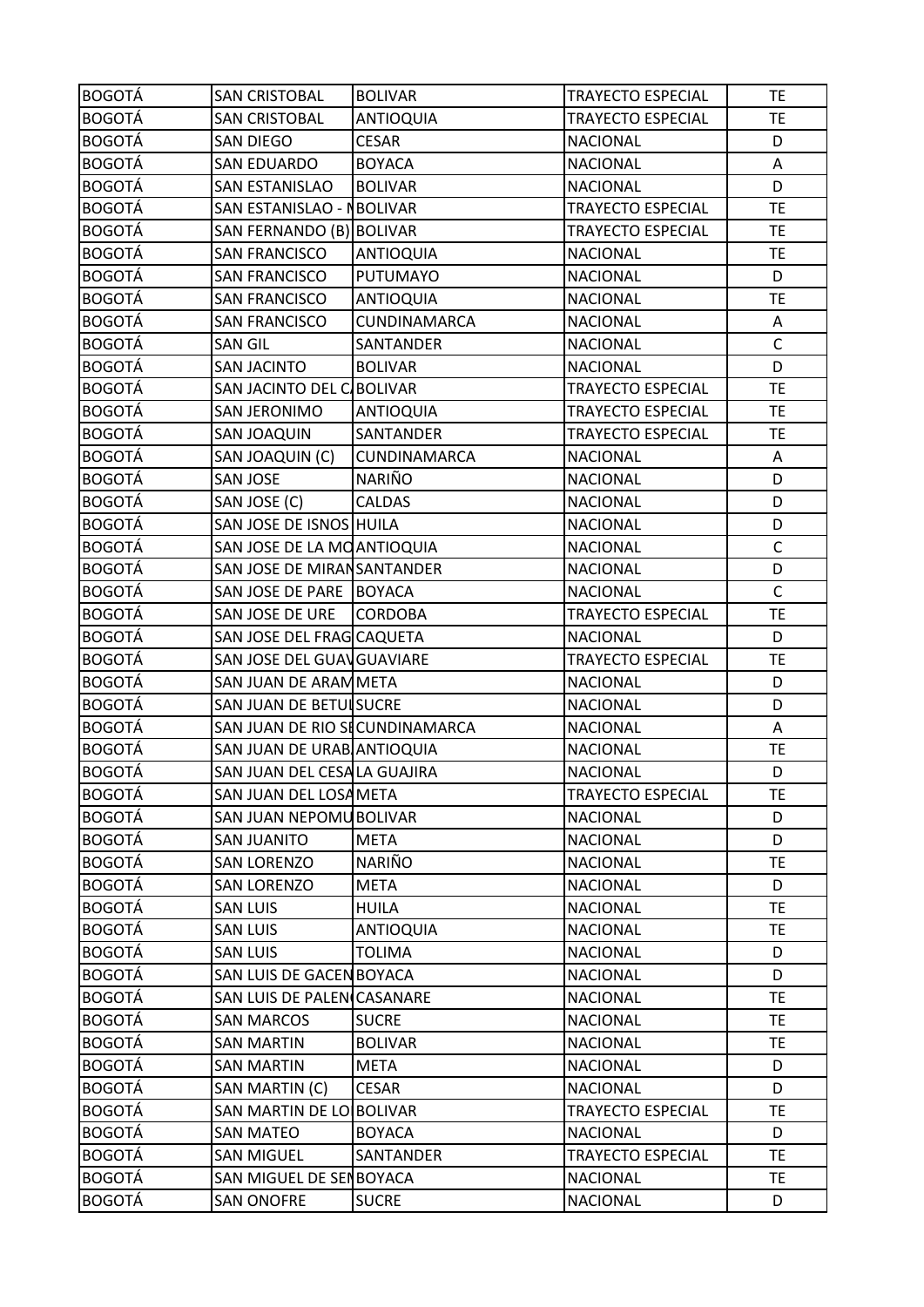| <b>BOGOTÁ</b> | <b>SAN PABLO</b>            | NARIÑO           | <b>NACIONAL</b>          | D            |
|---------------|-----------------------------|------------------|--------------------------|--------------|
| <b>BOGOTÁ</b> | <b>SAN PABLO</b>            | <b>BOLIVAR</b>   | <b>NACIONAL</b>          | D            |
| <b>BOGOTÁ</b> | SAN PABLO DE BOR BOYACA     |                  | <b>NACIONAL</b>          | <b>TE</b>    |
| <b>BOGOTÁ</b> | <b>SAN PEDRO</b>            | <b>SUCRE</b>     | <b>NACIONAL</b>          | <b>TE</b>    |
| <b>BOGOTÁ</b> | <b>SAN PEDRO</b>            | <b>VALLE</b>     | <b>NACIONAL</b>          | <b>TE</b>    |
| <b>BOGOTÁ</b> | SAN PEDRO DE CAR NARIÑO     |                  | <b>NACIONAL</b>          | TE           |
| <b>BOGOTÁ</b> | SAN PEDRO DE LOS ANTIOQUIA  |                  | <b>TRAYECTO ESPECIAL</b> | <b>TE</b>    |
| <b>BOGOTÁ</b> | SAN PEDRO DE URA ANTIOQUIA  |                  | <b>TRAYECTO ESPECIAL</b> | <b>TE</b>    |
| <b>BOGOTÁ</b> | SAN PEDRO(V)                | <b>VALLE</b>     | <b>NACIONAL</b>          | $\mathsf{C}$ |
| <b>BOGOTÁ</b> | <b>SAN PELAYO</b>           | CORDOBA          | <b>NACIONAL</b>          | D            |
| <b>BOGOTÁ</b> | <b>SAN RAFAEL</b>           | SANTANDER        | <b>TRAYECTO ESPECIAL</b> | <b>TE</b>    |
| <b>BOGOTÁ</b> | <b>SAN RAFAEL</b>           | <b>ANTIOQUIA</b> | TRAYECTO ESPECIAL        | <b>TE</b>    |
| <b>BOGOTÁ</b> | <b>SAN ROQUE</b>            | <b>CESAR</b>     | <b>NACIONAL</b>          | D            |
| <b>BOGOTÁ</b> | <b>SAN ROQUE</b>            | <b>ANTIOQUIA</b> | <b>NACIONAL</b>          | <b>TE</b>    |
| <b>BOGOTÁ</b> | <b>SAN SEBASTIAN</b>        | CAUCA            | <b>TRAYECTO ESPECIAL</b> | <b>TE</b>    |
| <b>BOGOTÁ</b> | SAN SEBASTIAN DE MAGDALENA  |                  | <b>TRAYECTO ESPECIAL</b> | <b>TE</b>    |
| <b>BOGOTÁ</b> | <b>SAN VICENTE</b>          | ANTIOQUIA        | <b>TRAYECTO ESPECIAL</b> | <b>TE</b>    |
| <b>BOGOTÁ</b> | <b>SAN VICENTE</b>          | <b>ANTIOQUIA</b> | <b>TRAYECTO ESPECIAL</b> | <b>TE</b>    |
| <b>BOGOTÁ</b> | <b>SAN VICENTE</b>          | <b>ANTIOQUIA</b> | <b>TRAYECTO ESPECIAL</b> | <b>TE</b>    |
| <b>BOGOTÁ</b> | SAN VICENTE DE CH SANTANDER |                  | <b>NACIONAL</b>          | D            |
| <b>BOGOTÁ</b> | SAN VICENTE DEL C/CAQUETA   |                  | <b>TRAYECTO ESPECIAL</b> | <b>TE</b>    |
| <b>BOGOTÁ</b> | <b>SAN ZENON</b>            | MAGDALENA        | <b>TRAYECTO ESPECIAL</b> | <b>TE</b>    |
| <b>BOGOTÁ</b> | SANDONA                     | <b>NARIÑO</b>    | <b>NACIONAL</b>          | D            |
| <b>BOGOTÁ</b> | SANTA ANA (B)               | <b>BOLIVAR</b>   | <b>NACIONAL</b>          | <b>TE</b>    |
| <b>BOGOTÁ</b> | SANTA ANA (M)               | MAGDALENA        | <b>NACIONAL</b>          | D            |
| <b>BOGOTÁ</b> | SANTA BARBARA               | SANTANDER        | <b>TRAYECTO ESPECIAL</b> | <b>TE</b>    |
| <b>BOGOTÁ</b> | SANTA BARBARA               | <b>BOYACA</b>    | <b>TRAYECTO ESPECIAL</b> | <b>TE</b>    |
| <b>BOGOTÁ</b> | SANTA BARBARA               | <b>NARIÑO</b>    | <b>TRAYECTO ESPECIAL</b> | TE           |
| <b>BOGOTÁ</b> | SANTA BARBARA               | <b>ANTIOQUIA</b> | <b>TRAYECTO ESPECIAL</b> | <b>TE</b>    |
| <b>BOGOTÁ</b> | <b>SANTA CATALINA</b>       | <b>BOLIVAR</b>   | <b>NACIONAL</b>          | D            |
| <b>BOGOTÁ</b> | <b>SANTA CRUZ</b>           | <b>ATLANTICO</b> | <b>TRAYECTO ESPECIAL</b> | <b>TE</b>    |
| <b>BOGOTÁ</b> | <b>SANTA ELENA</b>          | <b>VALLE</b>     | <b>NACIONAL</b>          | C            |
| <b>BOGOTÁ</b> | SANTA HELENA DEL SANTANDER  |                  | <b>TRAYECTO ESPECIAL</b> | <b>TE</b>    |
| <b>BOGOTÁ</b> | SANTA ISABEL                | <b>TOLIMA</b>    | <b>TRAYECTO ESPECIAL</b> | TE.          |
| <b>BOGOTÁ</b> | <b>SANTA LUCIA</b>          | <b>ATLANTICO</b> | <b>NACIONAL</b>          | <b>TE</b>    |
| <b>BOGOTÁ</b> | SANTA MARIA                 | <b>BOYACA</b>    | <b>NACIONAL</b>          | D            |
| <b>BOGOTÁ</b> | <b>SANTA MARIA</b>          | <b>HUILA</b>     | <b>NACIONAL</b>          | D            |
| <b>BOGOTÁ</b> | SANTA MARTA                 | MAGDALENA        | <b>NACIONAL</b>          | $\mathsf C$  |
| <b>BOGOTÁ</b> | <b>SANTA ROSA</b>           | CAUCA            | <b>TRAYECTO ESPECIAL</b> | <b>TE</b>    |
| <b>BOGOTÁ</b> | SANTA ROSA DE CALRISARALDA  |                  | <b>NACIONAL</b>          | B            |
| <b>BOGOTÁ</b> | SANTA ROSA DE LIMBOLIVAR    |                  | <b>NACIONAL</b>          | D            |
| <b>BOGOTÁ</b> | SANTA ROSA DE LIMMAGDALENA  |                  | <b>NACIONAL</b>          | D            |
| <b>BOGOTÁ</b> | SANTA ROSA DE OS ANTIOQUIA  |                  | <b>TRAYECTO ESPECIAL</b> | <b>TE</b>    |
| <b>BOGOTÁ</b> | SANTA ROSA DE VITBOYACA     |                  | <b>NACIONAL</b>          | $\mathsf{C}$ |
| <b>BOGOTÁ</b> | SANTA ROSA DEL SUBOLIVAR    |                  | <b>TRAYECTO ESPECIAL</b> | TE.          |
| <b>BOGOTÁ</b> | SANTA ROSALIA               | MAGDALENA        | <b>TRAYECTO ESPECIAL</b> | TE.          |
| <b>BOGOTÁ</b> | SANTA ROSALIA               | VICHADA          | <b>TRAYECTO ESPECIAL</b> | TE           |
| <b>BOGOTÁ</b> | <b>SANTA SOFIA</b>          | <b>BOYACA</b>    | <b>NACIONAL</b>          | D            |
| <b>BOGOTÁ</b> | SANTAFE DE ANTIO (ANTIOQUIA |                  | <b>NACIONAL</b>          | D            |
|               |                             |                  |                          |              |
| <b>BOGOTÁ</b> | SANTANA                     | <b>BOYACA</b>    | <b>NACIONAL</b>          | B            |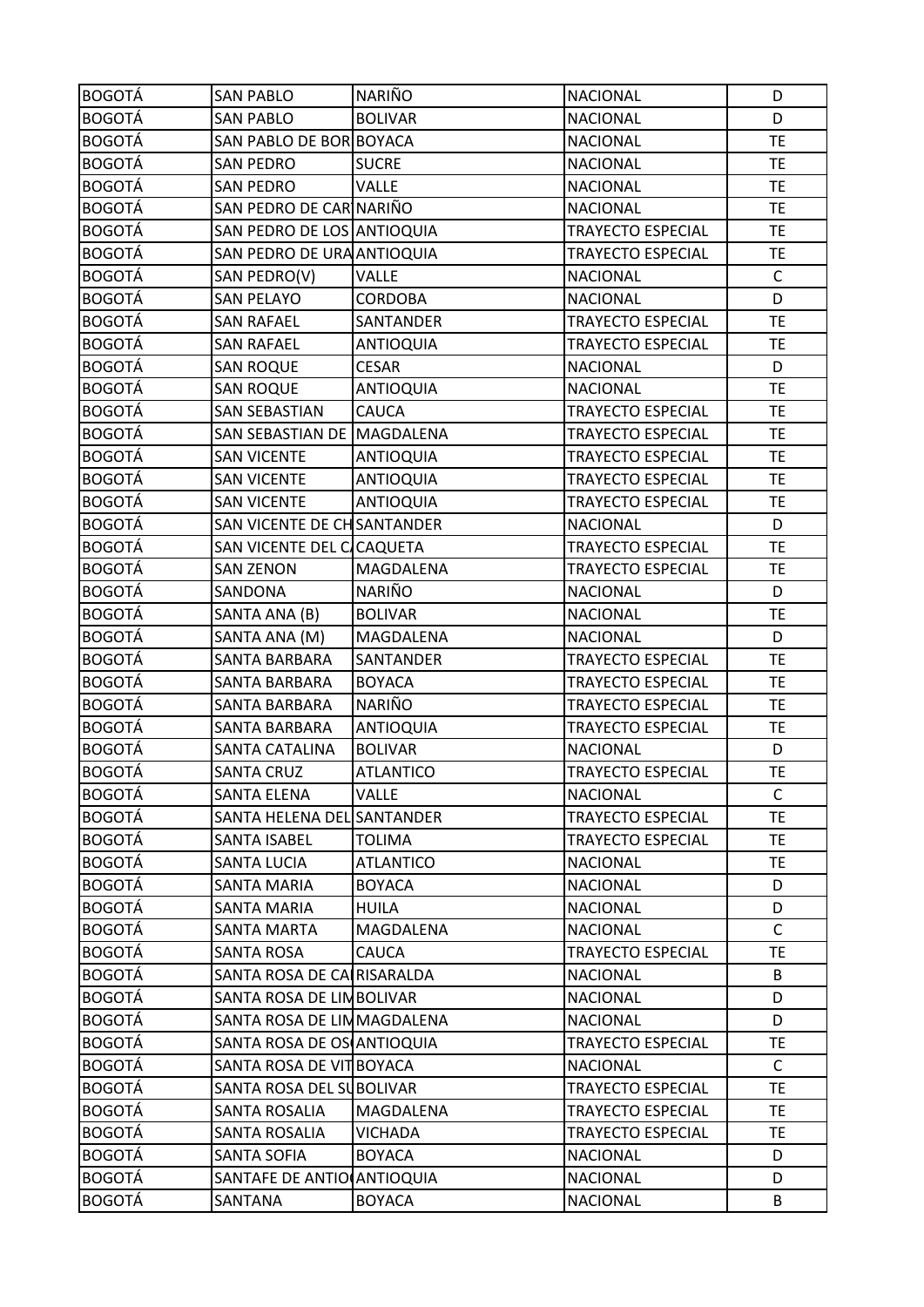| <b>BOGOTÁ</b> | <b>SANTANA</b>          | PUTUMAYO                  | <b>NACIONAL</b>          | D            |
|---------------|-------------------------|---------------------------|--------------------------|--------------|
| <b>BOGOTÁ</b> | SANTANDER DE QUICAUCA   |                           | <b>NACIONAL</b>          | B            |
| <b>BOGOTÁ</b> | SANTANDERCITO           | <b>CUNDINAMARCA</b>       | <b>NACIONAL</b>          | Α            |
| <b>BOGOTÁ</b> | <b>SANTIAGO</b>         | <b>NORTE DE SANTANDER</b> | <b>NACIONAL</b>          | D            |
| <b>BOGOTÁ</b> | SANTIAGO                | <b>PUTUMAYO</b>           | <b>NACIONAL</b>          | D            |
| <b>BOGOTÁ</b> | SANTIAGO                | CAUCA                     | <b>NACIONAL</b>          | <b>TE</b>    |
| <b>BOGOTÁ</b> | SANTIAGO PEREZ          | <b>TOLIMA</b>             | TRAYECTO ESPECIAL        | <b>TE</b>    |
| <b>BOGOTÁ</b> | SANTO DOMINGO           | <b>ANTIOQUIA</b>          | <b>TRAYECTO ESPECIAL</b> | <b>TE</b>    |
| <b>BOGOTÁ</b> | <b>SANTO DOMINGO (I</b> | <b>ANTIOQUIA</b>          | TRAYECTO ESPECIAL        | TE           |
| <b>BOGOTÁ</b> | <b>SANTO TOMAS</b>      | <b>ATLANTICO</b>          | <b>NACIONAL</b>          | D            |
| <b>BOGOTÁ</b> | SANTUARIO               | RISARALDA                 | <b>NACIONAL</b>          | B            |
| <b>BOGOTÁ</b> | <b>SAPUYES</b>          | <b>NARIÑO</b>             | <b>NACIONAL</b>          | <b>TE</b>    |
| <b>BOGOTÁ</b> | SARAVENA                | <b>ARAUCA</b>             | <b>NACIONAL</b>          | <b>TE</b>    |
| <b>BOGOTÁ</b> | <b>SARDINATA</b>        | <b>NORTE DE SANTANDER</b> | NACIONAL                 | D            |
| <b>BOGOTÁ</b> | SASAIMA                 | CUNDINAMARCA              | <b>NACIONAL</b>          | A            |
| <b>BOGOTÁ</b> | SATIVANORTE             | <b>BOYACA</b>             | <b>NACIONAL</b>          | <b>TE</b>    |
| <b>BOGOTÁ</b> | <b>SATIVASUR</b>        | <b>BOYACA</b>             | <b>NACIONAL</b>          | <b>TE</b>    |
| <b>BOGOTÁ</b> | SEGOVIA                 | <b>ANTIOQUIA</b>          | <b>TRAYECTO ESPECIAL</b> | <b>TE</b>    |
| <b>BOGOTÁ</b> | <b>SESQUILE</b>         | CUNDINAMARCA              | <b>NACIONAL</b>          | Α            |
| <b>BOGOTÁ</b> | <b>SEVILLA</b>          | <b>ANTIOQUIA</b>          | <b>NACIONAL</b>          | TE           |
| <b>BOGOTÁ</b> | SEVILLA                 | VALLE                     | <b>NACIONAL</b>          | $\mathsf{C}$ |
| <b>BOGOTÁ</b> | SIACHOQUE               | <b>BOYACA</b>             | <b>NACIONAL</b>          | $\mathsf C$  |
| <b>BOGOTÁ</b> | <b>SIBATE</b>           | CUNDINAMARCA              | <b>NACIONAL</b>          | Α            |
| <b>BOGOTÁ</b> | <b>SIBUNDOY</b>         | <b>PUTUMAYO</b>           | <b>NACIONAL</b>          | <b>TE</b>    |
| <b>BOGOTÁ</b> | <b>SILOS</b>            | <b>NORTE DE SANTANDER</b> | <b>NACIONAL</b>          | <b>TE</b>    |
| <b>BOGOTÁ</b> | SILVANIA                | CUNDINAMARCA              | <b>NACIONAL</b>          | Α            |
| <b>BOGOTÁ</b> | <b>SILVIA</b>           | CAUCA                     | <b>NACIONAL</b>          | D            |
| <b>BOGOTÁ</b> | <b>SIMACOTA</b>         | SANTANDER                 | <b>NACIONAL</b>          | TE           |
| <b>BOGOTÁ</b> | <b>SIMIJACA</b>         | CUNDINAMARCA              | <b>NACIONAL</b>          | B            |
| <b>BOGOTÁ</b> | <b>SIMITI</b>           | <b>BOLIVAR</b>            | <b>TRAYECTO ESPECIAL</b> | <b>TE</b>    |
| <b>BOGOTÁ</b> | <b>SINCE</b>            | <b>SUCRE</b>              | <b>NACIONAL</b>          | <b>TE</b>    |
| <b>BOGOTÁ</b> | SINCELEJO               | <b>SUCRE</b>              | <b>NACIONAL</b>          | C            |
| <b>BOGOTÁ</b> | <b>SINCERIN</b>         | <b>BOLIVAR</b>            | <b>NACIONAL</b>          | $\mathsf{C}$ |
| <b>BOGOTÁ</b> | <b>SITIO NUEVO</b>      | MAGDALENA                 | <b>TRAYECTO ESPECIAL</b> | <b>TE</b>    |
| <b>BOGOTÁ</b> | <b>SITIO NUEVO</b>      | <b>ATLANTICO</b>          | <b>TRAYECTO ESPECIAL</b> | <b>TE</b>    |
| <b>BOGOTÁ</b> | <b>SITIONUEVO</b>       | MAGDALENA                 | <b>TRAYECTO ESPECIAL</b> | <b>TE</b>    |
| <b>BOGOTÁ</b> | SOACHA                  | CUNDINAMARCA              | <b>URBANO</b>            | Α            |
| <b>BOGOTÁ</b> | SOATA                   | <b>BOYACA</b>             | <b>NACIONAL</b>          | D            |
| <b>BOGOTÁ</b> | SOATA                   | <b>BOYACA</b>             | <b>NACIONAL</b>          | Α            |
| <b>BOGOTÁ</b> | SOCHA                   | <b>BOYACA</b>             | <b>NACIONAL</b>          | C            |
| <b>BOGOTÁ</b> | SOCORRO                 | SANTANDER                 | <b>NACIONAL</b>          | C            |
| <b>BOGOTÁ</b> | SOCOTA                  | <b>BOYACA</b>             | <b>NACIONAL</b>          | C            |
| <b>BOGOTÁ</b> | SOGAMOSO                | <b>BOYACA</b>             | <b>NACIONAL</b>          | Α            |
| <b>BOGOTÁ</b> | SOGAMOSO                | SANTANDER                 | <b>TRAYECTO ESPECIAL</b> | <b>TE</b>    |
| <b>BOGOTÁ</b> | SOLANO                  | CAQUETA                   | TRAYECTO ESPECIAL        | TE           |
| <b>BOGOTÁ</b> | SOLEDAD                 | <b>ATLANTICO</b>          | <b>NACIONAL</b>          | B            |
| <b>BOGOTÁ</b> | <b>SOLITA</b>           | CAQUETA                   | <b>TRAYECTO ESPECIAL</b> | <b>TE</b>    |
| <b>BOGOTÁ</b> | SOMONDOCO               | <b>BOYACA</b>             | <b>NACIONAL</b>          | B            |
| <b>BOGOTÁ</b> | SONSON                  | <b>ANTIOQUIA</b>          | <b>TRAYECTO ESPECIAL</b> | <b>TE</b>    |
| <b>BOGOTÁ</b> | SOPETRAN                | ANTIOQUIA                 | TRAYECTO ESPECIAL        | TE           |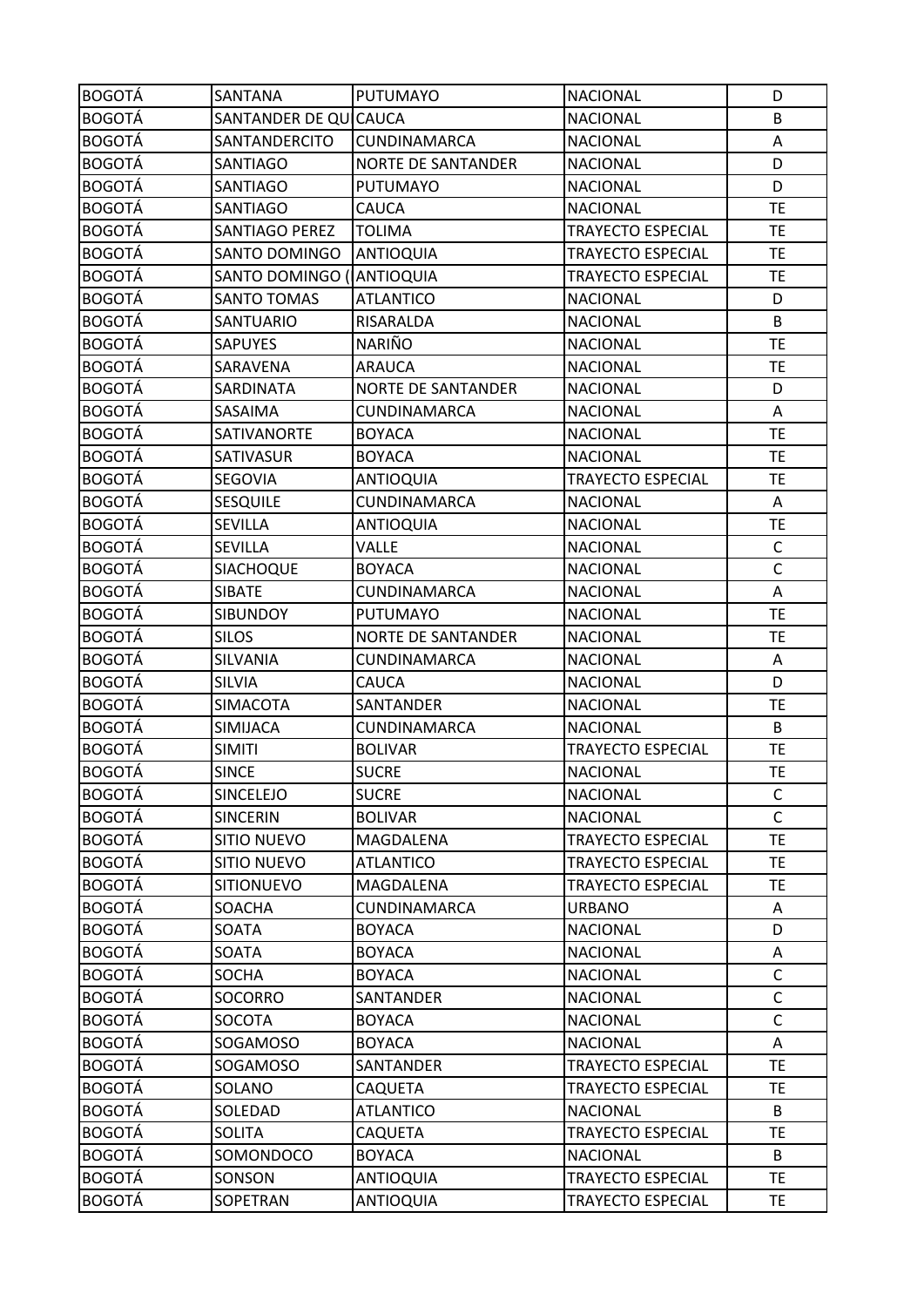| <b>BOGOTÁ</b> | SOPLAVIENTO B    | <b>BOLIVAR</b>      | <b>TRAYECTO ESPECIAL</b> | TE           |
|---------------|------------------|---------------------|--------------------------|--------------|
| <b>BOGOTÁ</b> | SOPO             | CUNDINAMARCA        | <b>URBANO</b>            | A            |
| <b>BOGOTÁ</b> | SORA             | <b>BOYACA</b>       | <b>NACIONAL</b>          | Α            |
| <b>BOGOTÁ</b> | <b>SORACA</b>    | <b>BOYACA</b>       | <b>NACIONAL</b>          | Α            |
| <b>BOGOTÁ</b> | SOTAQUIRA        | <b>BOYACA</b>       | <b>NACIONAL</b>          | $\mathsf C$  |
| <b>BOGOTÁ</b> | SOTOMAYOR        | NARIÑO              | <b>NACIONAL</b>          | <b>TE</b>    |
| <b>BOGOTÁ</b> | <b>SUAITA</b>    | SANTANDER           | <b>NACIONAL</b>          | D            |
| <b>BOGOTÁ</b> | <b>SUAN</b>      | <b>ATLANTICO</b>    | <b>NACIONAL</b>          | D            |
| <b>BOGOTÁ</b> | <b>SUAREZ</b>    | <b>TOLIMA</b>       | <b>NACIONAL</b>          | D            |
| <b>BOGOTÁ</b> | <b>SUAREZ</b>    | CAUCA               | <b>NACIONAL</b>          | D            |
| <b>BOGOTÁ</b> | <b>SUAZA</b>     | <b>HUILA</b>        | <b>NACIONAL</b>          | D            |
| <b>BOGOTÁ</b> | SUBACHOQUE       | CUNDINAMARCA        | <b>NACIONAL</b>          | Α            |
| <b>BOGOTÁ</b> | SUBACHOQUE       | CUNDINAMARCA        | <b>NACIONAL</b>          | Α            |
| <b>BOGOTÁ</b> | <b>SUBIA</b>     | <b>CUNDINAMARCA</b> | <b>NACIONAL</b>          | $\mathsf{C}$ |
| <b>BOGOTÁ</b> | <b>SUCRE</b>     | <b>CAUCA</b>        | <b>TRAYECTO ESPECIAL</b> | <b>TE</b>    |
| <b>BOGOTÁ</b> | <b>SUCRE</b>     | SANTANDER           | <b>TRAYECTO ESPECIAL</b> | <b>TE</b>    |
| <b>BOGOTÁ</b> | SUCRE (S)        | <b>SUCRE</b>        | <b>TRAYECTO ESPECIAL</b> | <b>TE</b>    |
| <b>BOGOTÁ</b> | <b>SUESCA</b>    | CUNDINAMARCA        | <b>NACIONAL</b>          | A            |
| <b>BOGOTÁ</b> | <b>SUPATA</b>    | CUNDINAMARCA        | <b>TRAYECTO ESPECIAL</b> | <b>TE</b>    |
| <b>BOGOTÁ</b> | <b>SUPIA</b>     | <b>CALDAS</b>       | <b>NACIONAL</b>          | D            |
| <b>BOGOTÁ</b> | <b>SURATA</b>    | SANTANDER           | <b>NACIONAL</b>          | <b>TE</b>    |
| <b>BOGOTÁ</b> | <b>SUSA</b>      | CUNDINAMARCA        | <b>NACIONAL</b>          | Α            |
| <b>BOGOTÁ</b> | <b>SUSACON</b>   | <b>BOYACA</b>       | <b>NACIONAL</b>          | <b>TE</b>    |
| <b>BOGOTÁ</b> | SUTAMARCHAN      | <b>BOYACA</b>       | <b>NACIONAL</b>          | $\mathsf C$  |
| <b>BOGOTÁ</b> | <b>SUTATAUSA</b> | CUNDINAMARCA        | <b>NACIONAL</b>          | Α            |
| <b>BOGOTÁ</b> | SUTATENZA        | <b>BOYACA</b>       | <b>NACIONAL</b>          | D            |
| <b>BOGOTÁ</b> | SUTATENZA        | <b>BOYACA</b>       | <b>NACIONAL</b>          | Α            |
| <b>BOGOTÁ</b> | TABIO            | CUNDINAMARCA        | <b>NACIONAL</b>          | A            |
| <b>BOGOTÁ</b> | <b>TADO</b>      | <b>CHOCO</b>        | <b>TRAYECTO ESPECIAL</b> | TE           |
| <b>BOGOTÁ</b> | TAGANGA          | MAGDALENA           | <b>NACIONAL</b>          | D            |
| <b>BOGOTÁ</b> | TALAIGUA NUEVO   | <b>BOLIVAR</b>      | <b>NACIONAL</b>          | D            |
| <b>BOGOTÁ</b> | TAMALAMEQUE      | <b>CESAR</b>        | <b>NACIONAL</b>          | D            |
| <b>BOGOTÁ</b> | TAMARA           | CASANARE            | <b>NACIONAL</b>          | <b>TE</b>    |
| <b>BOGOTÁ</b> | TAME             | <b>ARAUCA</b>       | <b>TRAYECTO ESPECIAL</b> | TE.          |
| <b>BOGOTÁ</b> | <b>TAMESIS</b>   | <b>ANTIOQUIA</b>    | <b>TRAYECTO ESPECIAL</b> | <b>TE</b>    |
| <b>BOGOTÁ</b> | TAMINANGO        | <b>NARIÑO</b>       | <b>NACIONAL</b>          | D            |
| <b>BOGOTÁ</b> | <b>TANGUA</b>    | NARIÑO              | <b>NACIONAL</b>          | $\mathsf{C}$ |
| <b>BOGOTÁ</b> | <b>TARAIRA</b>   | <b>VAUPES</b>       | <b>TRAYECTO ESPECIAL</b> | <b>TE</b>    |
| <b>BOGOTÁ</b> | <b>TARAZA</b>    | <b>ANTIOQUIA</b>    | <b>TRAYECTO ESPECIAL</b> | <b>TE</b>    |
| <b>BOGOTÁ</b> | TARAZA           | <b>ANTIOQUIA</b>    | <b>TRAYECTO ESPECIAL</b> | <b>TE</b>    |
| <b>BOGOTÁ</b> | TARQUI           | <b>HUILA</b>        | <b>NACIONAL</b>          | D            |
| <b>BOGOTÁ</b> | TARSO            | <b>ANTIOQUIA</b>    | <b>TRAYECTO ESPECIAL</b> | <b>TE</b>    |
| <b>BOGOTÁ</b> | TASAJERA         | MAGDALENA           | <b>TRAYECTO ESPECIAL</b> | <b>TE</b>    |
| <b>BOGOTÁ</b> | <b>TASCO</b>     | <b>BOYACA</b>       | <b>NACIONAL</b>          | $\mathsf C$  |
| <b>BOGOTÁ</b> | TAURAMENA        | CASANARE            | <b>NACIONAL</b>          | D            |
| <b>BOGOTÁ</b> | <b>TAUSA</b>     | CUNDINAMARCA        | <b>TRAYECTO ESPECIAL</b> | <b>TE</b>    |
| <b>BOGOTÁ</b> | <b>TELLO</b>     | <b>HUILA</b>        | <b>NACIONAL</b>          | D            |
| <b>BOGOTÁ</b> | TENA             | CUNDINAMARCA        | <b>NACIONAL</b>          | A            |
| <b>BOGOTÁ</b> | <b>TENERIFE</b>  | MAGDALENA           | <b>TRAYECTO ESPECIAL</b> | <b>TE</b>    |
| <b>BOGOTÁ</b> | TENJO            | CUNDINAMARCA        | <b>NACIONAL</b>          | A            |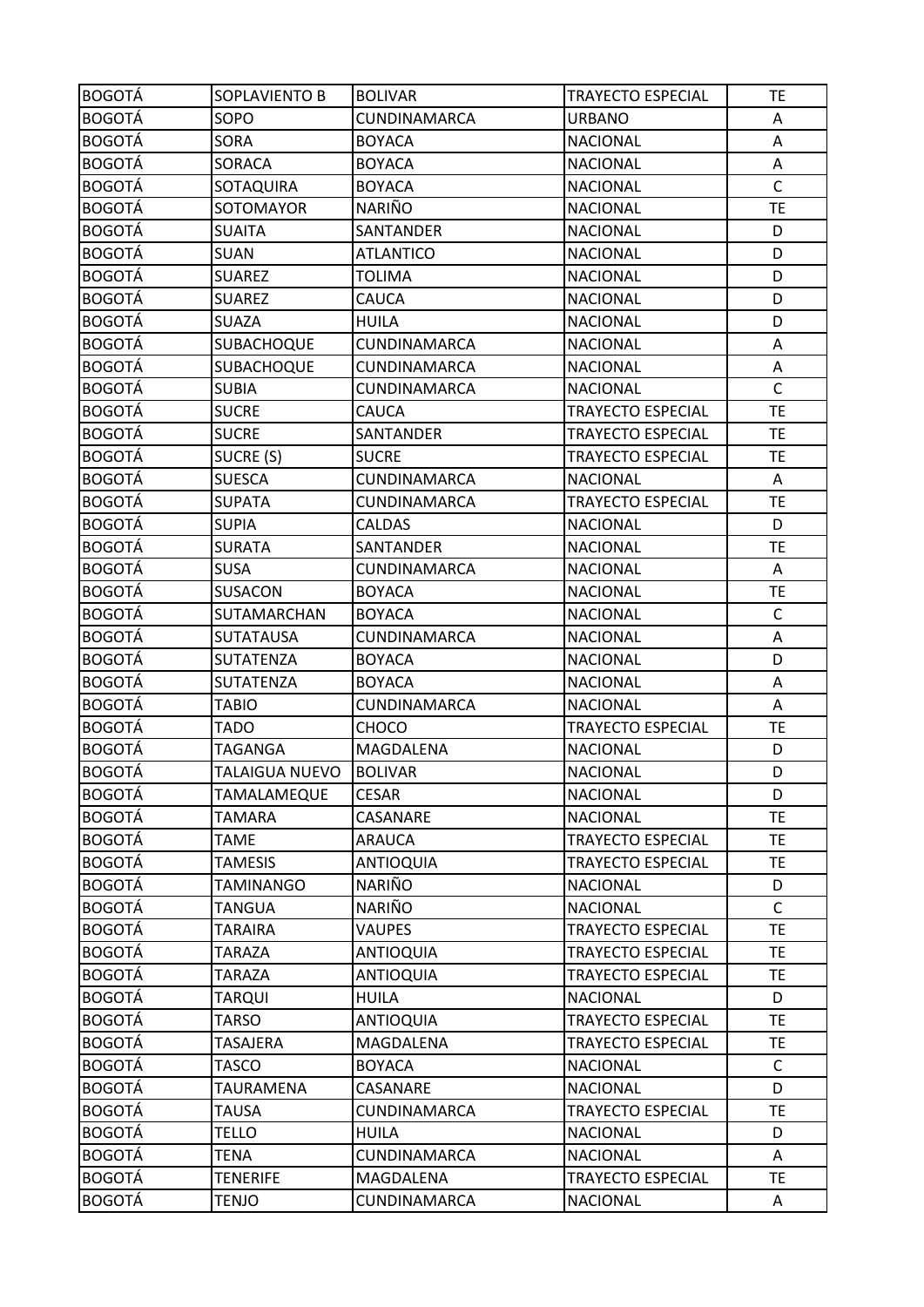| <b>BOGOTÁ</b>                  | <b>TENZA</b>                        | <b>BOYACA</b>             | <b>NACIONAL</b>                    | B            |
|--------------------------------|-------------------------------------|---------------------------|------------------------------------|--------------|
| <b>BOGOTÁ</b>                  | <b>TENZA</b>                        | <b>BOYACA</b>             | <b>NACIONAL</b>                    | $\mathsf{C}$ |
| <b>BOGOTÁ</b>                  | <b>TEORAMA</b>                      | <b>NORTE DE SANTANDER</b> | <b>TRAYECTO ESPECIAL</b>           | TE           |
| <b>BOGOTÁ</b>                  | <b>TERUEL</b>                       | <b>HUILA</b>              | <b>NACIONAL</b>                    | D            |
| <b>BOGOTÁ</b>                  | <b>TESALIA</b>                      | <b>HUILA</b>              | <b>NACIONAL</b>                    | D            |
| <b>BOGOTÁ</b>                  | <b>TIBACUY</b>                      | CUNDINAMARCA              | <b>NACIONAL</b>                    | D            |
| <b>BOGOTÁ</b>                  | <b>TIBANA</b>                       | <b>BOYACA</b>             | <b>NACIONAL</b>                    | $\mathsf C$  |
| <b>BOGOTÁ</b>                  | <b>TIBASOSA</b>                     | <b>BOYACA</b>             | <b>NACIONAL</b>                    | $\mathsf{C}$ |
| <b>BOGOTÁ</b>                  | <b>TIBIRITA</b>                     | CUNDINAMARCA              | <b>TRAYECTO ESPECIAL</b>           | TE           |
| <b>BOGOTÁ</b>                  | <b>TIBITO</b>                       | CUNDINAMARCA              | <b>NACIONAL</b>                    | A            |
| <b>BOGOTÁ</b>                  | <b>TIBU</b>                         | <b>NORTE DE SANTANDER</b> | <b>NACIONAL</b>                    | D            |
| <b>BOGOTÁ</b>                  | TIENDA NUEVA                        | SANTANDER                 | <b>NACIONAL</b>                    | $\mathsf C$  |
| <b>BOGOTÁ</b>                  | <b>TIERRA NEGRA</b>                 | <b>BOYACA</b>             | <b>TRAYECTO ESPECIAL</b>           | <b>TE</b>    |
| <b>BOGOTÁ</b>                  | <b>TIERRALTA</b>                    | <b>CORDOBA</b>            | <b>NACIONAL</b>                    | <b>TE</b>    |
| <b>BOGOTÁ</b>                  | TIERRALTA                           | <b>CORDOBA</b>            | <b>NACIONAL</b>                    | TE           |
| <b>BOGOTÁ</b>                  | <b>TIMANA</b>                       | <b>HUILA</b>              | <b>NACIONAL</b>                    | D            |
| <b>BOGOTÁ</b>                  | TIMBIO                              | CAUCA                     | <b>NACIONAL</b>                    | TE           |
| <b>BOGOTÁ</b>                  | <b>TIMBIQUI</b>                     | CAUCA                     | <b>TRAYECTO ESPECIAL</b>           | <b>TE</b>    |
| <b>BOGOTÁ</b>                  | <b>TINJACA</b>                      | <b>BOYACA</b>             | <b>NACIONAL</b>                    | <b>TE</b>    |
| <b>BOGOTÁ</b>                  | <b>TIPACOQUE</b>                    | <b>BOYACA</b>             | <b>NACIONAL</b>                    | <b>TE</b>    |
| <b>BOGOTÁ</b>                  | <b>TIQUISIO NUEVO</b>               | <b>BOLIVAR</b>            | TRAYECTO ESPECIAL                  | TE           |
| <b>BOGOTÁ</b>                  | <b>TITIRIBI</b>                     | <b>ANTIOQUIA</b>          | <b>TRAYECTO ESPECIAL</b>           | <b>TE</b>    |
| <b>BOGOTÁ</b>                  | <b>TOBIA</b>                        | CUNDINAMARCA              | <b>TRAYECTO ESPECIAL</b>           | <b>TE</b>    |
| <b>BOGOTÁ</b>                  | <b>TOCA</b>                         | <b>BOYACA</b>             | <b>NACIONAL</b>                    | $\mathsf C$  |
| <b>BOGOTÁ</b>                  | <b>TOCAIMA</b>                      | CUNDINAMARCA              | <b>NACIONAL</b>                    | Α            |
| <b>BOGOTÁ</b>                  | <b>TOCANCIPA</b>                    | CUNDINAMARCA              | <b>URBANO</b>                      | Α            |
| <b>BOGOTÁ</b>                  | <b>TOGÜI</b>                        | <b>BOYACA</b>             | <b>NACIONAL</b>                    | TE           |
| <b>BOGOTÁ</b>                  | <b>TOLEDO</b>                       | <b>ANTIOQUIA</b>          | <b>TRAYECTO ESPECIAL</b>           | TE           |
| <b>BOGOTÁ</b>                  | <b>TOLEDO</b>                       | <b>NORTE DE SANTANDER</b> | <b>TRAYECTO ESPECIAL</b>           | <b>TE</b>    |
| <b>BOGOTÁ</b>                  | TOLEMAIDA-MELGATOLIMA               |                           | <b>NACIONAL</b>                    | A            |
| <b>BOGOTÁ</b>                  | <b>TOLU</b>                         | <b>SUCRE</b>              | <b>NACIONAL</b>                    | <b>TE</b>    |
| <b>BOGOTÁ</b>                  | <b>TOLU VIEJO</b>                   | <b>SUCRE</b>              | <b>NACIONAL</b>                    | <b>TE</b>    |
| <b>BOGOTÁ</b>                  | <b>TONA</b>                         | SANTANDER                 | <b>NACIONAL</b>                    | <b>TE</b>    |
| <b>BOGOTÁ</b>                  | <b>TOPAGA</b>                       | <b>BOYACA</b>             | <b>NACIONAL</b>                    | $\mathsf{C}$ |
| <b>BOGOTÁ</b>                  | <b>TOPAIPI</b>                      | CUNDINAMARCA              | <b>NACIONAL</b>                    | D            |
| <b>BOGOTÁ</b>                  | <b>TORIBIO</b>                      | CAUCA                     | TRAYECTO ESPECIAL                  | <b>TE</b>    |
| <b>BOGOTÁ</b>                  | <b>TORO</b>                         | VALLE                     | <b>NACIONAL</b>                    | D            |
| <b>BOGOTÁ</b>                  | <b>TOTA</b>                         | <b>BOYACA</b>             | <b>NACIONAL</b>                    | Α            |
| <b>BOGOTÁ</b>                  | <b>TOTORO</b>                       | CAUCA                     | TRAYECTO ESPECIAL                  | <b>TE</b>    |
| <b>BOGOTÁ</b>                  | TRINIDAD                            | <b>BOYACA</b>             | <b>NACIONAL</b>                    | ТE           |
| <b>BOGOTÁ</b>                  | TRINIDAD                            | CASANARE                  | <b>NACIONAL</b>                    | TE.          |
| <b>BOGOTÁ</b>                  | <b>TRUJILLO</b>                     | <b>VALLE</b>              | <b>NACIONAL</b>                    | <b>TE</b>    |
| <b>BOGOTÁ</b>                  | <b>TUBARA</b>                       | <b>ATLANTICO</b>          | <b>NACIONAL</b>                    | D            |
| <b>BOGOTÁ</b>                  | <b>TUCHIN</b>                       | <b>CORDOBA</b>            | <b>NACIONAL</b>                    | D            |
| <b>BOGOTÁ</b>                  | <b>TULUA</b>                        | <b>VALLE</b>              | <b>NACIONAL</b>                    | B            |
| <b>BOGOTÁ</b>                  | <b>TUMACO</b>                       | <b>NARIÑO</b>             | <b>TRAYECTO ESPECIAL</b>           | <b>TE</b>    |
| <b>BOGOTÁ</b>                  |                                     |                           |                                    |              |
|                                | <b>TUNIA</b>                        | CAUCA                     | <b>NACIONAL</b>                    | D            |
| <b>BOGOTÁ</b>                  | TUNJA                               | <b>BOYACA</b>             | <b>NACIONAL</b>                    | A            |
| <b>BOGOTÁ</b><br><b>BOGOTÁ</b> | <b>TUNUNGUA</b><br><b>TUQUERRES</b> | <b>BOYACA</b><br>NARIÑO   | <b>NACIONAL</b><br><b>NACIONAL</b> | <b>TE</b>    |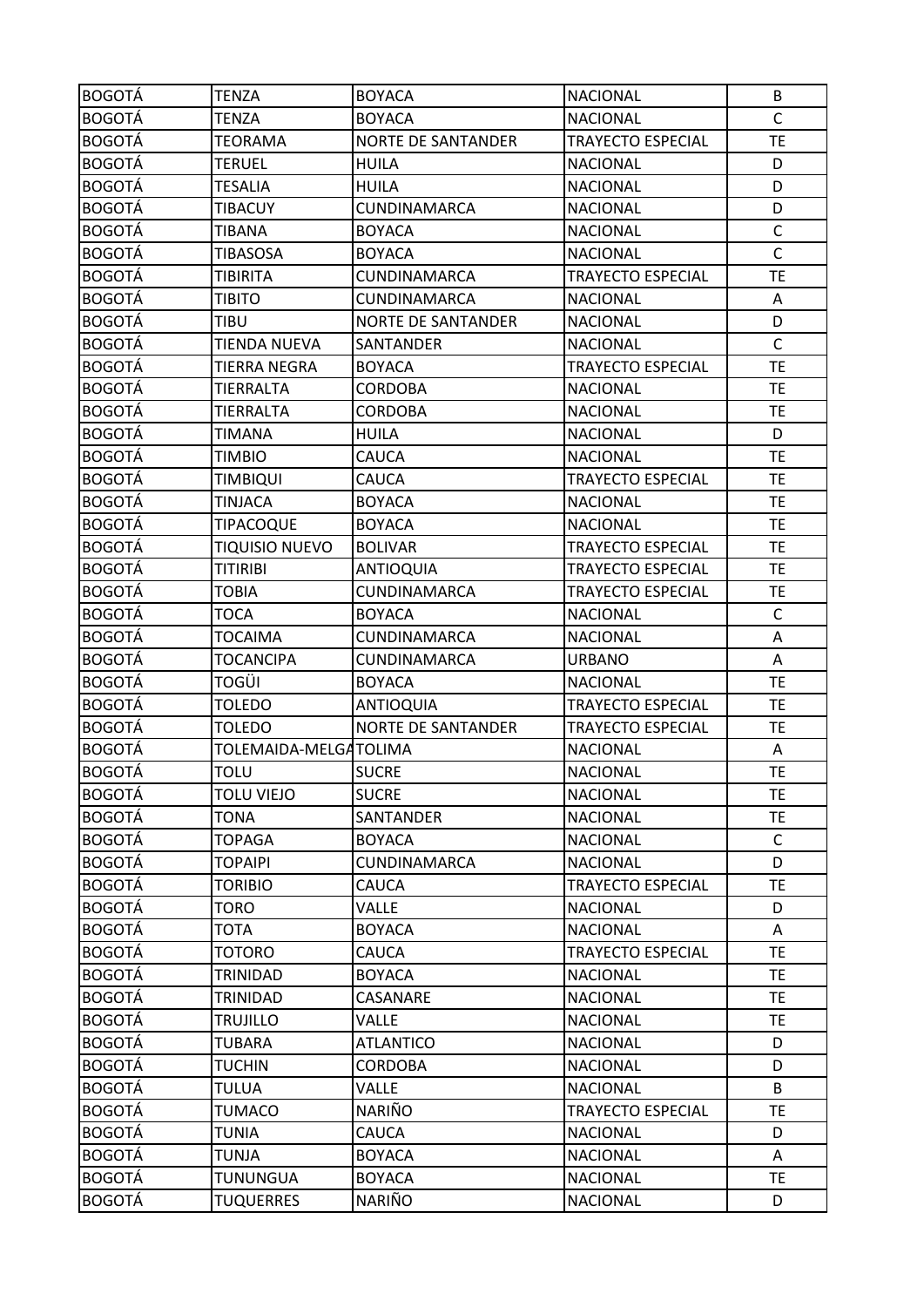| <b>BOGOTÁ</b> | <b>TURBACO B</b>            | <b>BOLIVAR</b>                       | <b>NACIONAL</b>          | B            |
|---------------|-----------------------------|--------------------------------------|--------------------------|--------------|
| <b>BOGOTÁ</b> | <b>TURBANA</b>              | <b>BOLIVAR</b>                       | <b>NACIONAL</b>          | D            |
| <b>BOGOTÁ</b> | <b>TURBO</b>                | <b>ANTIOQUIA</b>                     | TRAYECTO ESPECIAL        | <b>TE</b>    |
| <b>BOGOTÁ</b> | <b>TURMEQUE</b>             | <b>BOYACA</b>                        | <b>NACIONAL</b>          | $\mathsf{C}$ |
| <b>BOGOTÁ</b> | TUTA                        | <b>BOYACA</b>                        | <b>NACIONAL</b>          | А            |
| <b>BOGOTÁ</b> | <b>TUTAZA</b>               | <b>BOYACA</b>                        | <b>NACIONAL</b>          | <b>TE</b>    |
| <b>BOGOTÁ</b> | <b>UBALA</b>                | CUNDINAMARCA                         | <b>NACIONAL</b>          | Α            |
| <b>BOGOTÁ</b> | <b>UBAQUE</b>               | CUNDINAMARCA                         | <b>NACIONAL</b>          | Α            |
| <b>BOGOTÁ</b> | <b>UBATE</b>                | CUNDINAMARCA                         | <b>NACIONAL</b>          | A            |
| <b>BOGOTÁ</b> | ULLOA                       | HUILA                                | <b>NACIONAL</b>          | D            |
| <b>BOGOTÁ</b> | ULLOA                       | <b>VALLE</b>                         | <b>NACIONAL</b>          | D            |
| <b>BOGOTÁ</b> | <b>UMBITA</b>               | <b>BOYACA</b>                        | <b>NACIONAL</b>          | $\mathsf C$  |
| <b>BOGOTÁ</b> | <b>UNE</b>                  | CUNDINAMARCA                         | <b>NACIONAL</b>          | Α            |
| <b>BOGOTÁ</b> | <b>UNGUIA</b>               | <b>CHOCO</b>                         | TRAYECTO ESPECIAL        | <b>TE</b>    |
| <b>BOGOTÁ</b> | <b>URAMITA</b>              | <b>ANTIOQUIA</b>                     | <b>TRAYECTO ESPECIAL</b> | <b>TE</b>    |
| <b>BOGOTÁ</b> | <b>URIBE</b>                | <b>META</b>                          | <b>NACIONAL</b>          | <b>TE</b>    |
| <b>BOGOTÁ</b> | URIBE URIBE                 | VALLE                                | TRAYECTO ESPECIAL        | <b>TE</b>    |
| <b>BOGOTÁ</b> | <b>URIBIA</b>               | LA GUAJIRA                           | <b>NACIONAL</b>          | D            |
| <b>BOGOTÁ</b> | <b>URRAO</b>                | <b>ANTIOQUIA</b>                     | <b>TRAYECTO ESPECIAL</b> | <b>TE</b>    |
| <b>BOGOTÁ</b> | <b>URUMITA</b>              | LA GUAJIRA                           | <b>NACIONAL</b>          | <b>TE</b>    |
| <b>BOGOTÁ</b> | <b>USIACURI</b>             | <b>ATLANTICO</b>                     | <b>NACIONAL</b>          | <b>TE</b>    |
| <b>BOGOTÁ</b> | <b>USIACURI</b>             | <b>ATLANTICO</b>                     | <b>NACIONAL</b>          | D            |
| <b>BOGOTÁ</b> | UTICA                       | CUNDINAMARCA                         | <b>NACIONAL</b>          | Α            |
| <b>BOGOTÁ</b> | <b>VADO REAL</b>            | SANTANDER                            | <b>NACIONAL</b>          | D            |
| <b>BOGOTÁ</b> | VALDIVIA                    | <b>ANTIOQUIA</b>                     | <b>TRAYECTO ESPECIAL</b> | <b>TE</b>    |
| <b>BOGOTÁ</b> | VALENCIA                    | <b>CORDOBA</b>                       | <b>NACIONAL</b>          | D            |
| <b>BOGOTÁ</b> | VALLE DE SAN JOSE SANTANDER |                                      | <b>NACIONAL</b>          | D            |
| <b>BOGOTÁ</b> | VALLE DE SAN JUANTOLIMA     |                                      | <b>NACIONAL</b>          | D            |
| <b>BOGOTÁ</b> | VALLEDUPAR                  | <b>CESAR</b>                         | <b>NACIONAL</b>          | $\mathsf{C}$ |
| <b>BOGOTÁ</b> | VALPARAISO                  | <b>ANTIOQUIA</b>                     | <b>TRAYECTO ESPECIAL</b> | <b>TE</b>    |
| <b>BOGOTÁ</b> | VALPARAISO (CAQ) CAQUETA    |                                      | <b>TRAYECTO ESPECIAL</b> | <b>TE</b>    |
| <b>BOGOTÁ</b> | VEGACHI                     | <b>ANTIOQUIA</b>                     | <b>TRAYECTO ESPECIAL</b> | <b>TE</b>    |
| <b>BOGOTÁ</b> | VEGALARGA                   | <b>HUILA</b>                         | <b>TRAYECTO ESPECIAL</b> | <b>TE</b>    |
| <b>BOGOTÁ</b> | VELEZ                       | SANTANDER                            | <b>NACIONAL</b>          | $\mathsf{C}$ |
| <b>BOGOTÁ</b> | VENADILLO                   | <b>TOLIMA</b>                        | <b>NACIONAL</b>          | $\mathsf{C}$ |
| <b>BOGOTÁ</b> | VENECIA                     | <b>ANTIOQUIA</b>                     | <b>TRAYECTO ESPECIAL</b> | <b>TE</b>    |
| <b>BOGOTÁ</b> | VENECIA (C)                 | CUNDINAMARCA                         | <b>NACIONAL</b>          | Α            |
| <b>BOGOTÁ</b> | VENTAQUEMADA                | <b>BOYACA</b>                        | <b>NACIONAL</b>          | $\mathsf C$  |
| <b>BOGOTÁ</b> | VERGARA                     | CUNDINAMARCA                         | <b>NACIONAL</b>          | Α            |
| <b>BOGOTÁ</b> | <b>VERSALLES</b>            | VALLE                                | <b>NACIONAL</b>          | D            |
| <b>BOGOTÁ</b> | <b>VETAS</b>                | SANTANDER                            | <b>NACIONAL</b>          | <b>TE</b>    |
| <b>BOGOTÁ</b> | VIANI                       | CUNDINAMARCA                         | <b>NACIONAL</b>          | A            |
| <b>BOGOTÁ</b> | <b>VICTORIA</b>             | <b>CALDAS</b>                        | <b>NACIONAL</b>          | D            |
| <b>BOGOTÁ</b> | VIGIA DEL FUERTE            | <b>ANTIOQUIA</b>                     | <b>TRAYECTO ESPECIAL</b> | <b>TE</b>    |
| <b>BOGOTÁ</b> | <b>VIJES</b>                | VALLE                                | <b>NACIONAL</b>          | $\mathsf C$  |
| <b>BOGOTÁ</b> | <b>VILLA CARO</b>           | <b>NORTE DE SANTANDER</b>            | <b>TRAYECTO ESPECIAL</b> | <b>TE</b>    |
| <b>BOGOTÁ</b> | VILLA DE LEYVA              | <b>BOYACA</b>                        | <b>NACIONAL</b>          | B            |
| <b>BOGOTÁ</b> |                             | VILLA DEL ROSARIO NORTE DE SANTANDER | <b>NACIONAL</b>          | B            |
| <b>BOGOTÁ</b> | <b>VILLA GORGONA</b>        | <b>VALLE</b>                         | <b>NACIONAL</b>          | D            |
| <b>BOGOTÁ</b> | VILLA HERMOSA               | <b>TOLIMA</b>                        | TRAYECTO ESPECIAL        | <b>TE</b>    |